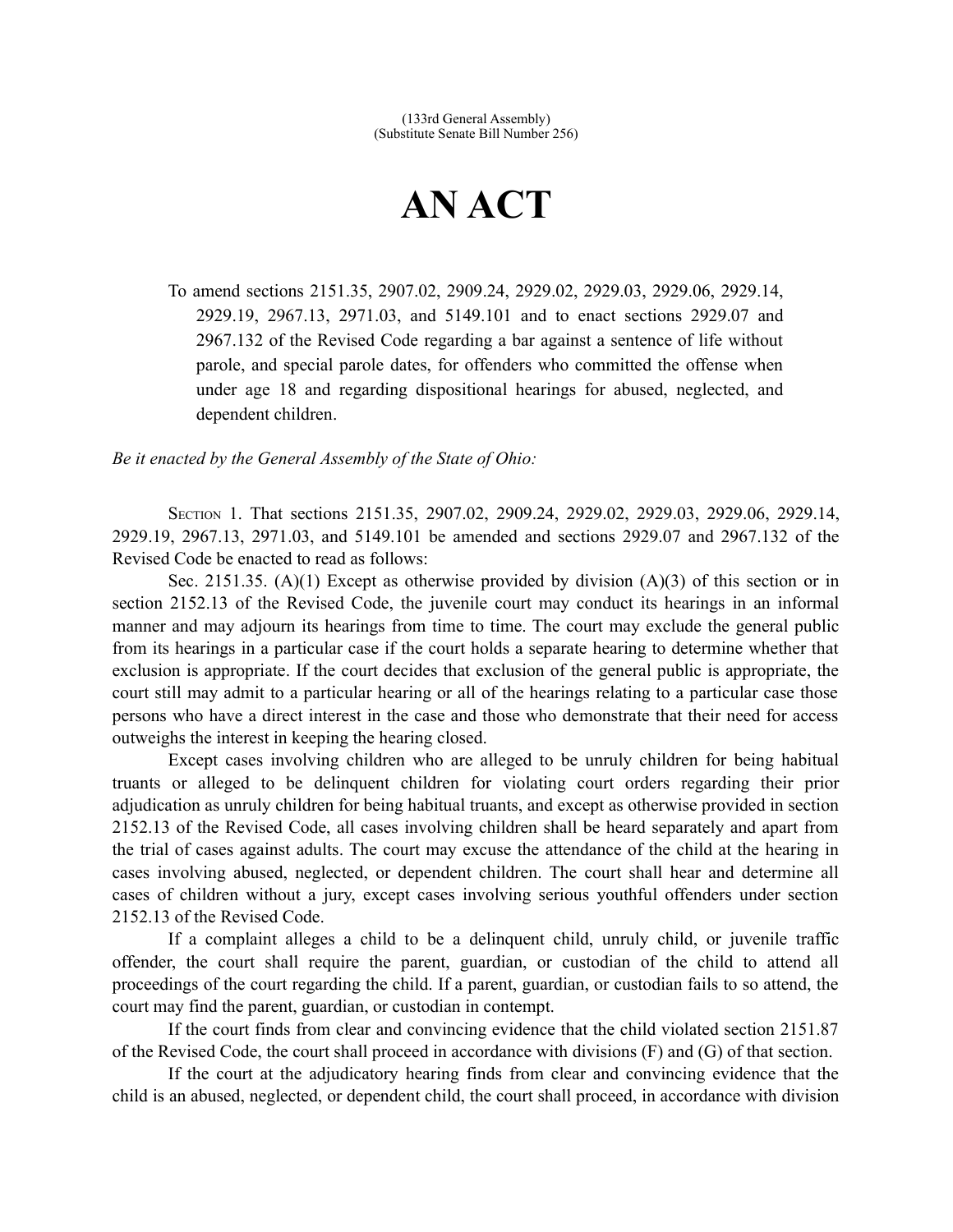(B) of this section, to hold a dispositional hearing and hear the evidence as to the proper disposition to be made under section 2151.353 of the Revised Code. If the court at the adjudicatory hearing finds beyond a reasonable doubt that the child is a delinquent or unruly child or a juvenile traffic offender, the court shall proceed immediately, or at a postponed hearing, to hear the evidence as to the proper disposition to be made under section 2151.354 or Chapter 2152. of the Revised Code. If the court at the adjudicatory hearing finds beyond a reasonable doubt that the child is an unruly child for being an habitual truant, or that the child is an unruly child for being an habitual truant and that the parent, guardian, or other person having care of the child has failed to cause the child's attendance at school in violation of section 3321.38 of the Revised Code, the court shall proceed to hold a hearing to hear the evidence as to the proper disposition to be made in regard to the child under division  $(C)(1)$  of section 2151.354 of the Revised Code and the proper action to take in regard to the parent, guardian, or other person having care of the child under division  $(C)(2)$  of section 2151.354 of the Revised Code. If the court at the adjudicatory hearing finds beyond a reasonable doubt that the child is a delinquent child for violating a court order regarding the child's prior adjudication as an unruly child for being an habitual truant, and the parent, guardian, or other person having care of the child has failed to cause the child's attendance at school in violation of section 3321.38 of the Revised Code, the court shall proceed to hold a hearing to hear the evidence as to the proper disposition to be made in regard to the child under division (A)(7)(a) of section 2152.19 of the Revised Code and the proper action to take in regard to the parent, guardian, or other person having care of the child under division  $(A)(7)(b)$  of section 2152.19 of the Revised Code.

If the court does not find the child to have violated section 2151.87 of the Revised Code or to be an abused, neglected, dependent, delinquent, or unruly child or a juvenile traffic offender, it shall order that the case be dismissed and that the child be discharged from any detention or restriction theretofore ordered.

(2) A record of all testimony and other oral proceedings in juvenile court shall be made in all proceedings that are held pursuant to section 2151.414 of the Revised Code or in which an order of disposition may be made pursuant to division (A)(4) of section 2151.353 of the Revised Code, and shall be made upon request in any other proceedings. The record shall be made as provided in section 2301.20 of the Revised Code.

(3) The authority of a juvenile court to exclude the general public from its hearings that is provided by division  $(A)(1)$  of this section does not limit or affect any right of a victim of a crime or delinquent act, or of a victim's representative, under Chapter 2930. of the Revised Code.

(B)(1) If the court at an adjudicatory hearing determines that a child is an abused, neglected, or dependent child, the court shall not issue a dispositional order until after the court holds a separate dispositional hearing. The court may hold the dispositional hearing for an adjudicated abused, neglected, or dependent child immediately after the adjudicatory hearing if all parties were served prior to the adjudicatory hearing with all documents required for the dispositional hearing. The dispositional hearing may not be held more than thirty days after the adjudicatory hearing is held. The court, upon the request of any party or the guardian ad litem of the child, may continue a dispositional hearing for a reasonable time not to exceed the time limits set forth in this division to enable a party to obtain or consult counsel. The dispositional hearing shall not be held more than ninety days after the date on which the complaint in the case was filed except that, for good cause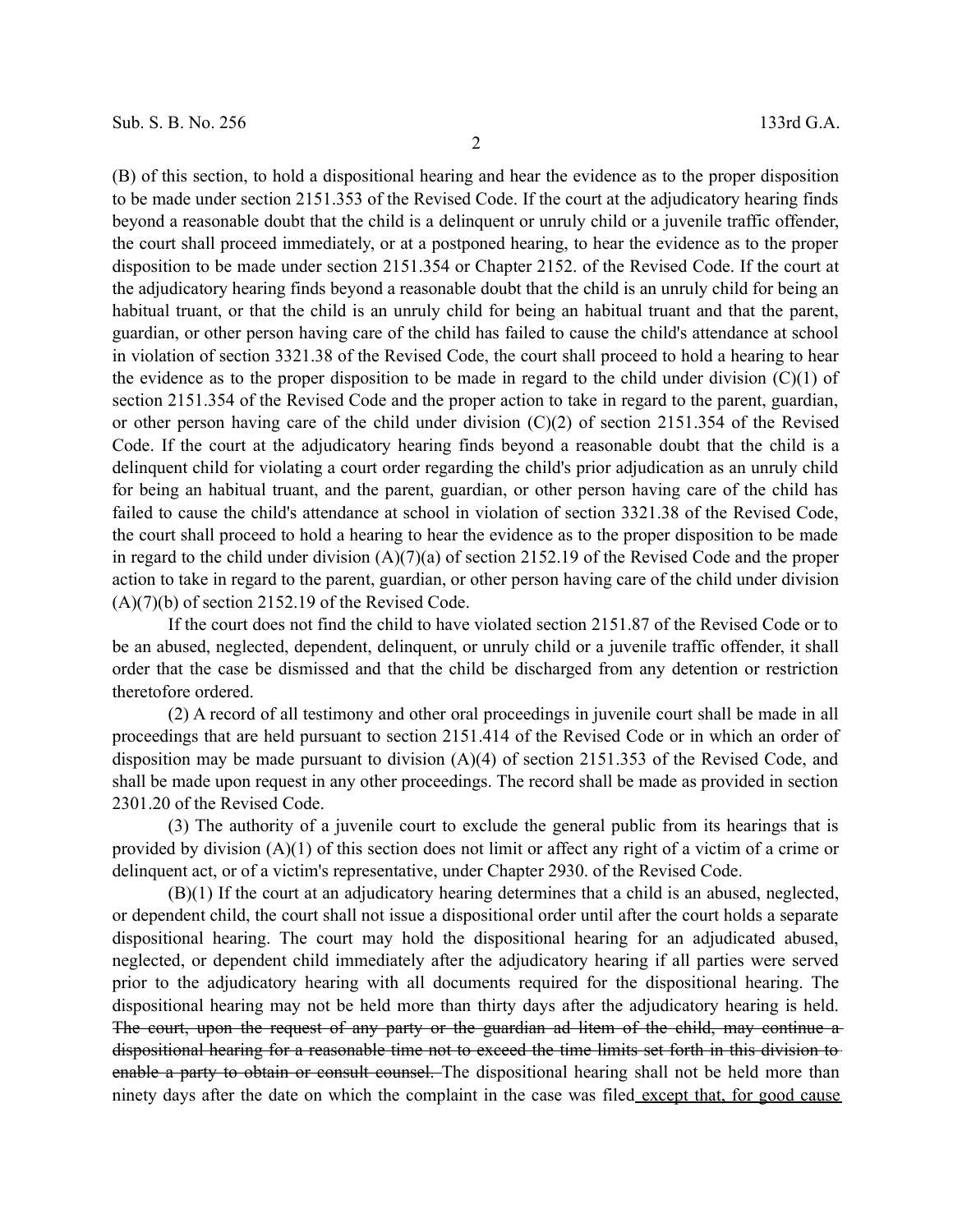shown, the court, on its own motion or on the motion of any party or the child's guardian ad litem, may continue the dispositional hearing for a reasonable period of time beyond the ninety-day deadline. This extension beyond the ninety-day deadline shall not exceed forty-five days and shall not be available for any case in which the complaint was dismissed and subsequently refiled.

If the dispositional hearing is not held within the period of time required by this division, the court, on its own motion or the motion of any party or the guardian ad litem of the child, shall dismiss the complaint without prejudice.

(2) The dispositional hearing shall be conducted in accordance with all of the following:

(a) The judge or referee who presided at the adjudicatory hearing shall preside, if possible, at the dispositional hearing;

(b) The court may admit any evidence that is material and relevant, including, but not limited to, hearsay, opinion, and documentary evidence;

(c) Medical examiners and each investigator who prepared a social history shall not be crossexamined, except upon consent of the parties, for good cause shown, or as the court in its discretion may direct. Any party may offer evidence supplementing, explaining, or disputing any information contained in the social history or other reports that may be used by the court in determining disposition.

(3) After the conclusion of the dispositional hearing, the court shall enter an appropriate judgment within seven days and shall schedule the date for the hearing to be held pursuant to section 2151.415 of the Revised Code. The court may make any order of disposition that is set forth in section 2151.353 of the Revised Code. A copy of the judgment shall be given to each party and to the child's guardian ad litem. If the judgment is conditional, the order shall state the conditions of the judgment. If the child is not returned to the child's own home, the court shall determine which school district shall bear the cost of the child's education and shall comply with section 2151.36 of the Revised Code.

(4) As part of its dispositional order, the court may issue any order described in division (B) of section 2151.33 of the Revised Code.

(C) The court shall give all parties to the action and the child's guardian ad litem notice of the adjudicatory and dispositional hearings in accordance with the Juvenile Rules.

(D) If the court issues an order pursuant to division (A)(4) of section 2151.353 of the Revised Code committing a child to the permanent custody of a public children services agency or a private child placing agency, the parents of the child whose parental rights were terminated cease to be parties to the action upon the issuance of the order. This division is not intended to eliminate or restrict any right of the parents to appeal the permanent custody order issued pursuant to division (A) (4) of section 2151.353 of the Revised Code.

(E) Each juvenile court shall schedule its hearings in accordance with the time requirements of this chapter.

(F) In cases regarding abused, neglected, or dependent children, the court may admit any statement of a child that the court determines to be excluded by the hearsay rule if the proponent of the statement informs the adverse party of the proponent's intention to offer the statement and of the particulars of the statement, including the name of the declarant, sufficiently in advance of the hearing to provide the party with a fair opportunity to prepare to challenge, respond to, or defend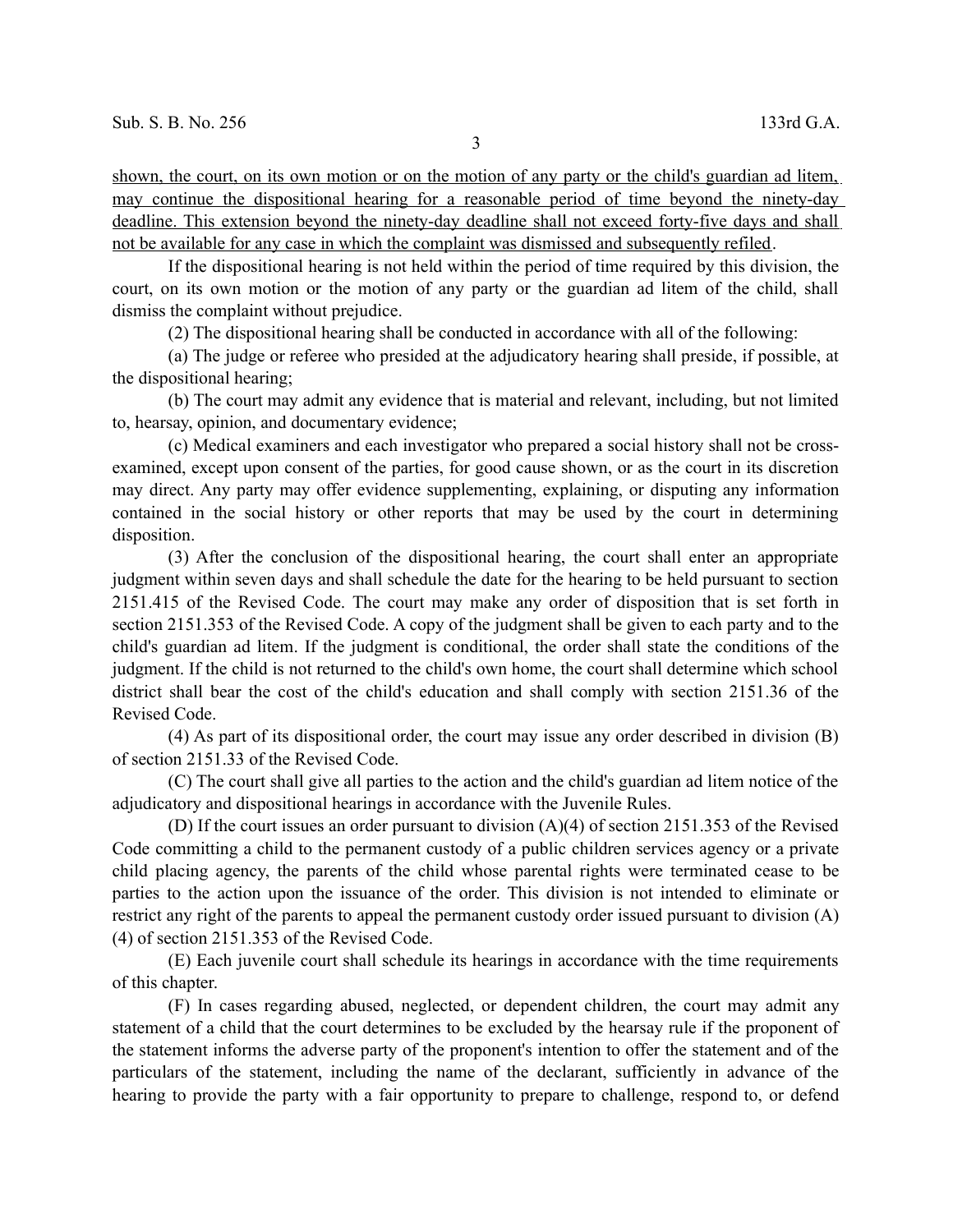against the statement, and the court determines all of the following:

(1) The statement has circumstantial guarantees of trustworthiness;

(2) The statement is offered as evidence of a material fact;

(3) The statement is more probative on the point for which it is offered than any other evidence that the proponent can procure through reasonable efforts;

(4) The general purposes of the evidence rules and the interests of justice will best be served by the admission of the statement into evidence.

(G) If a child is alleged to be an abused child, the court may order that the testimony of the child be taken by deposition. On motion of the prosecuting attorney, guardian ad litem, or any party, or in its own discretion, the court may order that the deposition be videotaped. Any deposition taken under this division shall be taken with a judge or referee present.

If a deposition taken under this division is intended to be offered as evidence at the hearing, it shall be filed with the court. Part or all of the deposition is admissible in evidence if counsel for all parties had an opportunity and similar motive at the time of the taking of the deposition to develop the testimony by direct, cross, or redirect examination and the judge determines that there is reasonable cause to believe that if the child were to testify in person at the hearing, the child would experience emotional trauma as a result of participating at the hearing.

Sec. 2907.02. (A)(1) No person shall engage in sexual conduct with another who is not the spouse of the offender or who is the spouse of the offender but is living separate and apart from the offender, when any of the following applies:

(a) For the purpose of preventing resistance, the offender substantially impairs the other person's judgment or control by administering any drug, intoxicant, or controlled substance to the other person surreptitiously or by force, threat of force, or deception.

(b) The other person is less than thirteen years of age, whether or not the offender knows the age of the other person.

(c) The other person's ability to resist or consent is substantially impaired because of a mental or physical condition or because of advanced age, and the offender knows or has reasonable cause to believe that the other person's ability to resist or consent is substantially impaired because of a mental or physical condition or because of advanced age.

(2) No person shall engage in sexual conduct with another when the offender purposely compels the other person to submit by force or threat of force.

(B) Whoever violates this section is guilty of rape, a felony of the first degree. If the offender under division  $(A)(1)(a)$  of this section substantially impairs the other person's judgment or control by administering any controlled substance, as defined in section 3719.01 of the Revised Code, to the other person surreptitiously or by force, threat of force, or deception, the prison term imposed upon the offender shall be one of the definite prison terms prescribed for a felony of the first degree in division (A)(1)(b) of section 2929.14 of the Revised Code that is not less than five years, except that if the violation is committed on or after the effective date of this amendment March 22, 2019, the court shall impose as the minimum prison term for the offense a mandatory prison term that is one of the minimum terms prescribed for a felony of the first degree in division  $(A)(1)(a)$  of section 2929.14 of the Revised Code that is not less than five years. Except as otherwise provided in this division, notwithstanding sections 2929.11 to 2929.14 of the Revised Code, an offender under division (A)(1)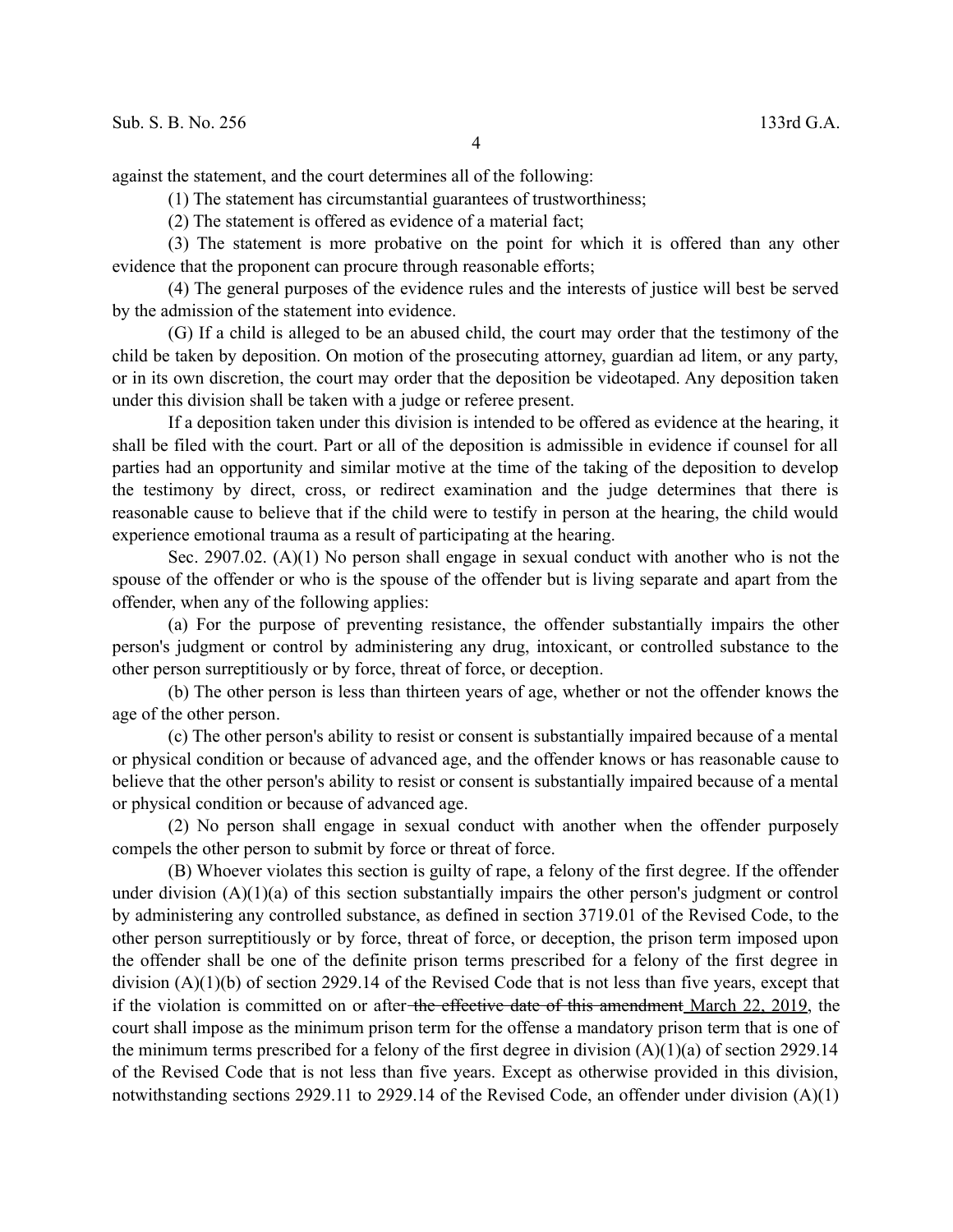(b) of this section shall be sentenced to a prison term or term of life imprisonment pursuant to section 2971.03 of the Revised Code. If an offender is convicted of or pleads guilty to a violation of division  $(A)(1)(b)$  of this section, if the offender was less than sixteen years of age at the time the offender committed the violation of that division, and if the offender during or immediately after the commission of the offense did not cause serious physical harm to the victim, the victim was ten years of age or older at the time of the commission of the violation, and the offender has not previously been convicted of or pleaded guilty to a violation of this section or a substantially similar existing or former law of this state, another state, or the United States, the court shall not sentence the offender to a prison term or term of life imprisonment pursuant to section 2971.03 of the Revised Code, and instead the court shall sentence the offender as otherwise provided in this division. If an offender under division  $(A)(1)(b)$  of this section previously has been convicted of or pleaded guilty to violating division  $(A)(1)(b)$  of this section or to violating an existing or former law of this state, another state, or the United States that is substantially similar to division  $(A)(1)(b)$  of this section, if the offender during or immediately after the commission of the offense caused serious physical harm to the victim, or if the victim under division  $(A)(1)(b)$  of this section is less than ten years of age, in lieu of sentencing the offender to a prison term or term of life imprisonment pursuant to section 2971.03 of the Revised Code, except as otherwise provided in this division, the court may impose upon the offender a term of life without parole. If the court imposes a term of life without parole pursuant to this division, division (F) of section 2971.03 of the Revised Code applies, and the offender automatically is classified a tier III sex offender/child-victim offender, as described in that division. A court shall not impose a term of life without parole on an offender for rape if the offender was under eighteen years of age at the time of the offense.

(C) A victim need not prove physical resistance to the offender in prosecutions under this section.

(D) Evidence of specific instances of the victim's sexual activity, opinion evidence of the victim's sexual activity, and reputation evidence of the victim's sexual activity shall not be admitted under this section unless it involves evidence of the origin of semen, pregnancy, or disease, or the victim's past sexual activity with the offender, and only to the extent that the court finds that the evidence is material to a fact at issue in the case and that its inflammatory or prejudicial nature does not outweigh its probative value.

Evidence of specific instances of the defendant's sexual activity, opinion evidence of the defendant's sexual activity, and reputation evidence of the defendant's sexual activity shall not be admitted under this section unless it involves evidence of the origin of semen, pregnancy, or disease, the defendant's past sexual activity with the victim, or is admissible against the defendant under section 2945.59 of the Revised Code, and only to the extent that the court finds that the evidence is material to a fact at issue in the case and that its inflammatory or prejudicial nature does not outweigh its probative value.

(E) Prior to taking testimony or receiving evidence of any sexual activity of the victim or the defendant in a proceeding under this section, the court shall resolve the admissibility of the proposed evidence in a hearing in chambers, which shall be held at or before preliminary hearing and not less than three days before trial, or for good cause shown during the trial.

(F) Upon approval by the court, the victim may be represented by counsel in any hearing in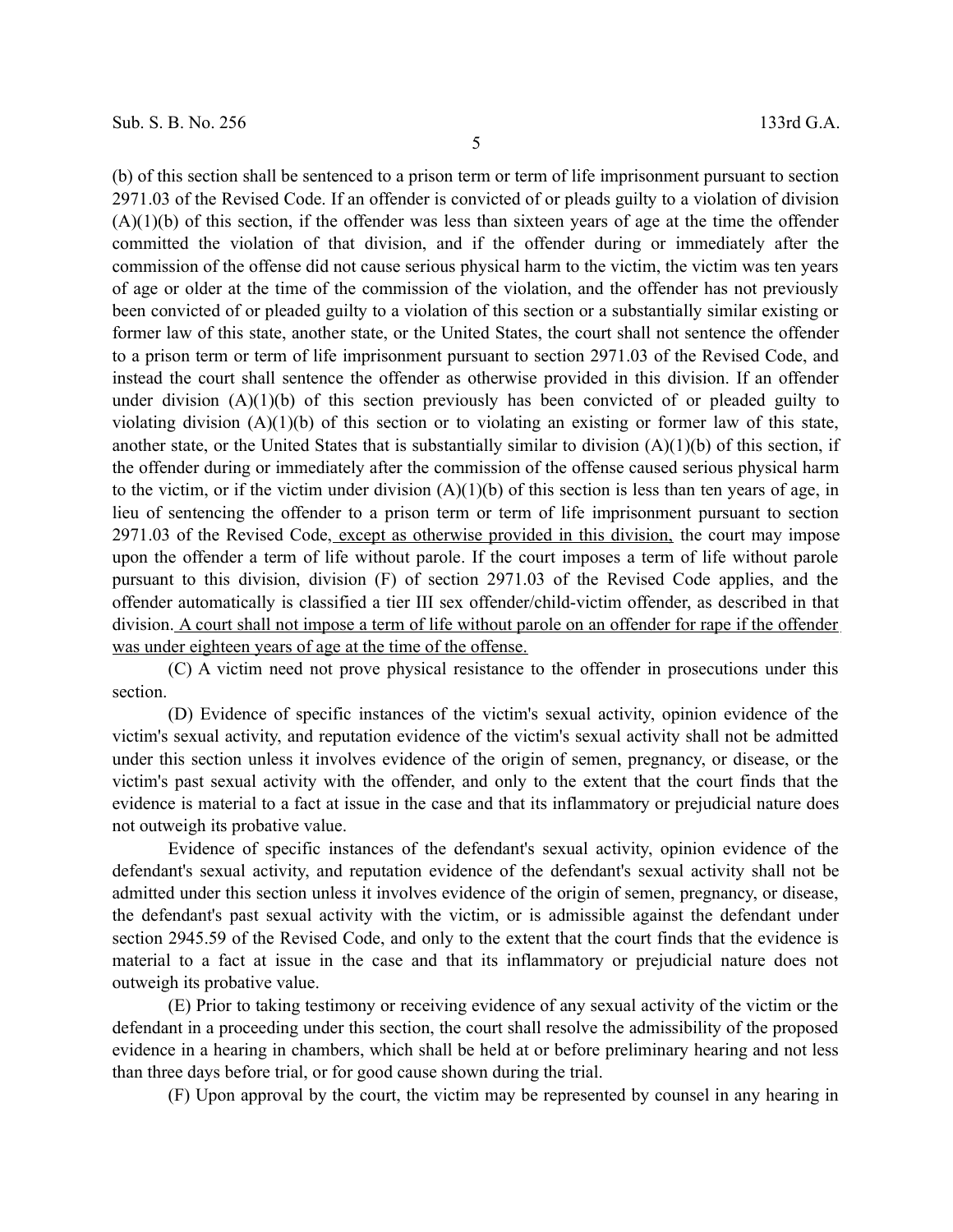chambers or other proceeding to resolve the admissibility of evidence. If the victim is indigent or otherwise is unable to obtain the services of counsel, the court, upon request, may appoint counsel to represent the victim without cost to the victim.

(G) It is not a defense to a charge under division (A)(2) of this section that the offender and the victim were married or were cohabiting at the time of the commission of the offense.

Sec. 2909.24. (A) No person shall commit a specified offense with purpose to do any of the following:

(1) Intimidate or coerce a civilian population;

(2) Influence the policy of any government by intimidation or coercion;

(3) Affect the conduct of any government by the specified offense.

(B)(1) Whoever violates this section is guilty of terrorism.

(2) Except as otherwise provided in divisions (B)(3) and (4) of this section, terrorism is an offense one degree higher than the most serious underlying specified offense the defendant committed.

(3) If Except as provided in division  $(B)(6)$  of this section, if the most serious underlying specified offense the defendant committed is a felony of the first degree or murder, the person shall be sentenced to life imprisonment without parole.

(4) If Except as provided in division  $(B)(6)$  of this section, if the most serious underlying specified offense the defendant committed is aggravated murder, the offender shall be sentenced to life imprisonment without parole or death pursuant to sections 2929.02 to 2929.06 of the Revised Code.

(5) Section 2909.25 of the Revised Code applies regarding an offender who is convicted of or pleads guilty to a violation of this section.

(6) If a person commits a violation of this section, if the most serious underlying specified offense the offender committed is aggravated murder, murder, or a felony of the first degree, and if the offender was under eighteen years of age at the time of the violation, the offender shall not be sentenced to life imprisonment without parole, but instead the offender shall be sentenced to an indefinite prison term of thirty years to life.

Sec. 2929.02. (A) Whoever is convicted of or pleads guilty to aggravated murder in violation of section 2903.01 of the Revised Code shall suffer death or be imprisoned for life, as determined pursuant to sections 2929.022, 2929.03, and 2929.04 of the Revised Code, except that no person who is not found to have been eighteen years of age or older at the time of the commission of the offense shall be imprisoned for life without parole, and that no person who raises the matter of age pursuant to section 2929.023 of the Revised Code and who is not found to have been eighteen years of age or older at the time of the commission of the offense shall suffer death. In addition, the offender may be fined an amount fixed by the court, but not more than twenty-five thousand dollars.

(B)(1) Except as otherwise provided in division (B)(2) or (3) of this section, whoever is convicted of or pleads guilty to murder in violation of section 2903.02 of the Revised Code shall be imprisoned for an indefinite term of fifteen years to life.

(2) Except as otherwise provided in division (B)(3) of this section, if a person is convicted of or pleads guilty to murder in violation of section 2903.02 of the Revised Code, the victim of the offense was less than thirteen years of age, and the offender also is convicted of or pleads guilty to a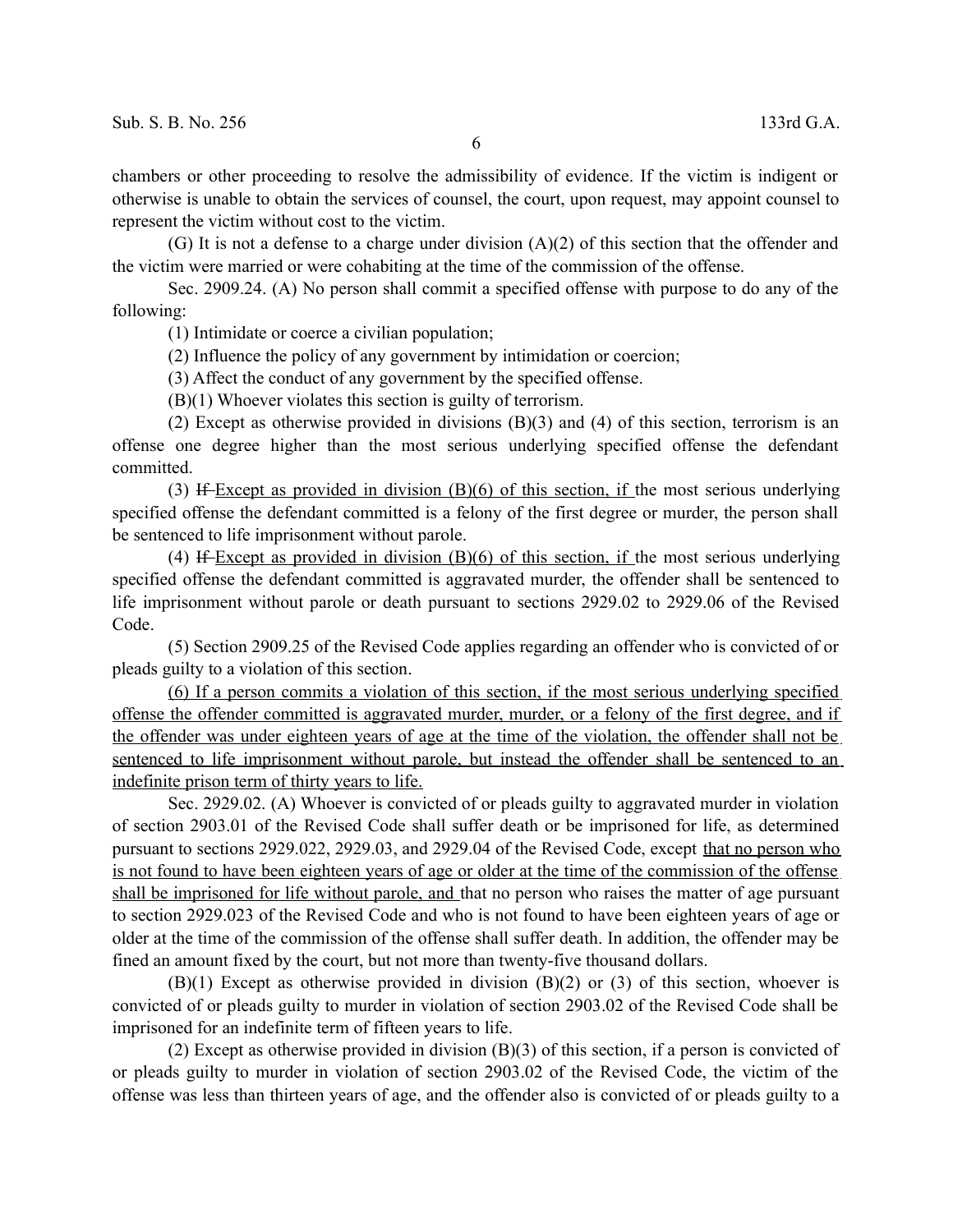7

sexual motivation specification that was included in the indictment, count in the indictment, or information charging the offense, the court shall impose an indefinite prison term of thirty years to life pursuant to division (B)(3) of section 2971.03 of the Revised Code.

(3) If Except as otherwise provided in this division, if a person is convicted of or pleads guilty to murder in violation of section 2903.02 of the Revised Code and also is convicted of or pleads guilty to a sexual motivation specification and a sexually violent predator specification that were included in the indictment, count in the indictment, or information that charged the murder, the court shall impose upon the offender a term of life imprisonment without parole that shall be served pursuant to section 2971.03 of the Revised Code. If the offender was under eighteen years of age at the time of the offense, the court shall impose an indefinite prison term of thirty years to life.

(4) In addition, the offender may be fined an amount fixed by the court, but not more than fifteen thousand dollars.

(C) If an offender receives or received a sentence of life imprisonment without parole, a sentence of life imprisonment, a definite sentence, or a sentence to an indefinite prison term under this chapter for an aggravated murder or murder that was committed when the offender was under eighteen years of age, the offender's parole eligibility shall be determined under section 2967.132 of the Revised Code.

(D) The court shall not impose a fine or fines for aggravated murder or murder which, in the aggregate and to the extent not suspended by the court, exceeds the amount which the offender is or will be able to pay by the method and within the time allowed without undue hardship to the offender or to the dependents of the offender, or will prevent the offender from making reparation for the victim's wrongful death.

 $(\overline{D}(1)(E)(1))$  In addition to any other sanctions imposed for a violation of section 2903.01 or 2903.02 of the Revised Code, if the offender used a motor vehicle as the means to commit the violation, the court shall impose upon the offender a class two suspension of the offender's driver's license, commercial driver's license, temporary instruction permit, probationary license, or nonresident operating privilege as specified in division (A)(2) of section 4510.02 of the Revised Code.

(2) As used in division  $(\overline{D})(E)$  of this section, "motor vehicle" has the same meaning as in section 4501.01 of the Revised Code.

Sec. 2929.03. (A) If the indictment or count in the indictment charging aggravated murder does not contain one or more specifications of aggravating circumstances listed in division (A) of section 2929.04 of the Revised Code, then, following a verdict of guilty of the charge of aggravated murder, the trial court shall impose sentence on the offender as follows:

(1) Except as provided in division  $(A)(2)$  or  $(H)$  of this section, the trial court shall impose one of the following sentences on the offender:

(a) Life imprisonment without parole;

(b) Subject to division (A)(1)(e) of this section, life imprisonment with parole eligibility after serving twenty years of imprisonment;

(c) Subject to division (A)(1)(e) of this section, life imprisonment with parole eligibility after serving twenty-five full years of imprisonment;

(d) Subject to division  $(A)(1)(e)$  of this section, life imprisonment with parole eligibility after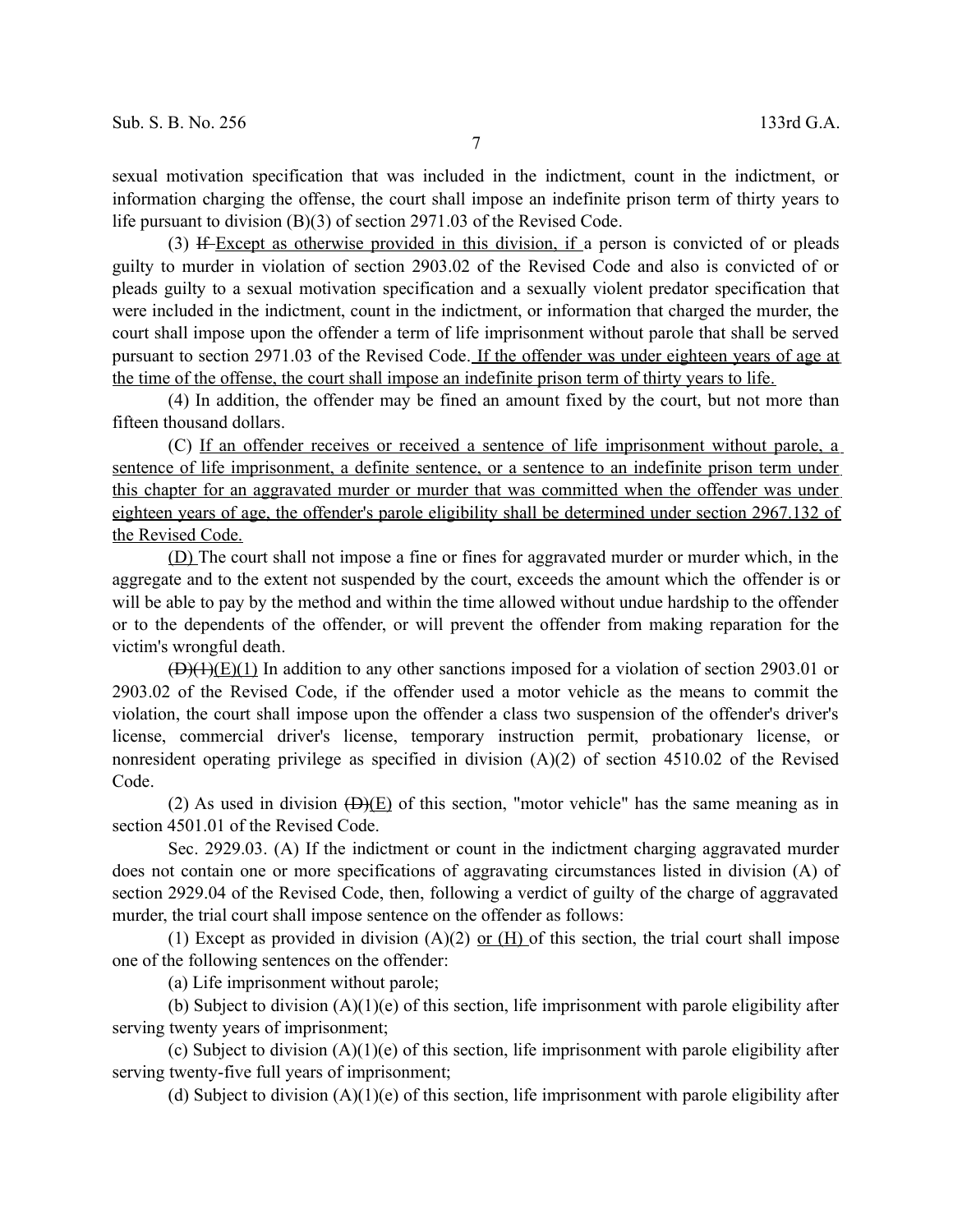serving thirty full years of imprisonment;

(e) If the victim of the aggravated murder was less than thirteen years of age, the offender also is convicted of or pleads guilty to a sexual motivation specification that was included in the indictment, count in the indictment, or information charging the offense, and the trial court does not impose a sentence of life imprisonment without parole on the offender pursuant to division (A)(1)(a) of this section, the trial court shall sentence the offender pursuant to division (B)(3) of section 2971.03 of the Revised Code to an indefinite term consisting of a minimum term of thirty years and a maximum term of life imprisonment that shall be served pursuant to that section.

(2) If the offender also is convicted of or pleads guilty to a sexual motivation specification and a sexually violent predator specification that are included in the indictment, count in the indictment, or information that charged the aggravated murder, except as provided in division (H) of this section, the trial court shall impose upon the offender a sentence of life imprisonment without parole that shall be served pursuant to section 2971.03 of the Revised Code.

(B) If the indictment or count in the indictment charging aggravated murder contains one or more specifications of aggravating circumstances listed in division (A) of section 2929.04 of the Revised Code, the verdict shall separately state whether the accused is found guilty or not guilty of the principal charge and, if guilty of the principal charge, whether the offender was eighteen years of age or older at the time of the commission of the offense, if the matter of age was raised by the offender pursuant to section 2929.023 of the Revised Code, and whether the offender is guilty or not guilty of each specification. The jury shall be instructed on its duties in this regard. The instruction to the jury shall include an instruction that a specification shall be proved beyond a reasonable doubt in order to support a guilty verdict on the specification, but the instruction shall not mention the penalty that may be the consequence of a guilty or not guilty verdict on any charge or specification.

 $(C)(1)$  If the indictment or count in the indictment charging aggravated murder contains one or more specifications of aggravating circumstances listed in division (A) of section 2929.04 of the Revised Code, then, following a verdict of guilty of the charge but not guilty of each of the specifications, and regardless of whether the offender raised the matter of age pursuant to section 2929.023 of the Revised Code, the trial court shall impose sentence on the offender as follows:

(a) Except as provided in division  $(C)(1)(b)$  or  $(H)$  of this section, the trial court shall impose one of the following sentences on the offender:

(i) Life imprisonment without parole;

(ii) Subject to division  $(C)(1)(a)(v)$  of this section, life imprisonment with parole eligibility after serving twenty years of imprisonment;

(iii) Subject to division  $(C)(1)(a)(v)$  of this section, life imprisonment with parole eligibility after serving twenty-five full years of imprisonment;

(iv) Subject to division  $(C)(1)(a)(v)$  of this section, life imprisonment with parole eligibility after serving thirty full years of imprisonment;

(v) If the victim of the aggravated murder was less than thirteen years of age, the offender also is convicted of or pleads guilty to a sexual motivation specification that was included in the indictment, count in the indictment, or information charging the offense, and the trial court does not impose a sentence of life imprisonment without parole on the offender pursuant to division  $(C)(1)(a)$ (i) of this section, the trial court shall sentence the offender pursuant to division (B)(3) of section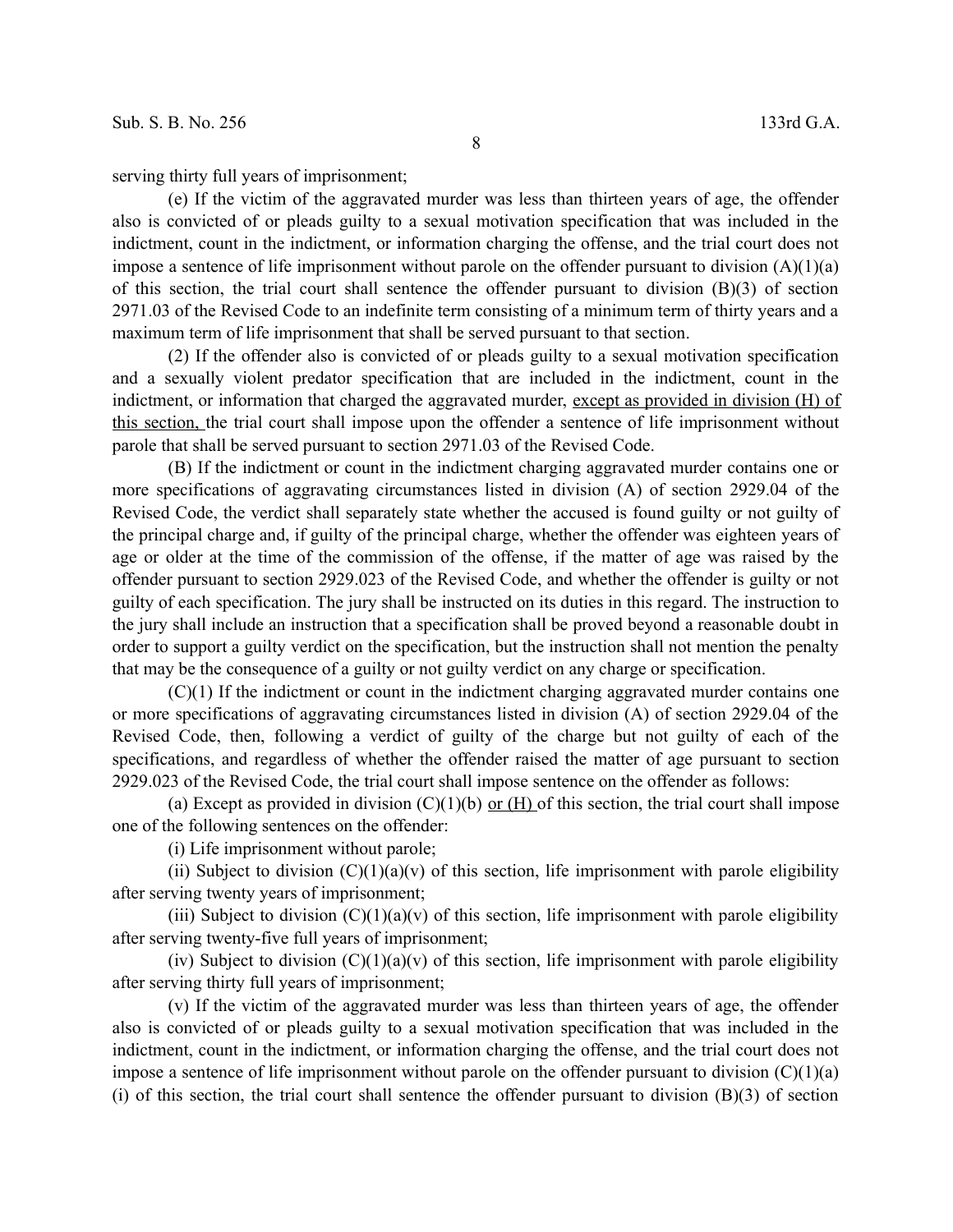2971.03 of the Revised Code to an indefinite term consisting of a minimum term of thirty years and a maximum term of life imprisonment.

(b) If the offender also is convicted of or pleads guilty to a sexual motivation specification and a sexually violent predator specification that are included in the indictment, count in the indictment, or information that charged the aggravated murder, except as provided in division (H) of this section, the trial court shall impose upon the offender a sentence of life imprisonment without parole that shall be served pursuant to section 2971.03 of the Revised Code.

(2)(a) If the indictment or count in the indictment contains one or more specifications of aggravating circumstances listed in division (A) of section 2929.04 of the Revised Code and if the offender is found guilty of both the charge and one or more of the specifications, the penalty to be imposed on the offender shall be one of the following:

(i) Except as provided in division  $(C)(2)(a)(ii) - or$ ,  $(C)(2)(a)(iii)$ , or  $(H)$  of this section, the penalty to be imposed on the offender shall be death, life imprisonment without parole, life imprisonment with parole eligibility after serving twenty-five full years of imprisonment, or life imprisonment with parole eligibility after serving thirty full years of imprisonment.

(ii) Except as provided in division  $(C)(2)(a)(iii)$  or  $(H)$  of this section, if the victim of the aggravated murder was less than thirteen years of age, the offender also is convicted of or pleads guilty to a sexual motivation specification that was included in the indictment, count in the indictment, or information charging the offense, and the trial court does not impose a sentence of death or life imprisonment without parole on the offender pursuant to division  $(C)(2)(a)(i)$  of this section, the penalty to be imposed on the offender shall be an indefinite term consisting of a minimum term of thirty years and a maximum term of life imprisonment that shall be imposed pursuant to division (B)(3) of section 2971.03 of the Revised Code and served pursuant to that section.

(iii) If the offender also is convicted of or pleads guilty to a sexual motivation specification and a sexually violent predator specification that are included in the indictment, count in the indictment, or information that charged the aggravated murder, except as provided in division (H) of this section, the penalty to be imposed on the offender shall be death or life imprisonment without parole that shall be served pursuant to section 2971.03 of the Revised Code.

(b) A penalty imposed pursuant to division  $(C)(2)(a)(i)$ , (ii), or (iii) of this section shall be determined pursuant to divisions (D) and (E) of this section and shall be determined by one of the following:

(i) By the panel of three judges that tried the offender upon the offender's waiver of the right to trial by jury;

(ii) By the trial jury and the trial judge, if the offender was tried by jury.

(D)(1) Death may not be imposed as a penalty for aggravated murder if the offender raised the matter of age at trial pursuant to section 2929.023 of the Revised Code and was not found at trial to have been eighteen years of age or older at the time of the commission of the offense. When death may be imposed as a penalty for aggravated murder, the court shall proceed under this division. When death may be imposed as a penalty, the court, upon the request of the defendant, shall require a pre-sentence investigation to be made and, upon the request of the defendant, shall require a mental examination to be made, and shall require reports of the investigation and of any mental examination

9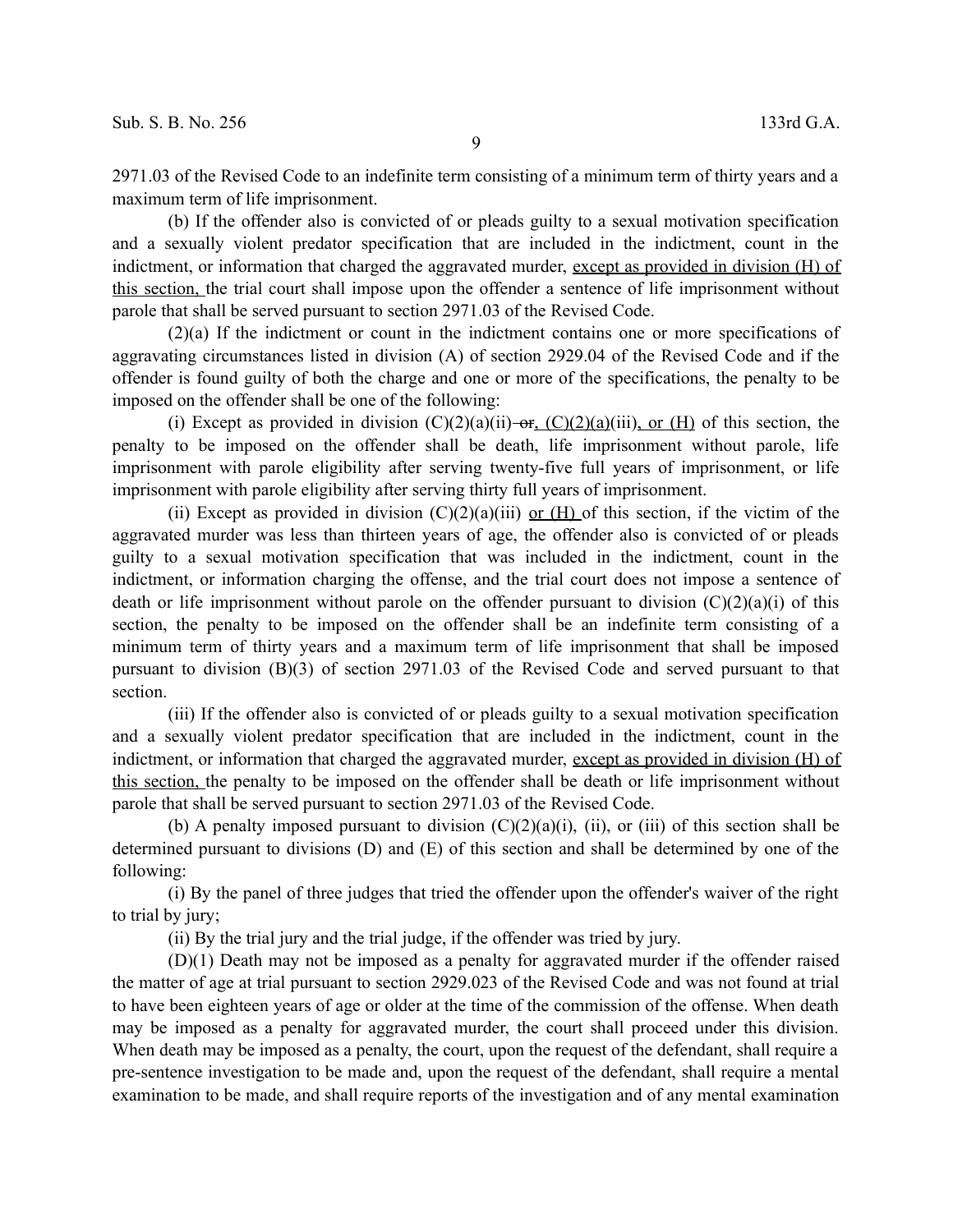submitted to the court, pursuant to section 2947.06 of the Revised Code. No statement made or information provided by a defendant in a mental examination or proceeding conducted pursuant to this division shall be disclosed to any person, except as provided in this division, or be used in evidence against the defendant on the issue of guilt in any retrial. A pre-sentence investigation or mental examination shall not be made except upon request of the defendant. Copies of any reports prepared under this division shall be furnished to the court, to the trial jury if the offender was tried by a jury, to the prosecutor, and to the offender or the offender's counsel for use under this division. The court, and the trial jury if the offender was tried by a jury, shall consider any report prepared pursuant to this division and furnished to it and any evidence raised at trial that is relevant to the aggravating circumstances the offender was found guilty of committing or to any factors in mitigation of the imposition of the sentence of death, shall hear testimony and other evidence that is relevant to the nature and circumstances of the aggravating circumstances the offender was found guilty of committing, the mitigating factors set forth in division (B) of section 2929.04 of the Revised Code, and any other factors in mitigation of the imposition of the sentence of death, and shall hear the statement, if any, of the offender, and the arguments, if any, of counsel for the defense and prosecution, that are relevant to the penalty that should be imposed on the offender. The defendant shall be given great latitude in the presentation of evidence of the mitigating factors set forth in division (B) of section 2929.04 of the Revised Code and of any other factors in mitigation of the imposition of the sentence of death. If the offender chooses to make a statement, the offender is subject to cross-examination only if the offender consents to make the statement under oath or affirmation.

The defendant shall have the burden of going forward with the evidence of any factors in mitigation of the imposition of the sentence of death. The prosecution shall have the burden of proving, by proof beyond a reasonable doubt, that the aggravating circumstances the defendant was found guilty of committing are sufficient to outweigh the factors in mitigation of the imposition of the sentence of death.

(2) Upon consideration of the relevant evidence raised at trial, the testimony, other evidence, statement of the offender, arguments of counsel, and, if applicable, the reports submitted pursuant to division  $(D)(1)$  of this section, the trial jury, if the offender was tried by a jury, shall determine whether the aggravating circumstances the offender was found guilty of committing are sufficient to outweigh the mitigating factors present in the case. If the trial jury unanimously finds, by proof beyond a reasonable doubt, that the aggravating circumstances the offender was found guilty of committing outweigh the mitigating factors, the trial jury shall recommend to the court that the sentence of death be imposed on the offender. Absent such a finding, the jury shall recommend that the offender be sentenced to one of the following:

(a) Except as provided in division  $(D)(2)(b)$  or,  $(D)(2)(c)$ , or  $(H)$  of this section, to life imprisonment without parole, life imprisonment with parole eligibility after serving twenty-five full years of imprisonment, or life imprisonment with parole eligibility after serving thirty full years of imprisonment;

(b) Except as provided in division  $(D)(2)(c)$  or  $(H)$  of this section, if the victim of the aggravated murder was less than thirteen years of age, the offender also is convicted of or pleads guilty to a sexual motivation specification that was included in the indictment, count in the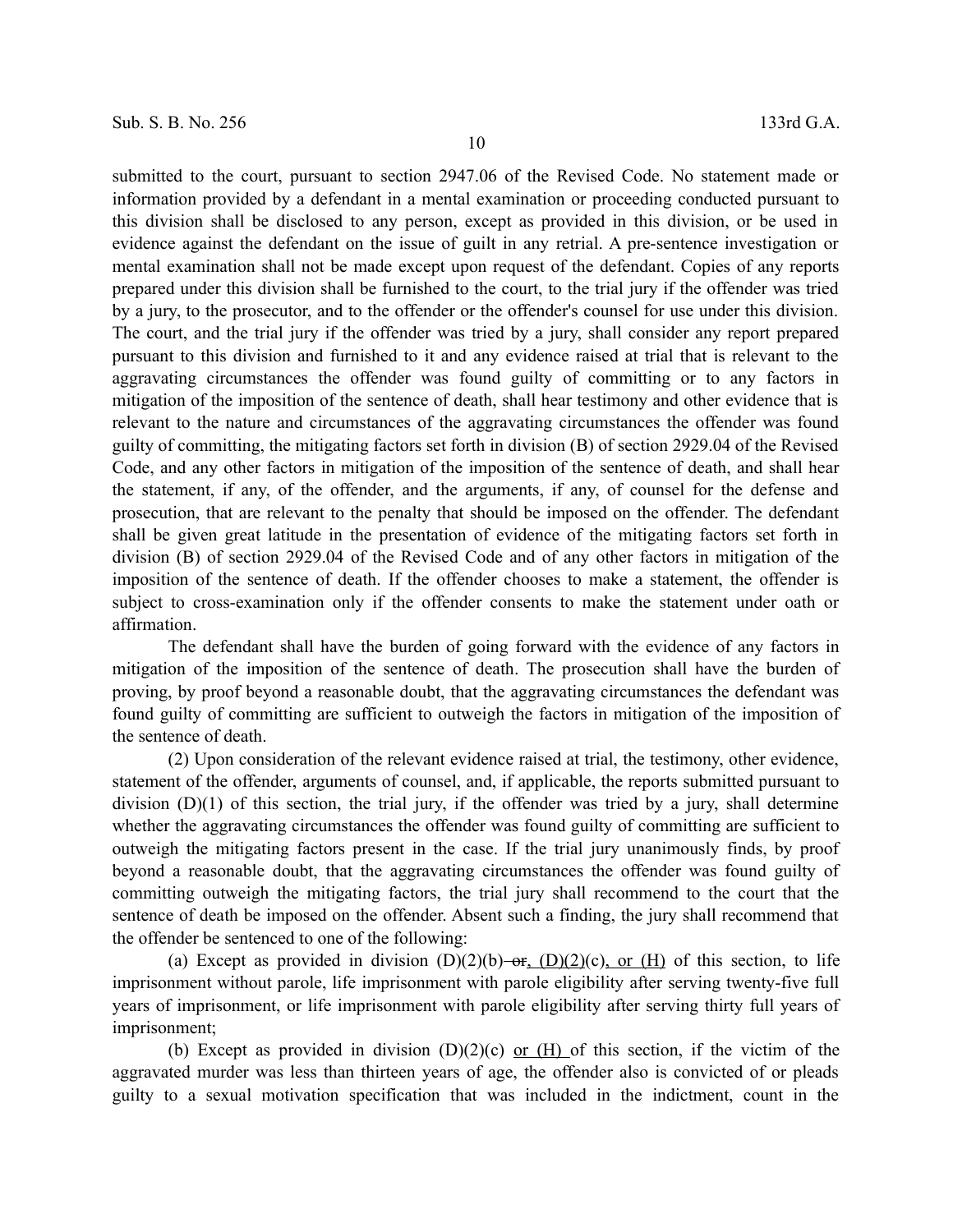indictment, or information charging the offense, and the jury does not recommend a sentence of life imprisonment without parole pursuant to division  $(D)(2)(a)$  of this section, to an indefinite term consisting of a minimum term of thirty years and a maximum term of life imprisonment to be imposed pursuant to division (B)(3) of section 2971.03 of the Revised Code and served pursuant to that section.

(c) If the offender also is convicted of or pleads guilty to a sexual motivation specification and a sexually violent predator specification that are included in the indictment, count in the indictment, or information that charged the aggravated murder, except as provided in division (H) of this section, to life imprisonment without parole.

If the trial jury recommends that the offender be sentenced to life imprisonment without parole, life imprisonment with parole eligibility after serving twenty-five full years of imprisonment, life imprisonment with parole eligibility after serving thirty full years of imprisonment, or an indefinite term consisting of a minimum term of thirty years and a maximum term of life imprisonment to be imposed pursuant to division (B)(3) of section 2971.03 of the Revised Code, except as provided in division (H) of this section, the court shall impose the sentence recommended by the jury upon the offender. If the sentence is an indefinite term consisting of a minimum term of thirty years and a maximum term of life imprisonment imposed as described in division (D)(2)(b) of this section or a sentence of life imprisonment without parole imposed under division  $(D)(2)(c)$  of this section, the sentence shall be served pursuant to section 2971.03 of the Revised Code. If the trial jury recommends that the sentence of death be imposed upon the offender, the court shall proceed to impose sentence pursuant to division (D)(3) of this section.

(3) Upon consideration of the relevant evidence raised at trial, the testimony, other evidence, statement of the offender, arguments of counsel, and, if applicable, the reports submitted to the court pursuant to division  $(D)(1)$  of this section, if, after receiving pursuant to division  $(D)(2)$  of this section the trial jury's recommendation that the sentence of death be imposed, the court finds, by proof beyond a reasonable doubt, or if the panel of three judges unanimously finds, by proof beyond a reasonable doubt, that the aggravating circumstances the offender was found guilty of committing outweigh the mitigating factors, it shall impose sentence of death on the offender. Absent such a finding by the court or panel, the court or the panel shall impose one of the following sentences on the offender:

(a) Except as provided in division  $(D)(3)(b)$  or  $(H)$  of this section, one of the following:

(i) Life imprisonment without parole;

(ii) Subject to division  $(D)(3)(a)(iv)$  of this section, life imprisonment with parole eligibility after serving twenty-five full years of imprisonment;

(iii) Subject to division  $(D)(3)(a)(iv)$  of this section, life imprisonment with parole eligibility after serving thirty full years of imprisonment;

(iv) If the victim of the aggravated murder was less than thirteen years of age, the offender also is convicted of or pleads guilty to a sexual motivation specification that was included in the indictment, count in the indictment, or information charging the offense, and the trial court does not impose a sentence of life imprisonment without parole on the offender pursuant to division  $(D)(3)(a)$ (i) of this section, the court or panel shall sentence the offender pursuant to division (B)(3) of section 2971.03 of the Revised Code to an indefinite term consisting of a minimum term of thirty years and a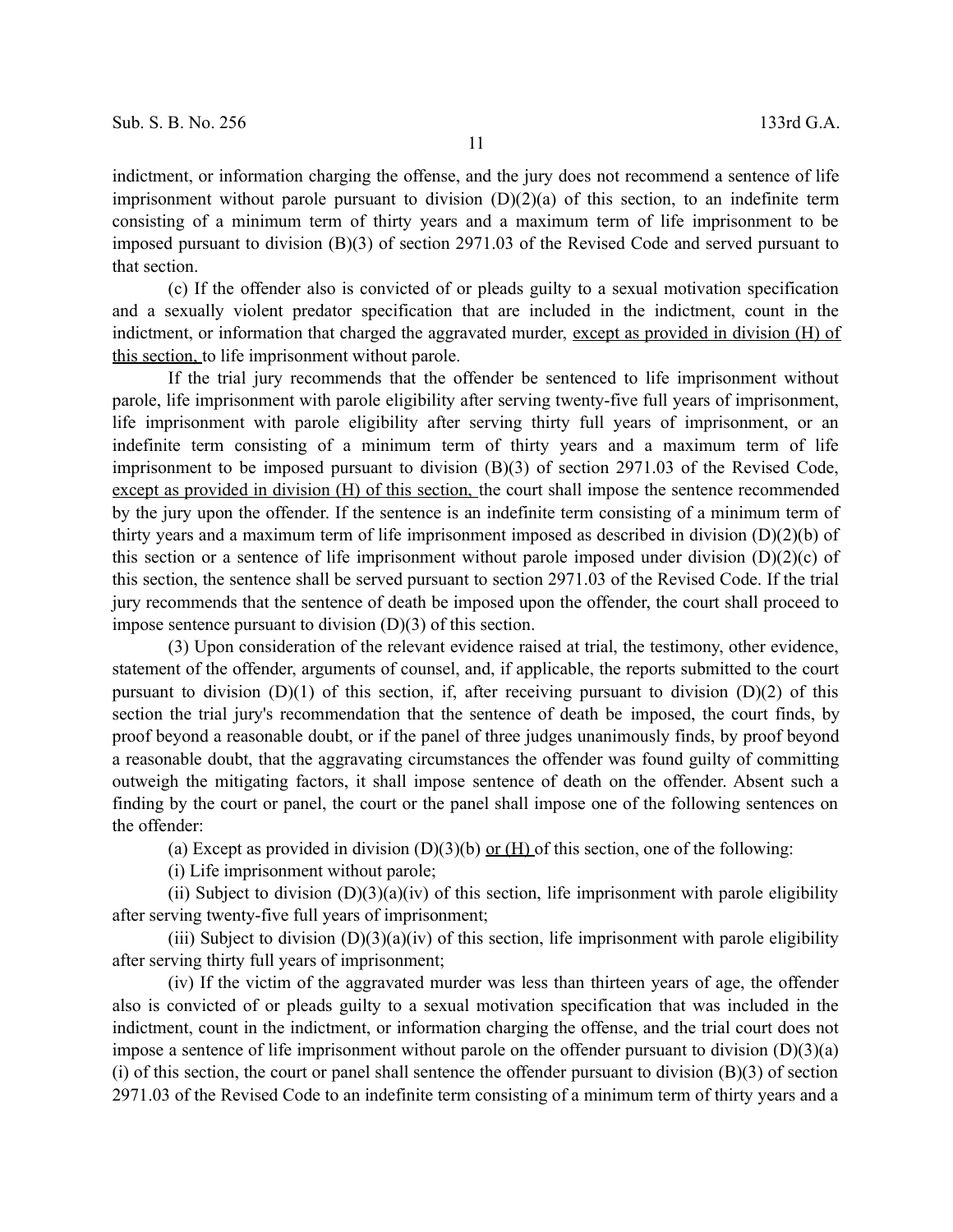maximum term of life imprisonment.

(b) If the offender also is convicted of or pleads guilty to a sexual motivation specification and a sexually violent predator specification that are included in the indictment, count in the indictment, or information that charged the aggravated murder, except as provided in division (H) of this section, life imprisonment without parole that shall be served pursuant to section 2971.03 of the Revised Code.

(E) If the offender raised the matter of age at trial pursuant to section 2929.023 of the Revised Code, was convicted of aggravated murder and one or more specifications of an aggravating circumstance listed in division (A) of section 2929.04 of the Revised Code, and was not found at trial to have been eighteen years of age or older at the time of the commission of the offense, the court or the panel of three judges shall not impose a sentence of death on the offender. Instead, the court or panel shall impose one of the following sentences on the offender:

(1) Except as provided in division  $(E)(2)$  or  $(H)$  of this section, one of the following:

(a) Life imprisonment without parole;

(b) Subject to division  $(E)(2)(d)$  of this section, life imprisonment with parole eligibility after serving twenty-five full years of imprisonment;

(c) Subject to division (E)(2)(d) of this section, life imprisonment with parole eligibility after serving thirty full years of imprisonment;

(d) If the victim of the aggravated murder was less than thirteen years of age, the offender also is convicted of or pleads guilty to a sexual motivation specification that was included in the indictment, count in the indictment, or information charging the offense, and the trial court does not impose a sentence of life imprisonment without parole on the offender pursuant to division  $(E)(2)(a)$ of this section, the court or panel shall sentence the offender pursuant to division (B)(3) of section 2971.03 of the Revised Code to an indefinite term consisting of a minimum term of thirty years and a maximum term of life imprisonment.

(2) If the offender also is convicted of or pleads guilty to a sexual motivation specification and a sexually violent predator specification that are included in the indictment, count in the indictment, or information that charged the aggravated murder, except as provided in division (H) of this section, life imprisonment without parole that shall be served pursuant to section 2971.03 of the Revised Code.

(F) The court or the panel of three judges, when it imposes sentence of death, shall state in a separate opinion its specific findings as to the existence of any of the mitigating factors set forth in division (B) of section 2929.04 of the Revised Code, the existence of any other mitigating factors, the aggravating circumstances the offender was found guilty of committing, and the reasons why the aggravating circumstances the offender was found guilty of committing were sufficient to outweigh the mitigating factors. The court or panel, when it imposes life imprisonment or an indefinite term consisting of a minimum term of thirty years and a maximum term of life imprisonment under division (D) of this section, shall state in a separate opinion its specific findings of which of the mitigating factors set forth in division (B) of section 2929.04 of the Revised Code it found to exist, what other mitigating factors it found to exist, what aggravating circumstances the offender was found guilty of committing, and why it could not find that these aggravating circumstances were sufficient to outweigh the mitigating factors. For cases in which a sentence of death is imposed for an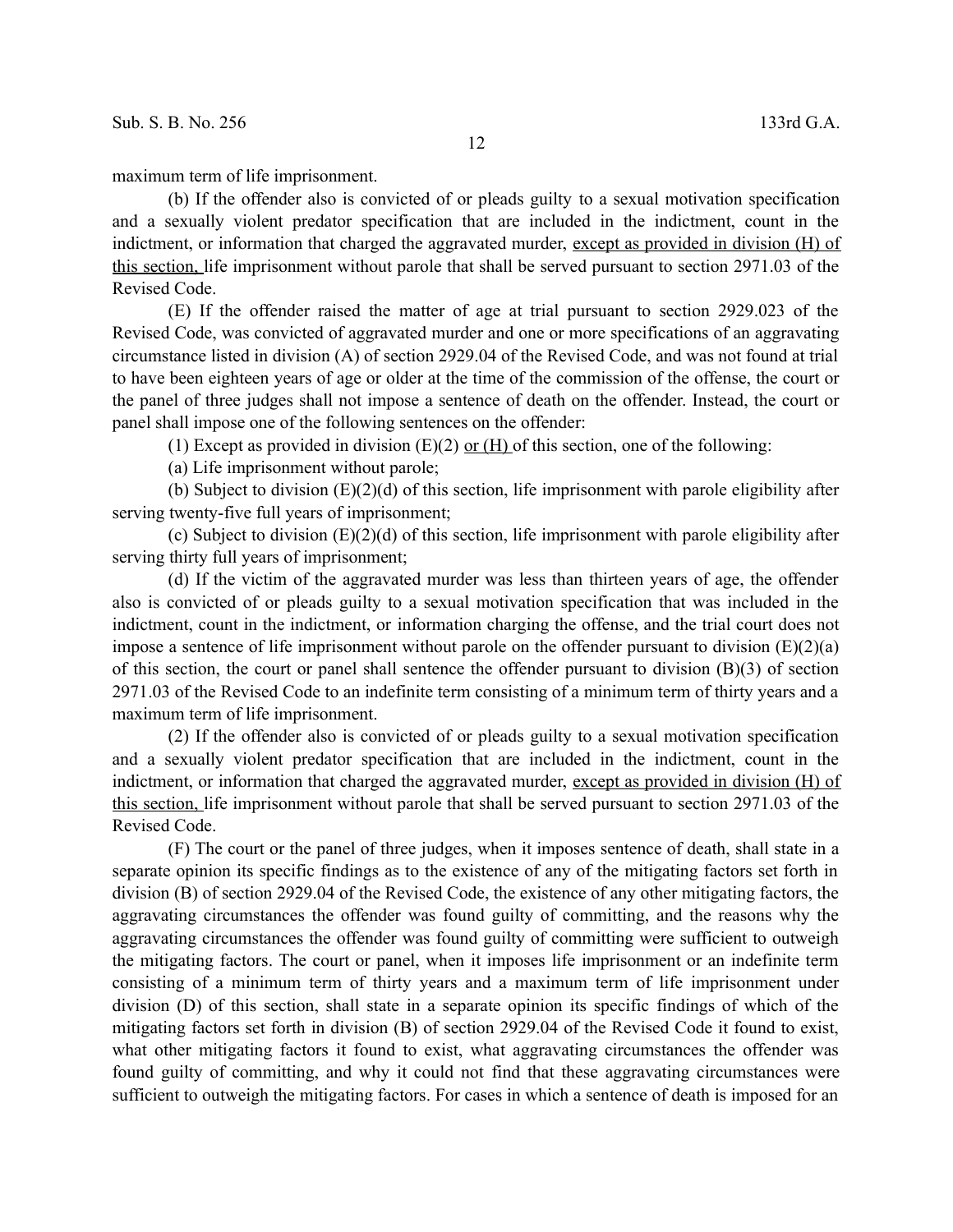offense committed before January 1, 1995, the court or panel shall file the opinion required to be prepared by this division with the clerk of the appropriate court of appeals and with the clerk of the supreme court within fifteen days after the court or panel imposes sentence. For cases in which a sentence of death is imposed for an offense committed on or after January 1, 1995, the court or panel shall file the opinion required to be prepared by this division with the clerk of the supreme court within fifteen days after the court or panel imposes sentence. The judgment in a case in which a sentencing hearing is held pursuant to this section is not final until the opinion is filed.

(G)(1) Whenever the court or a panel of three judges imposes a sentence of death for an offense committed before January 1, 1995, the clerk of the court in which the judgment is rendered shall make and retain a copy of the entire record in the case, and shall deliver the original of the entire record in the case to the appellate court.

(2) Whenever the court or a panel of three judges imposes a sentence of death for an offense committed on or after January 1, 1995, the clerk of the court in which the judgment is rendered shall make and retain a copy of the entire record in the case, and shall deliver the original of the entire record in the case to the supreme court.

(H) A court shall not impose a sentence of life imprisonment without parole on a person under division (A)(1) or (2), (C)(1) or (2), (D)(2) or (3), or (E)(1) or (2) of this section for an offense that was committed when the person was under eighteen years of age.

Sec. 2929.06. (A) If a sentence of death imposed upon an offender is set aside, nullified, or vacated because the court of appeals, in a case in which a sentence of death was imposed for an offense committed before January 1, 1995, or the supreme court, in cases in which the supreme court reviews the sentence upon appeal, could not affirm the sentence of death under the standards imposed by section 2929.05 of the Revised Code, is set aside, nullified, or vacated for the sole reason that the statutory procedure for imposing the sentence of death that is set forth in sections 2929.03 and 2929.04 of the Revised Code is unconstitutional, is set aside, nullified, or vacated pursuant to division (C) of section 2929.05 of the Revised Code, or is set aside, nullified, or vacated because a court has determined that the offender is a person with an intellectual disability under standards set forth in decisions of the supreme court of this state or the United States supreme court, the trial court that sentenced the offender shall conduct a hearing to resentence the offender. At the resentencing hearing, the court shall impose upon the offender a sentence of life imprisonment or an indefinite term consisting of a minimum term of thirty years and a maximum term of life imprisonment that is determined as specified in this division. If division (D) of section 2929.03 of the Revised Code, at the time the offender committed the aggravated murder for which the sentence of death was imposed, required the imposition when a sentence of death was not imposed of a sentence of life imprisonment without parole or a sentence of an indefinite term consisting of a minimum term of thirty years and a maximum term of life imprisonment to be imposed pursuant to division (A) or (B)(3) of section  $2971.03$  of the Revised Code and served pursuant to that section, except as provided in division  $(F)$ of this section, the court shall impose the sentence so required. In all other cases, except as provided in division (F) of this section, the sentences of life imprisonment that are available at the hearing, and from which the court shall impose sentence, shall be the same sentences of life imprisonment that were available under division (D) of section 2929.03 or under section 2909.24 of the Revised Code at the time the offender committed the offense for which the sentence of death was imposed. Nothing in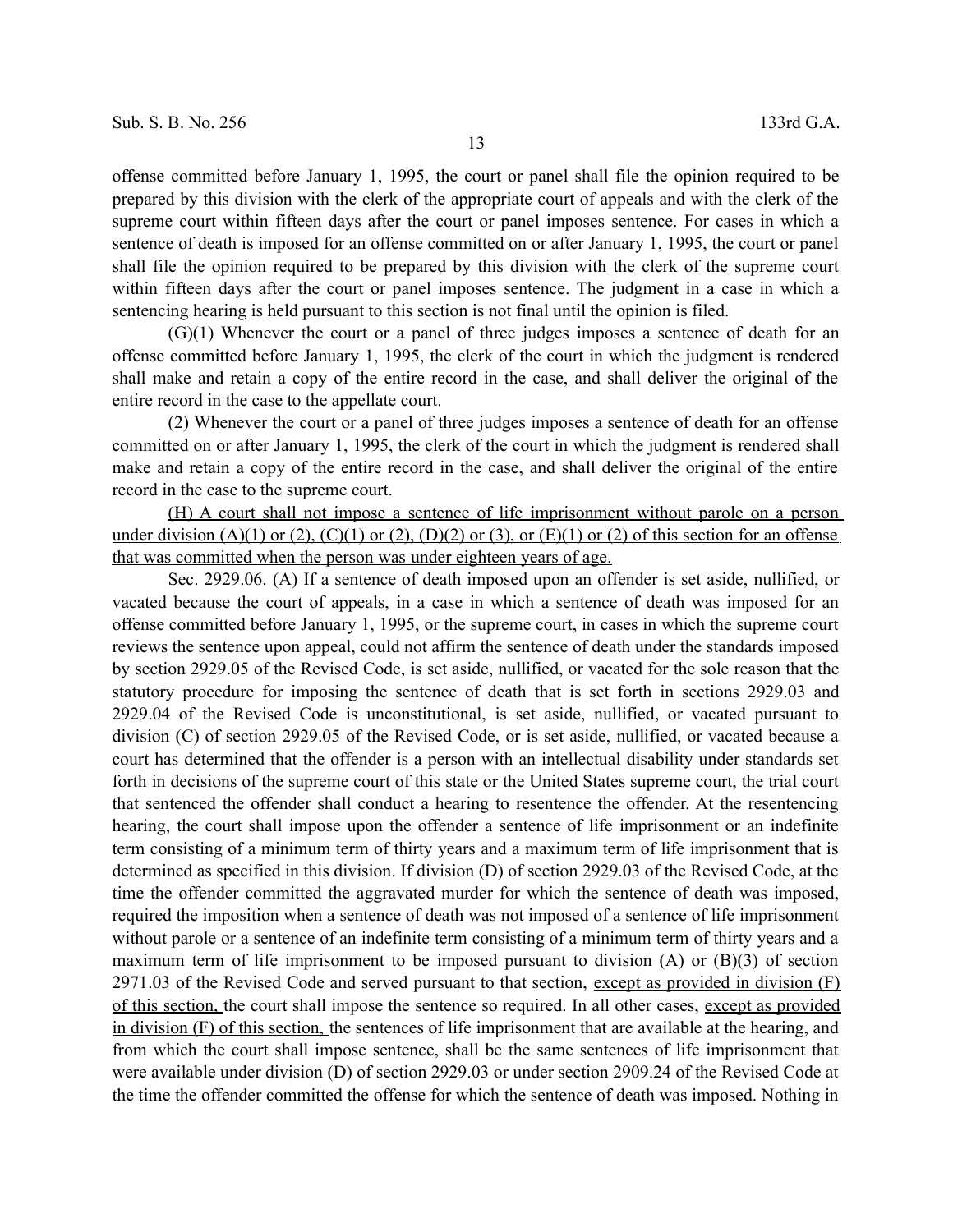this division regarding the resentencing of an offender shall affect the operation of section 2971.03 of the Revised Code.

(B) Whenever any court of this state or any federal court sets aside, nullifies, or vacates a sentence of death imposed upon an offender because of error that occurred in the sentencing phase of the trial and if division (A) of this section does not apply, the trial court that sentenced the offender shall conduct a new hearing to resentence the offender. If the offender was tried by a jury, the trial court shall impanel a new jury for the hearing. If the offender was tried by a panel of three judges, that panel or, if necessary, a new panel of three judges shall conduct the hearing. At the hearing, the court or panel shall follow the procedure set forth in division (D) of section 2929.03 of the Revised Code in determining whether to impose upon the offender a sentence of death, a sentence of life imprisonment, or an indefinite term consisting of a minimum term of thirty years and a maximum term of life imprisonment. If, pursuant to that procedure, the court or panel determines that it will impose a sentence other than a sentence of death, except as provided in division (F) of this section, the court or panel shall impose upon the offender one of the sentences of life imprisonment that could have been imposed at the time the offender committed the offense for which the sentence of death was imposed, determined as specified in this division, or an indefinite term consisting of a minimum term of thirty years and a maximum term of life imprisonment that is determined as specified in this division. If division (D) of section 2929.03 of the Revised Code, at the time the offender committed the aggravated murder for which the sentence of death was imposed, required the imposition when a sentence of death was not imposed of a sentence of life imprisonment without parole or a sentence of an indefinite term consisting of a minimum term of thirty years and a maximum term of life imprisonment to be imposed pursuant to division (A) or (B)(3) of section 2971.03 of the Revised Code and served pursuant to that section, except as provided in division (F) of this section, the court or panel shall impose the sentence so required. In all other cases, except as provided in division (F) of this section, the sentences of life imprisonment that are available at the hearing, and from which the court or panel shall impose sentence, shall be the same sentences of life imprisonment that were available under division (D) of section 2929.03 or under section 2909.24 of the Revised Code at the time the offender committed the offense for which the sentence of death was imposed.

(C) If a sentence of life imprisonment without parole imposed upon an offender pursuant to section 2929.021 or 2929.03 of the Revised Code is set aside, nullified, or vacated for the sole reason that the statutory procedure for imposing the sentence of life imprisonment without parole that is set forth in sections 2929.03 and 2929.04 of the Revised Code is unconstitutional, the trial court that sentenced the offender shall conduct a hearing to resentence the offender to life imprisonment with parole eligibility after serving twenty-five full years of imprisonment or to life imprisonment with parole eligibility after serving thirty full years of imprisonment.

(D) Nothing in this section limits or restricts the rights of the state to appeal any order setting aside, nullifying, or vacating a conviction or sentence of death, when an appeal of that nature otherwise would be available.

(E) This section, as amended by H.B. 184 of the 125th general assembly, shall apply to all offenders who have been sentenced to death for an aggravated murder that was committed on or after October 19, 1981, or for terrorism that was committed on or after May 15, 2002. This section, as amended by H.B. 184 of the 125th general assembly, shall apply equally to all such offenders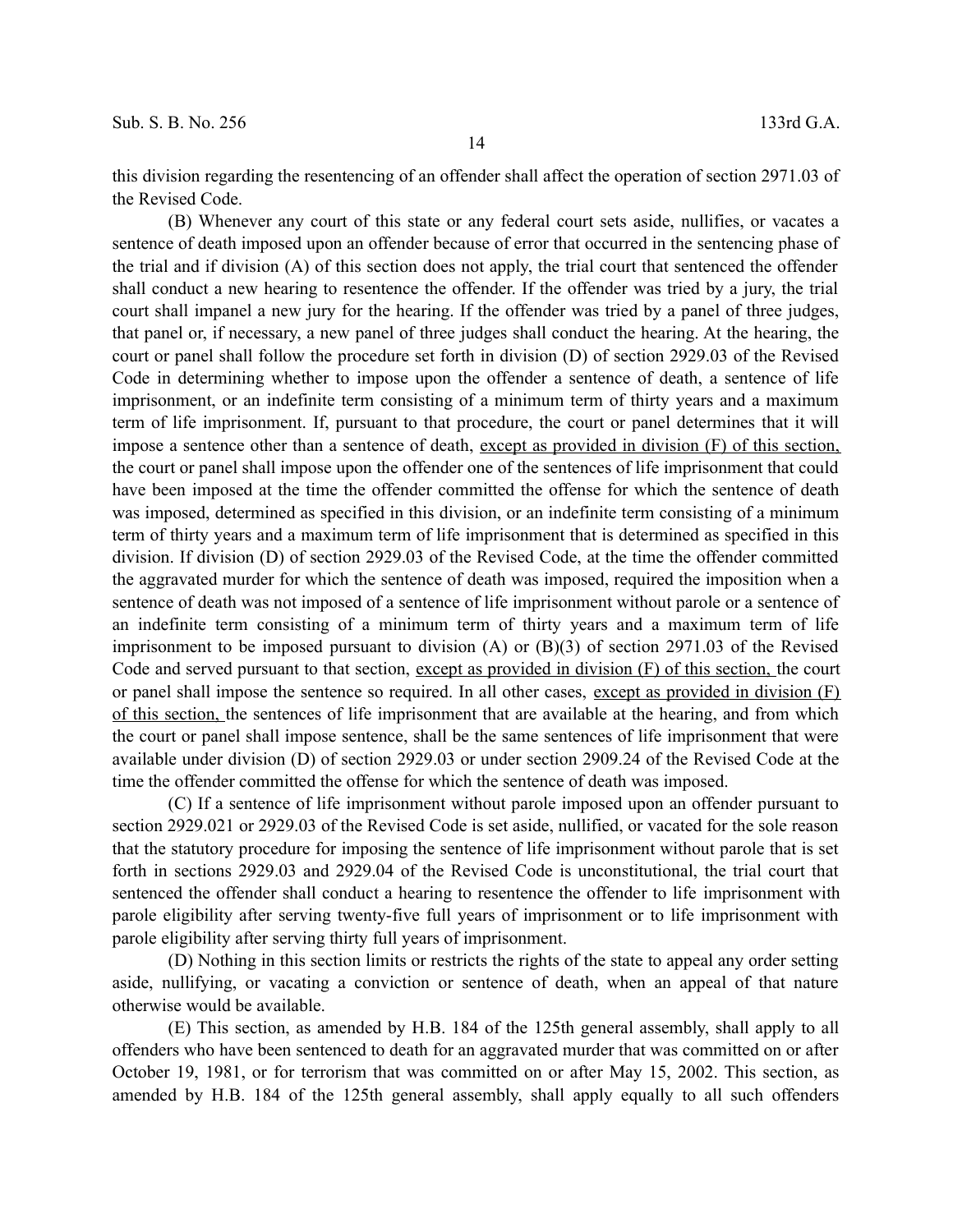sentenced to death prior to, on, or after March 23, 2005, including offenders who, on March 23, 2005, are challenging their sentence of death and offenders whose sentence of death has been set aside, nullified, or vacated by any court of this state or any federal court but who, as of March 23, 2005, have not yet been resentenced.

(F) A court shall not impose a sentence of life imprisonment without parole on a person under division (A) or (B) of this section for an offense that was committed when the person was under eighteen years of age.

Sec. 2929.07. (A) Notwithstanding any provision of the Revised Code to the contrary, a court shall not impose a sentence of life imprisonment without parole on any person for an offense that was committed when the person was under eighteen years of age.

 (B) If an offender receives or received a sentence of life imprisonment without parole for an offense that was committed when the offender was under eighteen years of age, the offender's parole eligibility shall be determined under section 2967.132 of the Revised Code.

Sec. 2929.14. (A) Except as provided in division (B)(1), (B)(2), (B)(3), (B)(4), (B)(5), (B)(6), (B)(7), (B)(8), (B)(9), (B)(10), (B)(11), (E), (G), (H), (J), or (K) of this section or in division (D)(6) of section 2919.25 of the Revised Code and except in relation to an offense for which a sentence of death or life imprisonment is to be imposed, if the court imposing a sentence upon an offender for a felony elects or is required to impose a prison term on the offender pursuant to this chapter, the court shall impose a prison term that shall be one of the following:

(1)(a) For a felony of the first degree committed on or after the effective date of this amendment, the prison term shall be an indefinite prison term with a stated minimum term selected by the court of three, four, five, six, seven, eight, nine, ten, or eleven years and a maximum term that is determined pursuant to section 2929.144 of the Revised Code, except that if the section that criminalizes the conduct constituting the felony specifies a different minimum term or penalty for the offense, the specific language of that section shall control in determining the minimum term or otherwise sentencing the offender but the minimum term or sentence imposed under that specific language shall be considered for purposes of the Revised Code as if it had been imposed under this division.

(b) For a felony of the first degree committed prior to the effective date of this amendment, the prison term shall be a definite prison term of three, four, five, six, seven, eight, nine, ten, or eleven years.

(2)(a) For a felony of the second degree committed on or after the effective date of this amendment, the prison term shall be an indefinite prison term with a stated minimum term selected by the court of two, three, four, five, six, seven, or eight years and a maximum term that is determined pursuant to section 2929.144 of the Revised Code, except that if the section that criminalizes the conduct constituting the felony specifies a different minimum term or penalty for the offense, the specific language of that section shall control in determining the minimum term or otherwise sentencing the offender but the minimum term or sentence imposed under that specific language shall be considered for purposes of the Revised Code as if it had been imposed under this division.

(b) For a felony of the second degree committed prior to the effective date of this amendment, the prison term shall be a definite term of two, three, four, five, six, seven, or eight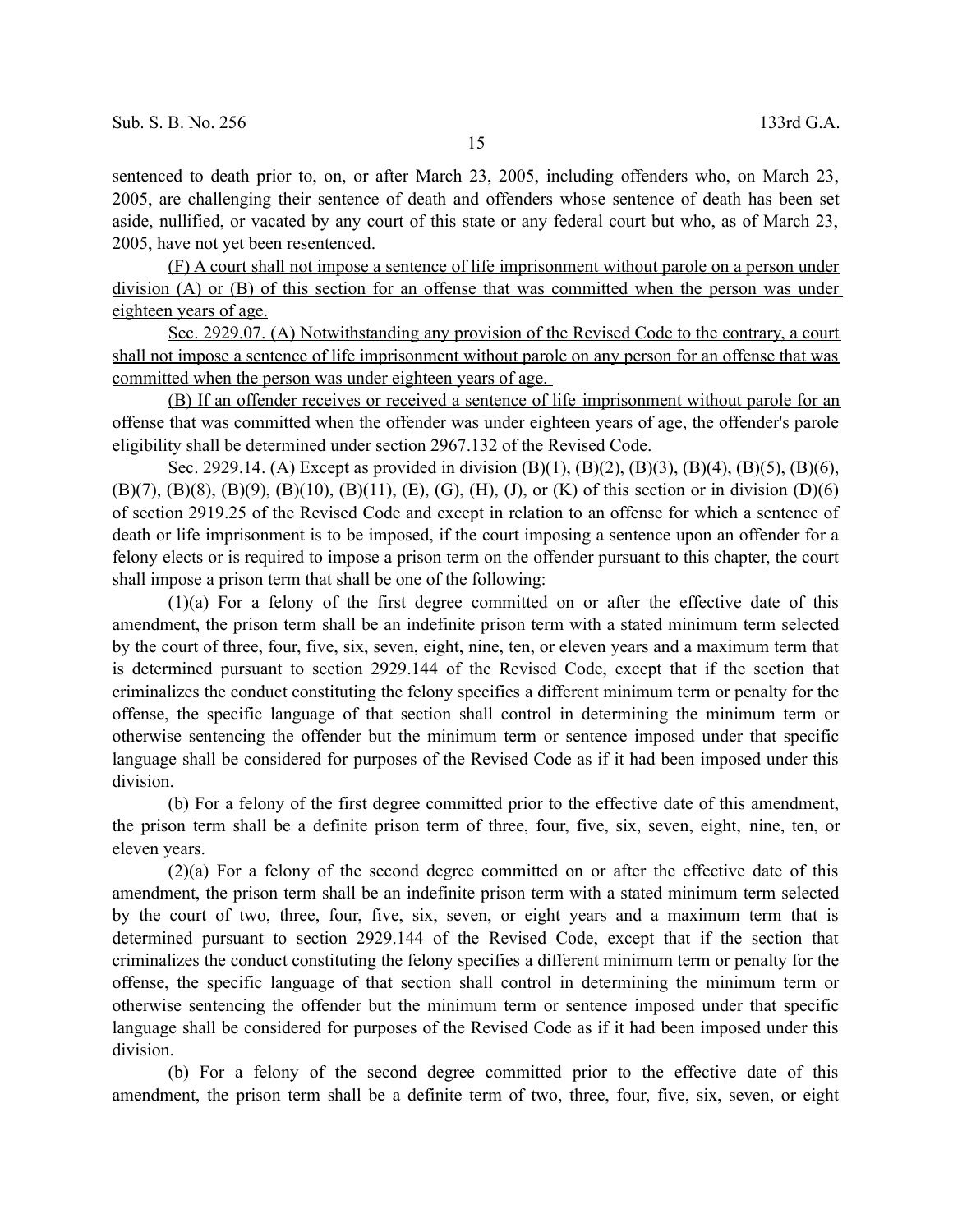years.

(3)(a) For a felony of the third degree that is a violation of section 2903.06, 2903.08, 2907.03, 2907.04, 2907.05, 2907.321, 2907.322, 2907.323, or 3795.04 of the Revised Code or that is a violation of section 2911.02 or 2911.12 of the Revised Code if the offender previously has been convicted of or pleaded guilty in two or more separate proceedings to two or more violations of section 2911.01, 2911.02, 2911.11, or 2911.12 of the Revised Code, the prison term shall be a definite term of twelve, eighteen, twenty-four, thirty, thirty-six, forty-two, forty-eight, fifty-four, or sixty months.

(b) For a felony of the third degree that is not an offense for which division  $(A)(3)(a)$  of this section applies, the prison term shall be a definite term of nine, twelve, eighteen, twenty-four, thirty, or thirty-six months.

(4) For a felony of the fourth degree, the prison term shall be a definite term of six, seven, eight, nine, ten, eleven, twelve, thirteen, fourteen, fifteen, sixteen, seventeen, or eighteen months.

(5) For a felony of the fifth degree, the prison term shall be a definite term of six, seven, eight, nine, ten, eleven, or twelve months.

 $(B)(1)(a)$  Except as provided in division  $(B)(1)(e)$  of this section, if an offender who is convicted of or pleads guilty to a felony also is convicted of or pleads guilty to a specification of the type described in section 2941.141, 2941.144, or 2941.145 of the Revised Code, the court shall impose on the offender one of the following prison terms:

(i) A prison term of six years if the specification is of the type described in division (A) of section 2941.144 of the Revised Code that charges the offender with having a firearm that is an automatic firearm or that was equipped with a firearm muffler or suppressor on or about the offender's person or under the offender's control while committing the offense;

(ii) A prison term of three years if the specification is of the type described in division (A) of section 2941.145 of the Revised Code that charges the offender with having a firearm on or about the offender's person or under the offender's control while committing the offense and displaying the firearm, brandishing the firearm, indicating that the offender possessed the firearm, or using it to facilitate the offense;

(iii) A prison term of one year if the specification is of the type described in division (A) of section 2941.141 of the Revised Code that charges the offender with having a firearm on or about the offender's person or under the offender's control while committing the offense;

(iv) A prison term of nine years if the specification is of the type described in division (D) of section 2941.144 of the Revised Code that charges the offender with having a firearm that is an automatic firearm or that was equipped with a firearm muffler or suppressor on or about the offender's person or under the offender's control while committing the offense and specifies that the offender previously has been convicted of or pleaded guilty to a specification of the type described in section 2941.141, 2941.144, 2941.145, 2941.146, or 2941.1412 of the Revised Code;

(v) A prison term of fifty-four months if the specification is of the type described in division (D) of section 2941.145 of the Revised Code that charges the offender with having a firearm on or about the offender's person or under the offender's control while committing the offense and displaying the firearm, brandishing the firearm, indicating that the offender possessed the firearm, or using the firearm to facilitate the offense and that the offender previously has been convicted of or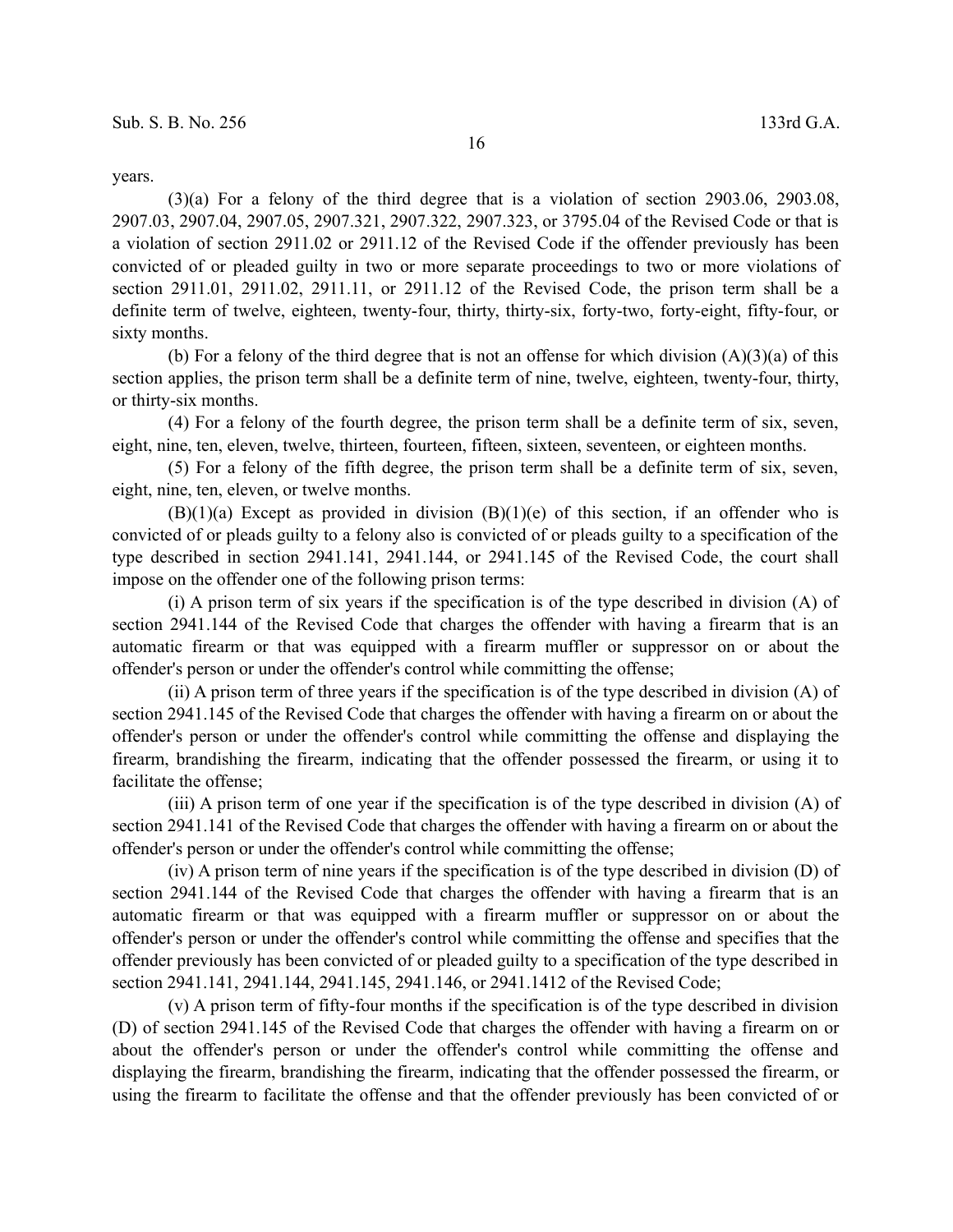pleaded guilty to a specification of the type described in section 2941.141, 2941.144, 2941.145, 2941.146, or 2941.1412 of the Revised Code;

(vi) A prison term of eighteen months if the specification is of the type described in division (D) of section 2941.141 of the Revised Code that charges the offender with having a firearm on or about the offender's person or under the offender's control while committing the offense and that the offender previously has been convicted of or pleaded guilty to a specification of the type described in section 2941.141, 2941.144, 2941.145, 2941.146, or 2941.1412 of the Revised Code.

(b) If a court imposes a prison term on an offender under division  $(B)(1)(a)$  of this section, the prison term shall not be reduced pursuant to section 2967.19, section 2929.20, section 2967.193, or any other provision of Chapter 2967. or Chapter 5120. of the Revised Code. Except as provided in division  $(B)(1)(g)$  of this section, a court shall not impose more than one prison term on an offender under division (B)(1)(a) of this section for felonies committed as part of the same act or transaction.

 $(c)(i)$  Except as provided in division  $(B)(1)(e)$  of this section, if an offender who is convicted of or pleads guilty to a violation of section 2923.161 of the Revised Code or to a felony that includes, as an essential element, purposely or knowingly causing or attempting to cause the death of or physical harm to another, also is convicted of or pleads guilty to a specification of the type described in division (A) of section 2941.146 of the Revised Code that charges the offender with committing the offense by discharging a firearm from a motor vehicle other than a manufactured home, the court, after imposing a prison term on the offender for the violation of section 2923.161 of the Revised Code or for the other felony offense under division  $(A)$ ,  $(B)(2)$ , or  $(B)(3)$  of this section, shall impose an additional prison term of five years upon the offender that shall not be reduced pursuant to section 2929.20, section 2967.19, section 2967.193, or any other provision of Chapter 2967. or Chapter 5120. of the Revised Code.

(ii) Except as provided in division  $(B)(1)(e)$  of this section, if an offender who is convicted of or pleads guilty to a violation of section 2923.161 of the Revised Code or to a felony that includes, as an essential element, purposely or knowingly causing or attempting to cause the death of or physical harm to another, also is convicted of or pleads guilty to a specification of the type described in division (C) of section 2941.146 of the Revised Code that charges the offender with committing the offense by discharging a firearm from a motor vehicle other than a manufactured home and that the offender previously has been convicted of or pleaded guilty to a specification of the type described in section 2941.141, 2941.144, 2941.145, 2941.146, or 2941.1412 of the Revised Code, the court, after imposing a prison term on the offender for the violation of section 2923.161 of the Revised Code or for the other felony offense under division  $(A)$ ,  $(B)(2)$ , or  $(B)$  of this section, shall impose an additional prison term of ninety months upon the offender that shall not be reduced pursuant to section 2929.20, 2967.19, 2967.193, or any other provision of Chapter 2967. or Chapter 5120. of the Revised Code.

(iii) A court shall not impose more than one additional prison term on an offender under division (B)(1)(c) of this section for felonies committed as part of the same act or transaction. If a court imposes an additional prison term on an offender under division  $(B)(1)(c)$  of this section relative to an offense, the court also shall impose a prison term under division  $(B)(1)(a)$  of this section relative to the same offense, provided the criteria specified in that division for imposing an additional prison term are satisfied relative to the offender and the offense.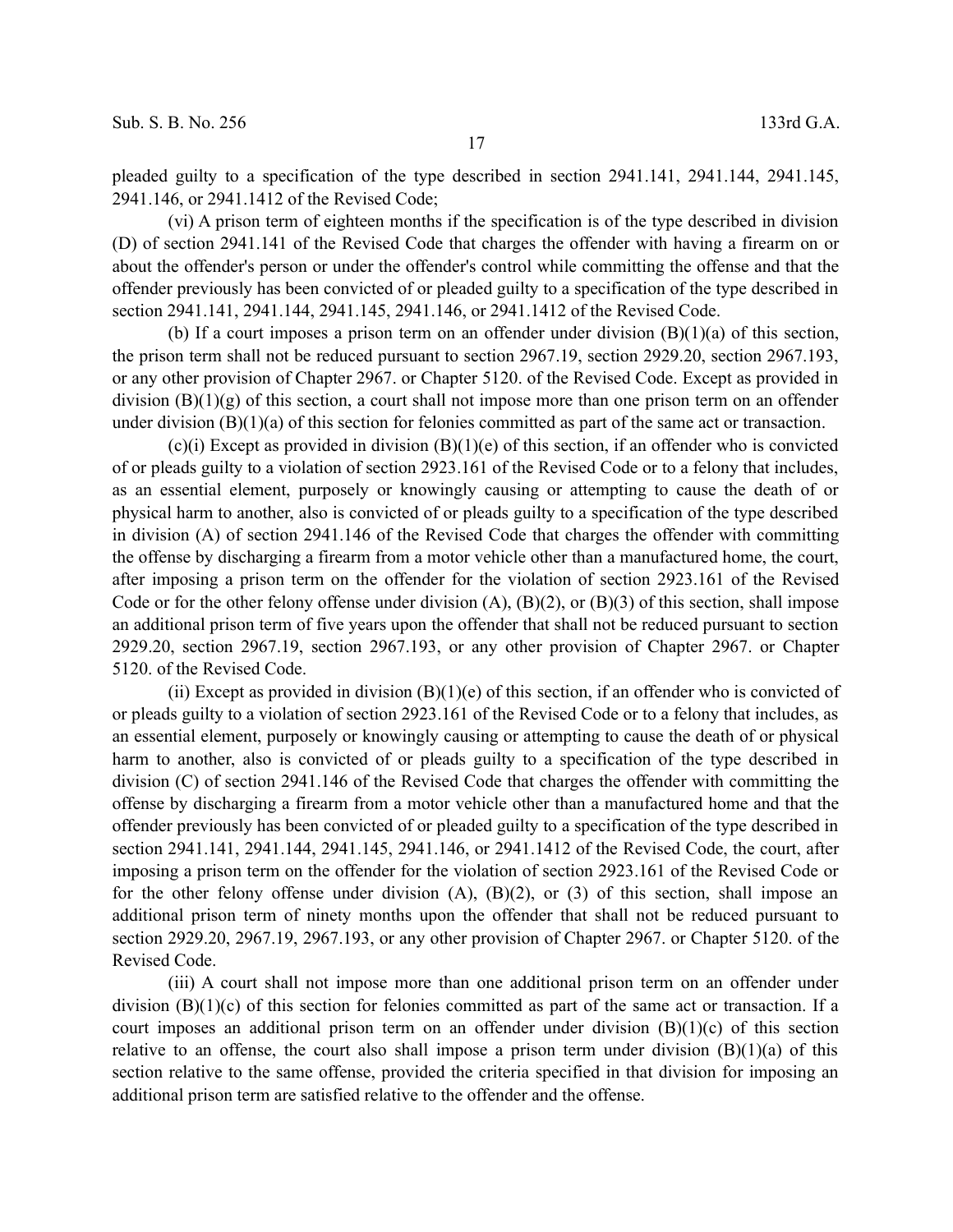(d) If an offender who is convicted of or pleads guilty to an offense of violence that is a felony also is convicted of or pleads guilty to a specification of the type described in section 2941.1411 of the Revised Code that charges the offender with wearing or carrying body armor while committing the felony offense of violence, the court shall impose on the offender an additional prison term of two years. The prison term so imposed, subject to divisions (C) to (I) of section 2967.19 of the Revised Code, shall not be reduced pursuant to section 2929.20, section 2967.19, section 2967.193, or any other provision of Chapter 2967. or Chapter 5120. of the Revised Code. A court shall not impose more than one prison term on an offender under division (B)(1)(d) of this section for felonies committed as part of the same act or transaction. If a court imposes an additional prison term under division  $(B)(1)(a)$  or (c) of this section, the court is not precluded from imposing an additional prison term under division  $(B)(1)(d)$  of this section.

(e) The court shall not impose any of the prison terms described in division  $(B)(1)(a)$  of this section or any of the additional prison terms described in division  $(B)(1)(c)$  of this section upon an offender for a violation of section 2923.12 or 2923.123 of the Revised Code. The court shall not impose any of the prison terms described in division  $(B)(1)(a)$  or (b) of this section upon an offender for a violation of section 2923.122 that involves a deadly weapon that is a firearm other than a dangerous ordnance, section 2923.16, or section 2923.121 of the Revised Code. The court shall not impose any of the prison terms described in division (B)(1)(a) of this section or any of the additional prison terms described in division  $(B)(1)(c)$  of this section upon an offender for a violation of section 2923.13 of the Revised Code unless all of the following apply:

(i) The offender previously has been convicted of aggravated murder, murder, or any felony of the first or second degree.

(ii) Less than five years have passed since the offender was released from prison or postrelease control, whichever is later, for the prior offense.

 $(f)(i)$  If an offender is convicted of or pleads guilty to a felony that includes, as an essential element, causing or attempting to cause the death of or physical harm to another and also is convicted of or pleads guilty to a specification of the type described in division (A) of section 2941.1412 of the Revised Code that charges the offender with committing the offense by discharging a firearm at a peace officer as defined in section 2935.01 of the Revised Code or a corrections officer, as defined in section 2941.1412 of the Revised Code, the court, after imposing a prison term on the offender for the felony offense under division  $(A)$ ,  $(B)(2)$ , or  $(B)(3)$  of this section, shall impose an additional prison term of seven years upon the offender that shall not be reduced pursuant to section 2929.20, section 2967.19, section 2967.193, or any other provision of Chapter 2967. or Chapter 5120. of the Revised Code.

(ii) If an offender is convicted of or pleads guilty to a felony that includes, as an essential element, causing or attempting to cause the death of or physical harm to another and also is convicted of or pleads guilty to a specification of the type described in division (B) of section 2941.1412 of the Revised Code that charges the offender with committing the offense by discharging a firearm at a peace officer, as defined in section 2935.01 of the Revised Code, or a corrections officer, as defined in section 2941.1412 of the Revised Code, and that the offender previously has been convicted of or pleaded guilty to a specification of the type described in section 2941.141, 2941.144, 2941.145, 2941.146, or 2941.1412 of the Revised Code, the court, after imposing a prison term on the offender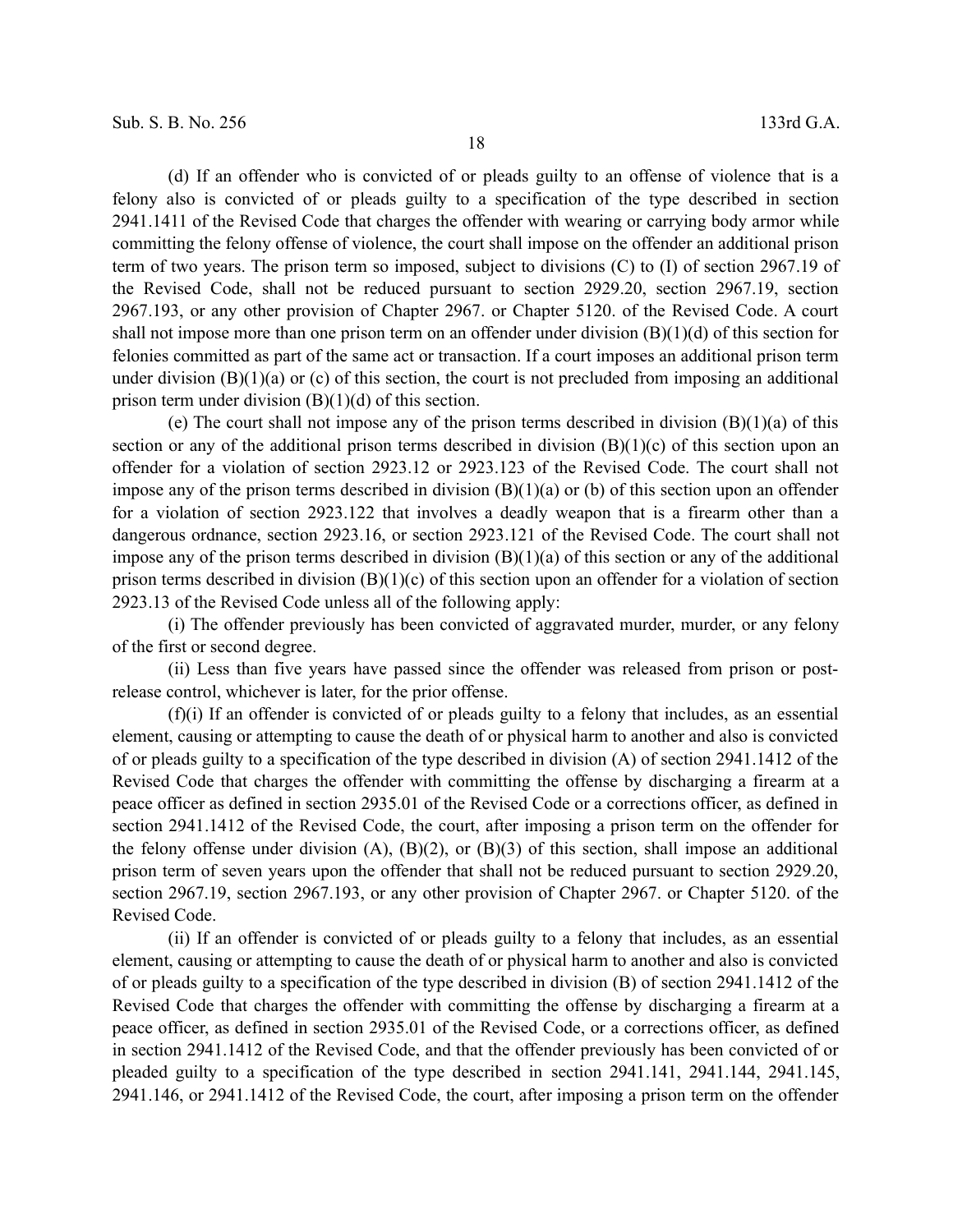for the felony offense under division  $(A)$ ,  $(B)(2)$ , or  $(B)$  of this section, shall impose an additional prison term of one hundred twenty-six months upon the offender that shall not be reduced pursuant to section 2929.20, 2967.19, 2967.193, or any other provision of Chapter 2967. or 5120. of the Revised Code.

(iii) If an offender is convicted of or pleads guilty to two or more felonies that include, as an essential element, causing or attempting to cause the death or physical harm to another and also is convicted of or pleads guilty to a specification of the type described under division  $(B)(1)(f)$  of this section in connection with two or more of the felonies of which the offender is convicted or to which the offender pleads guilty, the sentencing court shall impose on the offender the prison term specified under division  $(B)(1)(f)$  of this section for each of two of the specifications of which the offender is convicted or to which the offender pleads guilty and, in its discretion, also may impose on the offender the prison term specified under that division for any or all of the remaining specifications. If a court imposes an additional prison term on an offender under division (B)(1)(f) of this section relative to an offense, the court shall not impose a prison term under division  $(B)(1)(a)$  or (c) of this section relative to the same offense.

(g) If an offender is convicted of or pleads guilty to two or more felonies, if one or more of those felonies are aggravated murder, murder, attempted aggravated murder, attempted murder, aggravated robbery, felonious assault, or rape, and if the offender is convicted of or pleads guilty to a specification of the type described under division  $(B)(1)(a)$  of this section in connection with two or more of the felonies, the sentencing court shall impose on the offender the prison term specified under division  $(B)(1)(a)$  of this section for each of the two most serious specifications of which the offender is convicted or to which the offender pleads guilty and, in its discretion, also may impose on the offender the prison term specified under that division for any or all of the remaining specifications.

 $(2)(a)$  If division  $(B)(2)(b)$  of this section does not apply, the court may impose on an offender, in addition to the longest prison term authorized or required for the offense or, for offenses for which division  $(A)(1)(a)$  or  $(2)(a)$  of this section applies, in addition to the longest minimum prison term authorized or required for the offense, an additional definite prison term of one, two, three, four, five, six, seven, eight, nine, or ten years if all of the following criteria are met:

(i) The offender is convicted of or pleads guilty to a specification of the type described in section 2941.149 of the Revised Code that the offender is a repeat violent offender.

(ii) The offense of which the offender currently is convicted or to which the offender currently pleads guilty is aggravated murder and the court does not impose a sentence of death or life imprisonment without parole, murder, terrorism and the court does not impose a sentence of life imprisonment without parole, any felony of the first degree that is an offense of violence and the court does not impose a sentence of life imprisonment without parole, or any felony of the second degree that is an offense of violence and the trier of fact finds that the offense involved an attempt to cause or a threat to cause serious physical harm to a person or resulted in serious physical harm to a person.

(iii) The court imposes the longest prison term for the offense or the longest minimum prison term for the offense, whichever is applicable, that is not life imprisonment without parole.

(iv) The court finds that the prison terms imposed pursuant to division  $(B)(2)(a)(iii)$  of this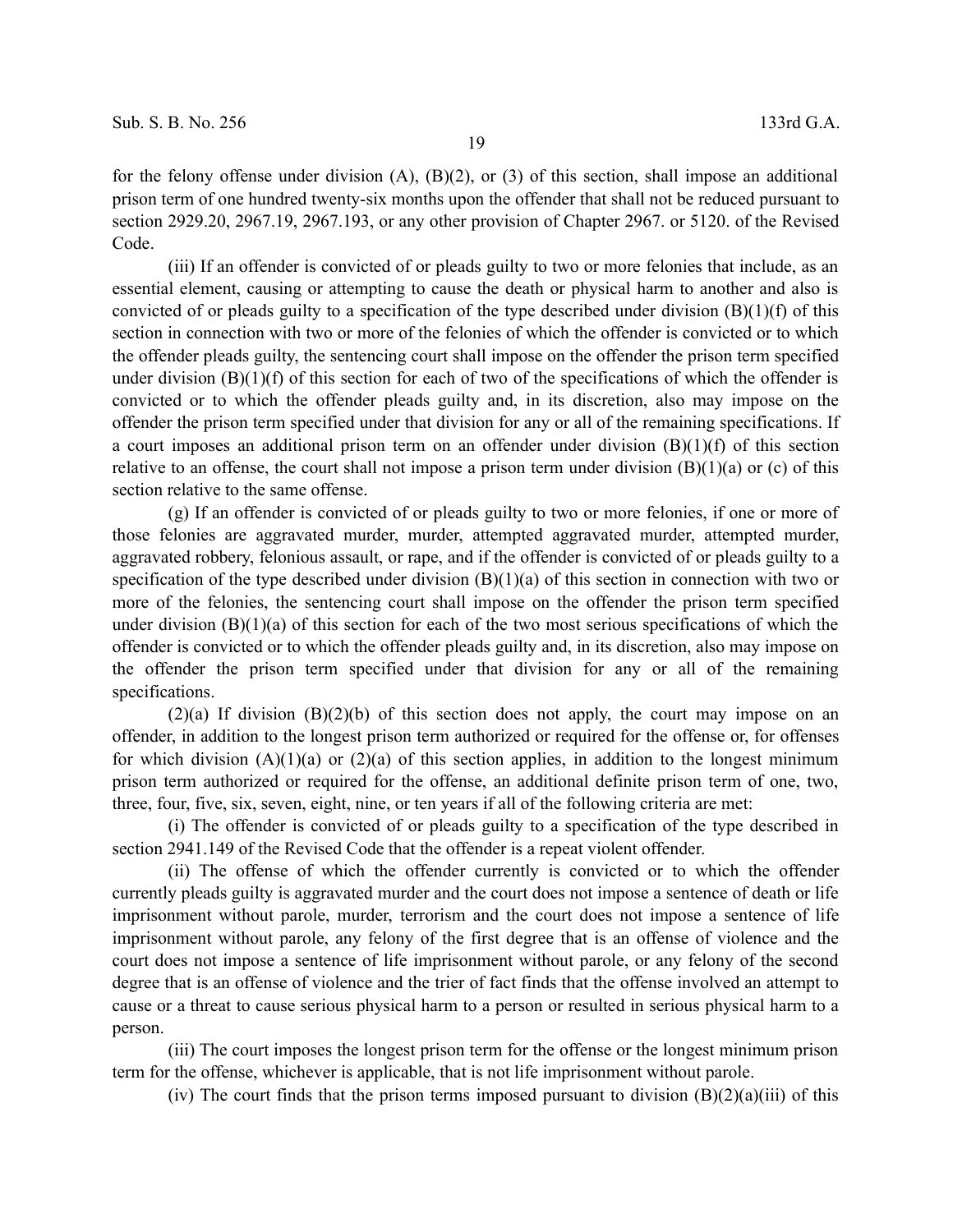section and, if applicable, division  $(B)(1)$  or  $(3)$  of this section are inadequate to punish the offender and protect the public from future crime, because the applicable factors under section 2929.12 of the Revised Code indicating a greater likelihood of recidivism outweigh the applicable factors under that section indicating a lesser likelihood of recidivism.

(v) The court finds that the prison terms imposed pursuant to division  $(B)(2)(a)(iii)$  of this section and, if applicable, division (B)(1) or (3) of this section are demeaning to the seriousness of the offense, because one or more of the factors under section 2929.12 of the Revised Code indicating that the offender's conduct is more serious than conduct normally constituting the offense are present, and they outweigh the applicable factors under that section indicating that the offender's conduct is less serious than conduct normally constituting the offense.

(b) The court shall impose on an offender the longest prison term authorized or required for the offense or, for offenses for which division  $(A)(1)(a)$  or  $(2)(a)$  of this section applies, the longest minimum prison term authorized or required for the offense, and shall impose on the offender an additional definite prison term of one, two, three, four, five, six, seven, eight, nine, or ten years if all of the following criteria are met:

(i) The offender is convicted of or pleads guilty to a specification of the type described in section 2941.149 of the Revised Code that the offender is a repeat violent offender.

(ii) The offender within the preceding twenty years has been convicted of or pleaded guilty to three or more offenses described in division (CC)(1) of section 2929.01 of the Revised Code, including all offenses described in that division of which the offender is convicted or to which the offender pleads guilty in the current prosecution and all offenses described in that division of which the offender previously has been convicted or to which the offender previously pleaded guilty, whether prosecuted together or separately.

(iii) The offense or offenses of which the offender currently is convicted or to which the offender currently pleads guilty is aggravated murder and the court does not impose a sentence of death or life imprisonment without parole, murder, terrorism and the court does not impose a sentence of life imprisonment without parole, any felony of the first degree that is an offense of violence and the court does not impose a sentence of life imprisonment without parole, or any felony of the second degree that is an offense of violence and the trier of fact finds that the offense involved an attempt to cause or a threat to cause serious physical harm to a person or resulted in serious physical harm to a person.

(c) For purposes of division (B)(2)(b) of this section, two or more offenses committed at the same time or as part of the same act or event shall be considered one offense, and that one offense shall be the offense with the greatest penalty.

(d) A sentence imposed under division  $(B)(2)(a)$  or (b) of this section shall not be reduced pursuant to section 2929.20, section 2967.19, or section 2967.193, or any other provision of Chapter 2967. or Chapter 5120. of the Revised Code. The offender shall serve an additional prison term imposed under division  $(B)(2)(a)$  or (b) of this section consecutively to and prior to the prison term imposed for the underlying offense.

(e) When imposing a sentence pursuant to division (B)(2)(a) or (b) of this section, the court shall state its findings explaining the imposed sentence.

(3) Except when an offender commits a violation of section 2903.01 or 2907.02 of the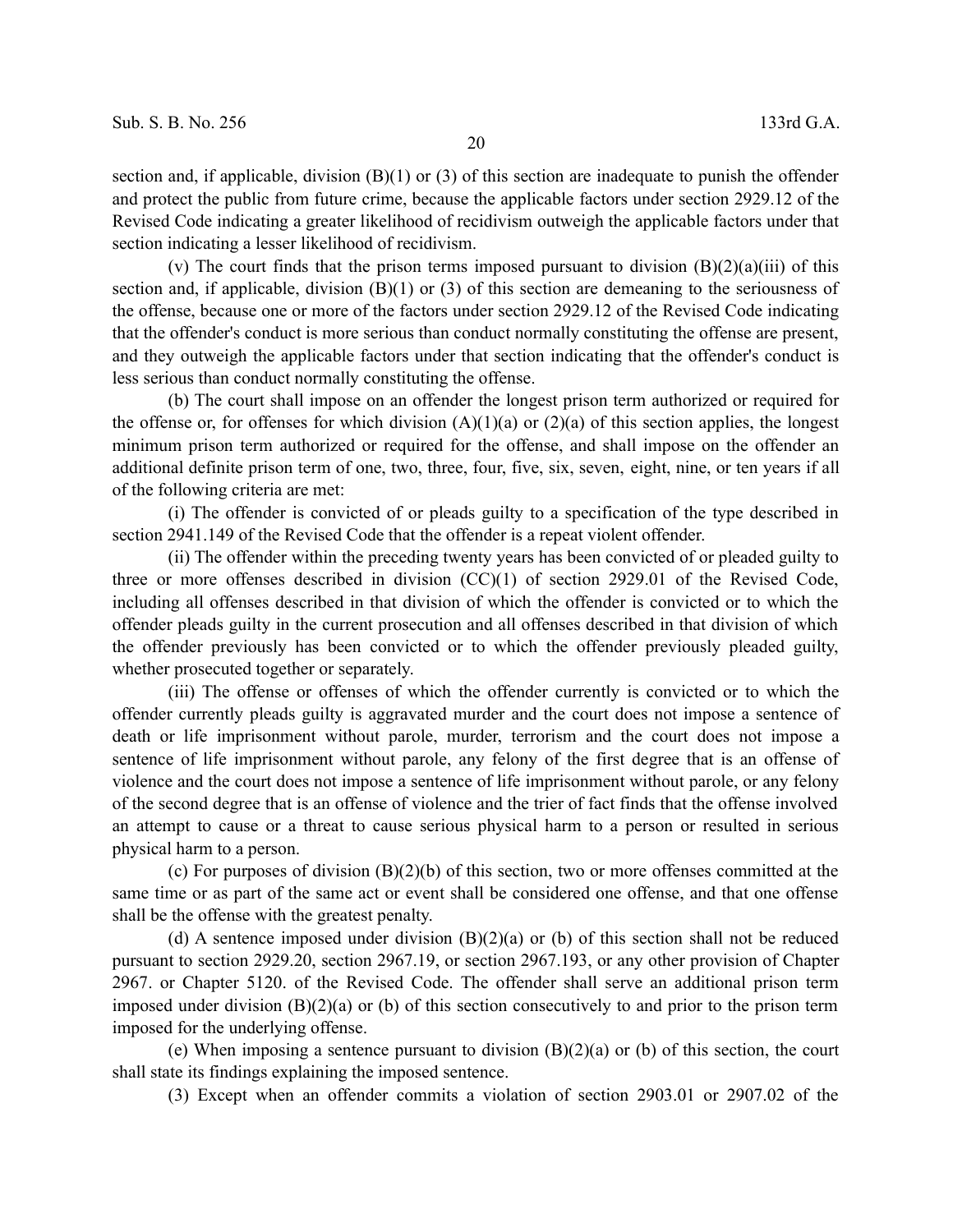Revised Code and the penalty imposed for the violation is life imprisonment or commits a violation of section 2903.02 of the Revised Code, if the offender commits a violation of section 2925.03 or 2925.11 of the Revised Code and that section classifies the offender as a major drug offender, if the offender commits a violation of section 2925.05 of the Revised Code and division  $(E)(1)$  of that section classifies the offender as a major drug offender, if the offender commits a felony violation of section 2925.02, 2925.04, 2925.05, 2925.36, 3719.07, 3719.08, 3719.16, 3719.161, 4729.37, or 4729.61, division (C) or (D) of section 3719.172, division (E) of section 4729.51, or division (J) of section 4729.54 of the Revised Code that includes the sale, offer to sell, or possession of a schedule I or II controlled substance, with the exception of marihuana, and the court imposing sentence upon the offender finds that the offender is guilty of a specification of the type described in division (A) of section 2941.1410 of the Revised Code charging that the offender is a major drug offender, if the court imposing sentence upon an offender for a felony finds that the offender is guilty of corrupt activity with the most serious offense in the pattern of corrupt activity being a felony of the first degree, or if the offender is guilty of an attempted violation of section 2907.02 of the Revised Code and, had the offender completed the violation of section 2907.02 of the Revised Code that was attempted, the offender would have been subject to a sentence of life imprisonment or life imprisonment without parole for the violation of section 2907.02 of the Revised Code, the court shall impose upon the offender for the felony violation a mandatory prison term determined as described in this division that, subject to divisions (C) to (I) of section 2967.19 of the Revised Code, cannot be reduced pursuant to section 2929.20, section 2967.19, or any other provision of Chapter 2967. or 5120. of the Revised Code. The mandatory prison term shall be the maximum definite prison term prescribed in division (A)(1)(b) of this section for a felony of the first degree, except that for offenses for which division  $(A)(1)(a)$  of this section applies, the mandatory prison term shall be the longest minimum prison term prescribed in that division for the offense.

(4) If the offender is being sentenced for a third or fourth degree felony OVI offense under division (G)(2) of section 2929.13 of the Revised Code, the sentencing court shall impose upon the offender a mandatory prison term in accordance with that division. In addition to the mandatory prison term, if the offender is being sentenced for a fourth degree felony OVI offense, the court, notwithstanding division (A)(4) of this section, may sentence the offender to a definite prison term of not less than six months and not more than thirty months, and if the offender is being sentenced for a third degree felony OVI offense, the sentencing court may sentence the offender to an additional prison term of any duration specified in division  $(A)(3)$  of this section. In either case, the additional prison term imposed shall be reduced by the sixty or one hundred twenty days imposed upon the offender as the mandatory prison term. The total of the additional prison term imposed under division (B)(4) of this section plus the sixty or one hundred twenty days imposed as the mandatory prison term shall equal a definite term in the range of six months to thirty months for a fourth degree felony OVI offense and shall equal one of the authorized prison terms specified in division  $(A)(3)$  of this section for a third degree felony OVI offense. If the court imposes an additional prison term under division (B)(4) of this section, the offender shall serve the additional prison term after the offender has served the mandatory prison term required for the offense. In addition to the mandatory prison term or mandatory and additional prison term imposed as described in division (B)(4) of this section, the court also may sentence the offender to a community control sanction under section 2929.16 or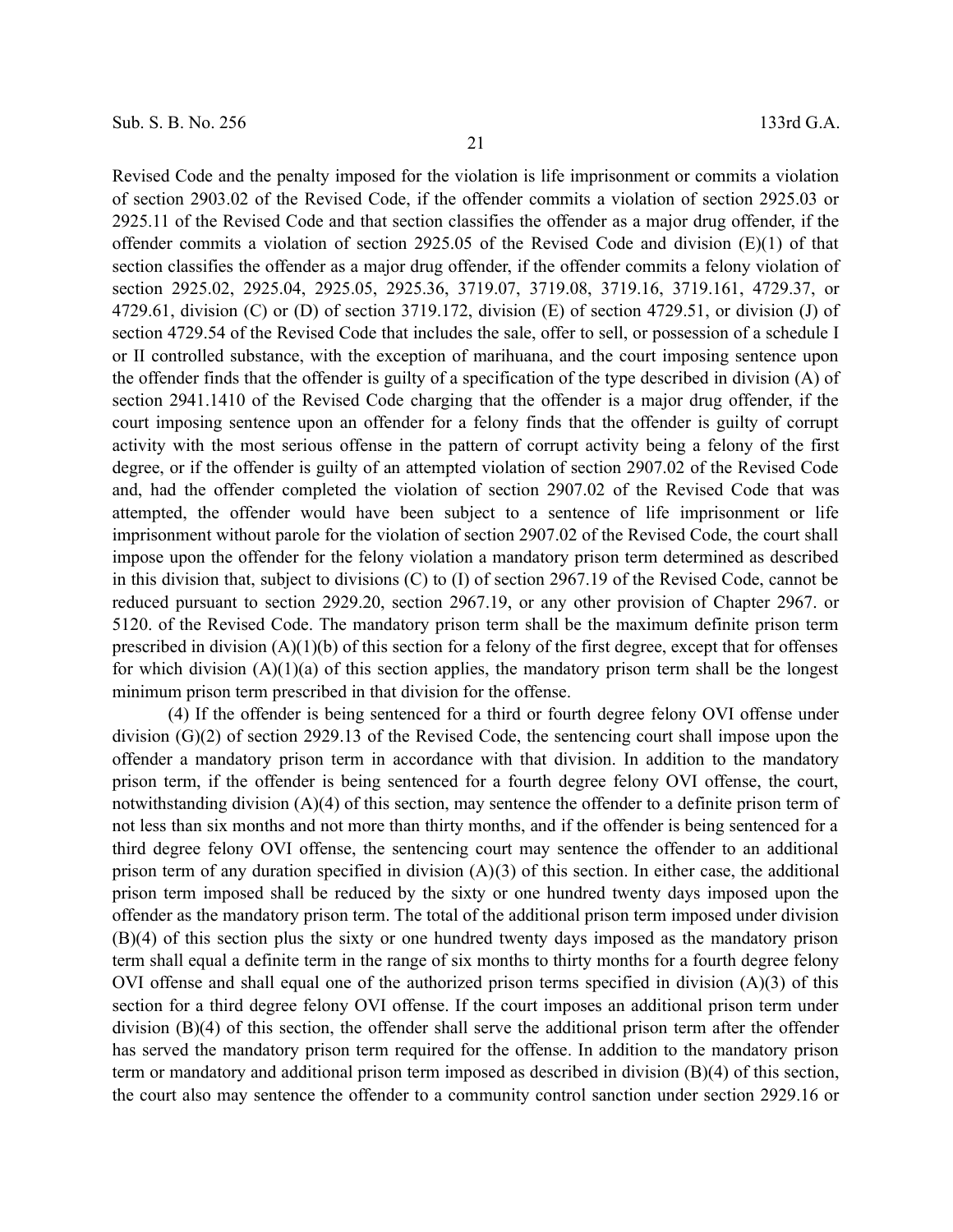2929.17 of the Revised Code, but the offender shall serve all of the prison terms so imposed prior to serving the community control sanction.

If the offender is being sentenced for a fourth degree felony OVI offense under division (G) (1) of section 2929.13 of the Revised Code and the court imposes a mandatory term of local incarceration, the court may impose a prison term as described in division  $(A)(1)$  of that section.

(5) If an offender is convicted of or pleads guilty to a violation of division  $(A)(1)$  or  $(2)$  of section 2903.06 of the Revised Code and also is convicted of or pleads guilty to a specification of the type described in section 2941.1414 of the Revised Code that charges that the victim of the offense is a peace officer, as defined in section 2935.01 of the Revised Code, or an investigator of the bureau of criminal identification and investigation, as defined in section 2903.11 of the Revised Code, the court shall impose on the offender a prison term of five years. If a court imposes a prison term on an offender under division (B)(5) of this section, the prison term, subject to divisions (C) to (I) of section 2967.19 of the Revised Code, shall not be reduced pursuant to section 2929.20, section 2967.19, section 2967.193, or any other provision of Chapter 2967. or Chapter 5120. of the Revised Code. A court shall not impose more than one prison term on an offender under division (B)(5) of this section for felonies committed as part of the same act.

(6) If an offender is convicted of or pleads guilty to a violation of division  $(A)(1)$  or  $(2)$  of section 2903.06 of the Revised Code and also is convicted of or pleads guilty to a specification of the type described in section 2941.1415 of the Revised Code that charges that the offender previously has been convicted of or pleaded guilty to three or more violations of division (A) or (B) of section 4511.19 of the Revised Code or an equivalent offense, as defined in section 2941.1415 of the Revised Code, or three or more violations of any combination of those divisions and offenses, the court shall impose on the offender a prison term of three years. If a court imposes a prison term on an offender under division (B)(6) of this section, the prison term, subject to divisions (C) to (I) of section 2967.19 of the Revised Code, shall not be reduced pursuant to section 2929.20, section 2967.19, section 2967.193, or any other provision of Chapter 2967. or Chapter 5120. of the Revised Code. A court shall not impose more than one prison term on an offender under division (B)(6) of this section for felonies committed as part of the same act.

(7)(a) If an offender is convicted of or pleads guilty to a felony violation of section 2905.01, 2905.02, 2907.21, 2907.22, or 2923.32, division (A)(1) or (2) of section 2907.323 involving a minor, or division  $(B)(1)$ ,  $(2)$ ,  $(3)$ ,  $(4)$ , or  $(5)$  of section 2919.22 of the Revised Code and also is convicted of or pleads guilty to a specification of the type described in section 2941.1422 of the Revised Code that charges that the offender knowingly committed the offense in furtherance of human trafficking, the court shall impose on the offender a mandatory prison term that is one of the following:

(i) If the offense is a felony of the first degree, a definite prison term of not less than five years and not greater than eleven years, except that if the offense is a felony of the first degree committed on or after the effective date of this amendment, the court shall impose as the minimum prison term a mandatory term of not less than five years and not greater than eleven years;

(ii) If the offense is a felony of the second or third degree, a definite prison term of not less than three years and not greater than the maximum prison term allowed for the offense by division  $(A)(2)(b)$  or (3) of this section, except that if the offense is a felony of the second degree committed on or after the effective date of this amendment, the court shall impose as the minimum prison term a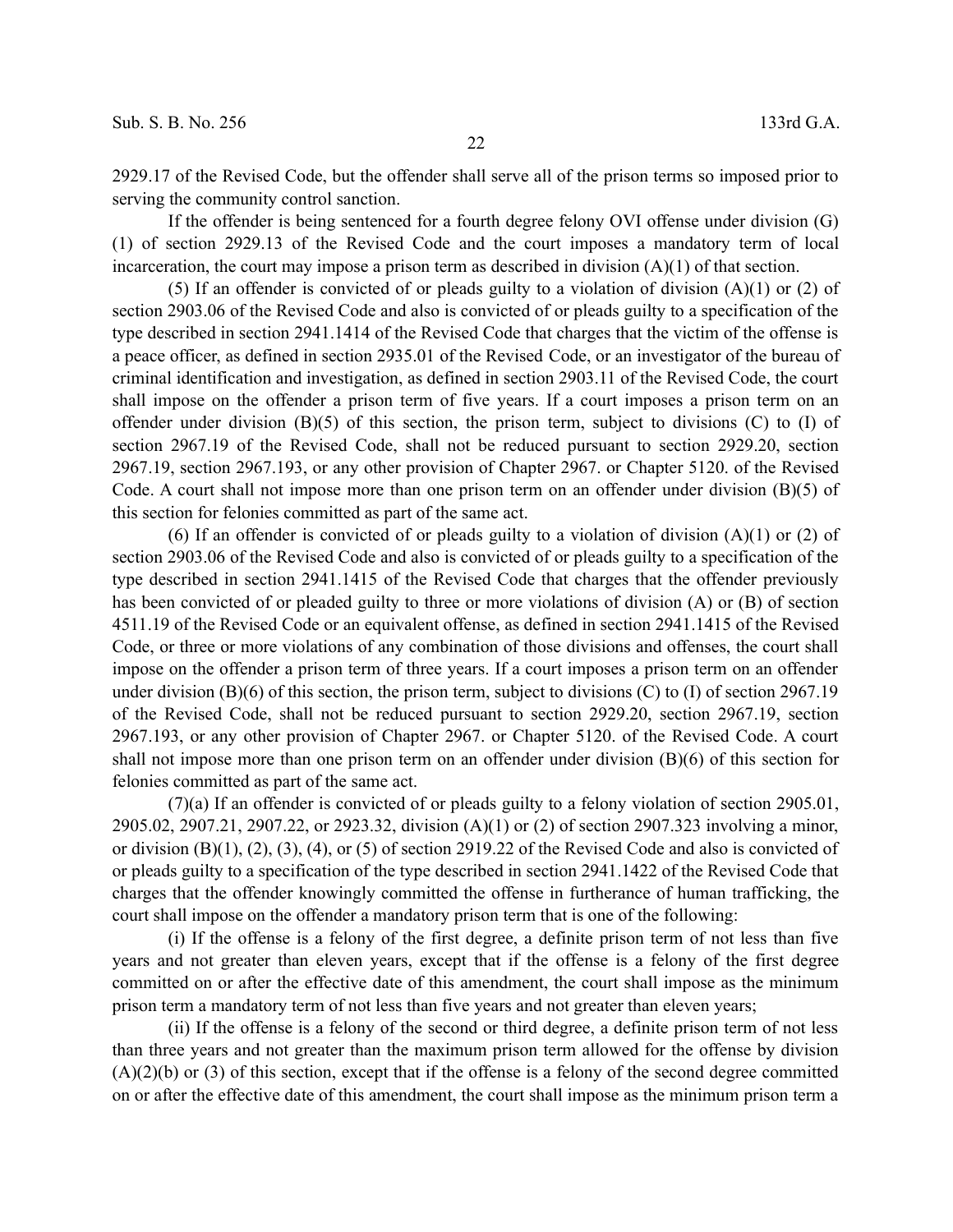mandatory term of not less than three years and not greater than eight years;

(iii) If the offense is a felony of the fourth or fifth degree, a definite prison term that is the maximum prison term allowed for the offense by division (A) of section 2929.14 of the Revised Code.

(b) Subject to divisions (C) to (I) of section 2967.19 of the Revised Code, the prison term imposed under division (B)(7)(a) of this section shall not be reduced pursuant to section 2929.20, section 2967.19, section 2967.193, or any other provision of Chapter 2967. of the Revised Code. A court shall not impose more than one prison term on an offender under division  $(B)(7)(a)$  of this section for felonies committed as part of the same act, scheme, or plan.

(8) If an offender is convicted of or pleads guilty to a felony violation of section 2903.11, 2903.12, or 2903.13 of the Revised Code and also is convicted of or pleads guilty to a specification of the type described in section 2941.1423 of the Revised Code that charges that the victim of the violation was a woman whom the offender knew was pregnant at the time of the violation, notwithstanding the range prescribed in division (A) of this section as the definite prison term or minimum prison term for felonies of the same degree as the violation, the court shall impose on the offender a mandatory prison term that is either a definite prison term of six months or one of the prison terms prescribed in division (A) of this section for felonies of the same degree as the violation, except that if the violation is a felony of the first or second degree committed on or after the effective date of this amendment, the court shall impose as the minimum prison term under division  $(A)(1)(a)$ or (2)(a) of this section a mandatory term that is one of the terms prescribed in that division, whichever is applicable, for the offense.

 $(9)(a)$  If an offender is convicted of or pleads guilty to a violation of division  $(A)(1)$  or  $(2)$  of section 2903.11 of the Revised Code and also is convicted of or pleads guilty to a specification of the type described in section 2941.1425 of the Revised Code, the court shall impose on the offender a mandatory prison term of six years if either of the following applies:

(i) The violation is a violation of division  $(A)(1)$  of section 2903.11 of the Revised Code and the specification charges that the offender used an accelerant in committing the violation and the serious physical harm to another or to another's unborn caused by the violation resulted in a permanent, serious disfigurement or permanent, substantial incapacity;

(ii) The violation is a violation of division  $(A)(2)$  of section 2903.11 of the Revised Code and the specification charges that the offender used an accelerant in committing the violation, that the violation caused physical harm to another or to another's unborn, and that the physical harm resulted in a permanent, serious disfigurement or permanent, substantial incapacity.

(b) If a court imposes a prison term on an offender under division (B)(9)(a) of this section, the prison term shall not be reduced pursuant to section 2929.20, section 2967.19, section 2967.193, or any other provision of Chapter 2967. or Chapter 5120. of the Revised Code. A court shall not impose more than one prison term on an offender under division (B)(9) of this section for felonies committed as part of the same act.

(c) The provisions of divisions  $(B)(9)$  and  $(C)(6)$  of this section and of division  $(D)(2)$  of section 2903.11, division (F)(20) of section 2929.13, and section 2941.1425 of the Revised Code shall be known as "Judy's Law."

(10) If an offender is convicted of or pleads guilty to a violation of division (A) of section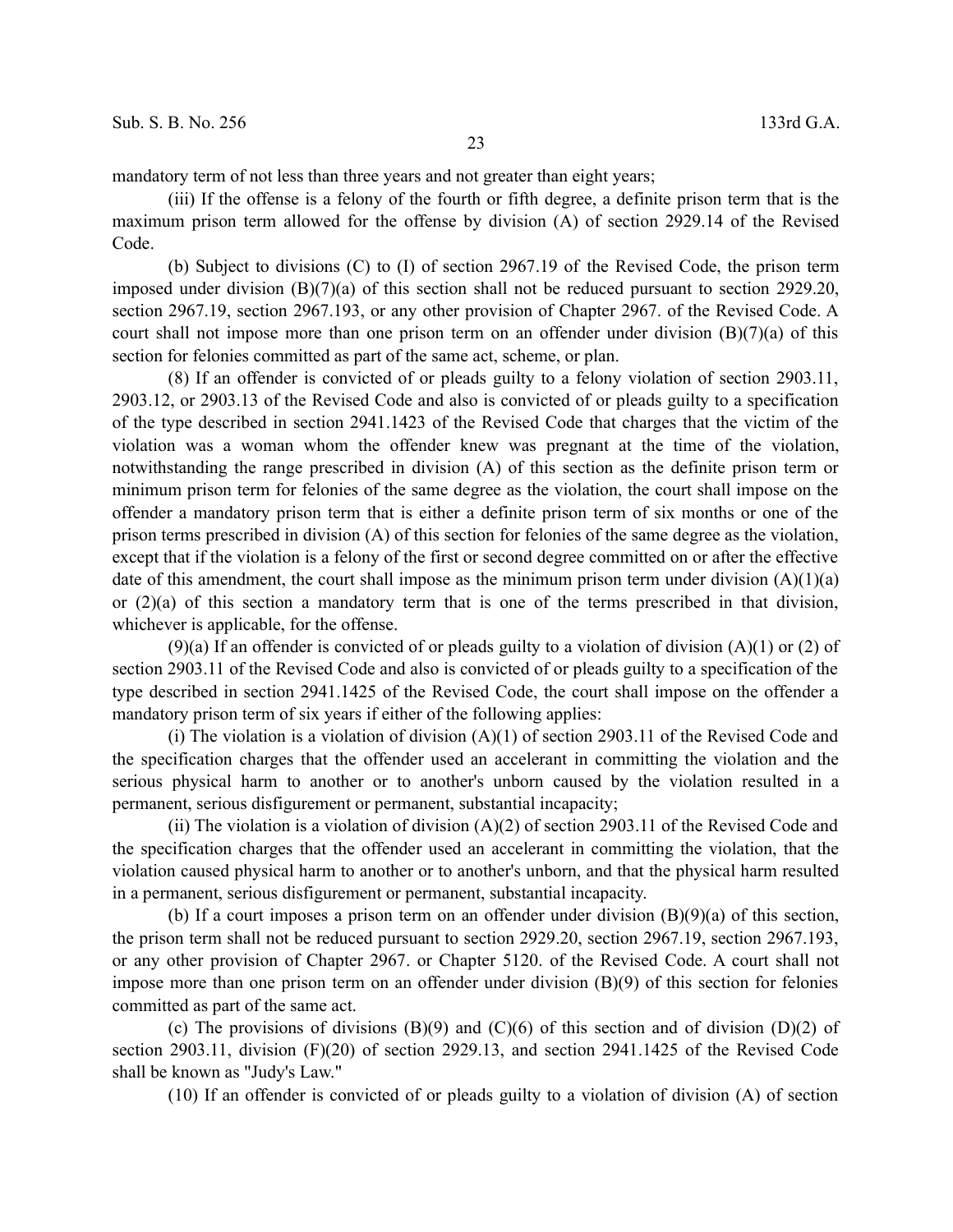2903.11 of the Revised Code and also is convicted of or pleads guilty to a specification of the type described in section 2941.1426 of the Revised Code that charges that the victim of the offense suffered permanent disabling harm as a result of the offense and that the victim was under ten years of age at the time of the offense, regardless of whether the offender knew the age of the victim, the court shall impose upon the offender an additional definite prison term of six years. A prison term imposed on an offender under division (B)(10) of this section shall not be reduced pursuant to section 2929.20, section 2967.193, or any other provision of Chapter 2967. or Chapter 5120. of the Revised Code. If a court imposes an additional prison term on an offender under this division relative to a violation of division (A) of section 2903.11 of the Revised Code, the court shall not impose any other additional prison term on the offender relative to the same offense.

(11) If an offender is convicted of or pleads guilty to a felony violation of section 2925.03 or 2925.05 of the Revised Code or a felony violation of section 2925.11 of the Revised Code for which division (C)(11) of that section applies in determining the sentence for the violation, if the drug involved in the violation is a fentanyl-related compound or a compound, mixture, preparation, or substance containing a fentanyl-related compound, and if the offender also is convicted of or pleads guilty to a specification of the type described in division (B) of section 2941.1410 of the Revised Code that charges that the offender is a major drug offender, in addition to any other penalty imposed for the violation, the court shall impose on the offender a mandatory prison term of three, four, five, six, seven, or eight years. If a court imposes a prison term on an offender under division (B)(11) of this section, the prison term, subject to divisions (C) to (I) of section 2967.19 of the Revised Code, shall not be reduced pursuant to section 2929.20, 2967.19, or 2967.193, or any other provision of Chapter 2967. or 5120. of the Revised Code. A court shall not impose more than one prison term on an offender under division (B)(11) of this section for felonies committed as part of the same act.

 $(C)(1)(a)$  Subject to division  $(C)(1)(b)$  of this section, if a mandatory prison term is imposed upon an offender pursuant to division  $(B)(1)(a)$  of this section for having a firearm on or about the offender's person or under the offender's control while committing a felony, if a mandatory prison term is imposed upon an offender pursuant to division  $(B)(1)(c)$  of this section for committing a felony specified in that division by discharging a firearm from a motor vehicle, or if both types of mandatory prison terms are imposed, the offender shall serve any mandatory prison term imposed under either division consecutively to any other mandatory prison term imposed under either division or under division (B)(1)(d) of this section, consecutively to and prior to any prison term imposed for the underlying felony pursuant to division (A),  $(B)(2)$ , or  $(B)(3)$  of this section or any other section of the Revised Code, and consecutively to any other prison term or mandatory prison term previously or subsequently imposed upon the offender.

(b) If a mandatory prison term is imposed upon an offender pursuant to division  $(B)(1)(d)$  of this section for wearing or carrying body armor while committing an offense of violence that is a felony, the offender shall serve the mandatory term so imposed consecutively to any other mandatory prison term imposed under that division or under division  $(B)(1)(a)$  or  $(c)$  of this section, consecutively to and prior to any prison term imposed for the underlying felony under division (A), (B)(2), or (B)(3) of this section or any other section of the Revised Code, and consecutively to any other prison term or mandatory prison term previously or subsequently imposed upon the offender.

(c) If a mandatory prison term is imposed upon an offender pursuant to division  $(B)(1)(f)$  of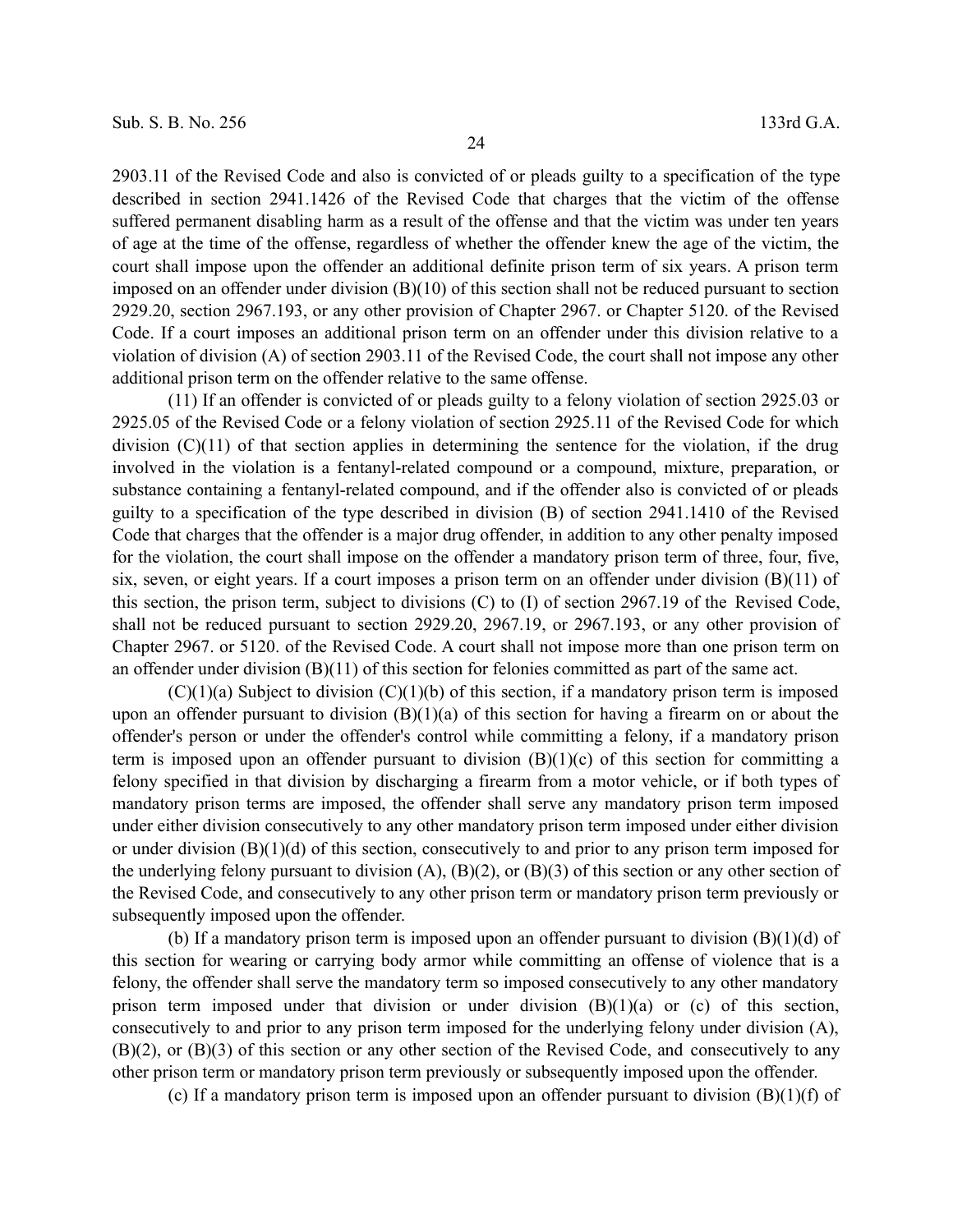this section, the offender shall serve the mandatory prison term so imposed consecutively to and prior to any prison term imposed for the underlying felony under division (A), (B)(2), or (B)(3) of this section or any other section of the Revised Code, and consecutively to any other prison term or mandatory prison term previously or subsequently imposed upon the offender.

(d) If a mandatory prison term is imposed upon an offender pursuant to division  $(B)(7)$  or  $(8)$ of this section, the offender shall serve the mandatory prison term so imposed consecutively to any other mandatory prison term imposed under that division or under any other provision of law and consecutively to any other prison term or mandatory prison term previously or subsequently imposed upon the offender.

(e) If a mandatory prison term is imposed upon an offender pursuant to division  $(B)(11)$  of this section, the offender shall serve the mandatory prison term consecutively to any other mandatory prison term imposed under that division, consecutively to and prior to any prison term imposed for the underlying felony, and consecutively to any other prison term or mandatory prison term previously or subsequently imposed upon the offender.

(2) If an offender who is an inmate in a jail, prison, or other residential detention facility violates section 2917.02, 2917.03, or 2921.35 of the Revised Code or division (A)(1) or (2) of section 2921.34 of the Revised Code, if an offender who is under detention at a detention facility commits a felony violation of section 2923.131 of the Revised Code, or if an offender who is an inmate in a jail, prison, or other residential detention facility or is under detention at a detention facility commits another felony while the offender is an escapee in violation of division (A)(1) or (2) of section 2921.34 of the Revised Code, any prison term imposed upon the offender for one of those violations shall be served by the offender consecutively to the prison term or term of imprisonment the offender was serving when the offender committed that offense and to any other prison term previously or subsequently imposed upon the offender.

(3) If a prison term is imposed for a violation of division (B) of section 2911.01 of the Revised Code, a violation of division (A) of section 2913.02 of the Revised Code in which the stolen property is a firearm or dangerous ordnance, or a felony violation of division (B) of section 2921.331 of the Revised Code, the offender shall serve that prison term consecutively to any other prison term or mandatory prison term previously or subsequently imposed upon the offender.

(4) If multiple prison terms are imposed on an offender for convictions of multiple offenses, the court may require the offender to serve the prison terms consecutively if the court finds that the consecutive service is necessary to protect the public from future crime or to punish the offender and that consecutive sentences are not disproportionate to the seriousness of the offender's conduct and to the danger the offender poses to the public, and if the court also finds any of the following:

(a) The offender committed one or more of the multiple offenses while the offender was awaiting trial or sentencing, was under a sanction imposed pursuant to section 2929.16, 2929.17, or 2929.18 of the Revised Code, or was under post-release control for a prior offense.

(b) At least two of the multiple offenses were committed as part of one or more courses of conduct, and the harm caused by two or more of the multiple offenses so committed was so great or unusual that no single prison term for any of the offenses committed as part of any of the courses of conduct adequately reflects the seriousness of the offender's conduct.

(c) The offender's history of criminal conduct demonstrates that consecutive sentences are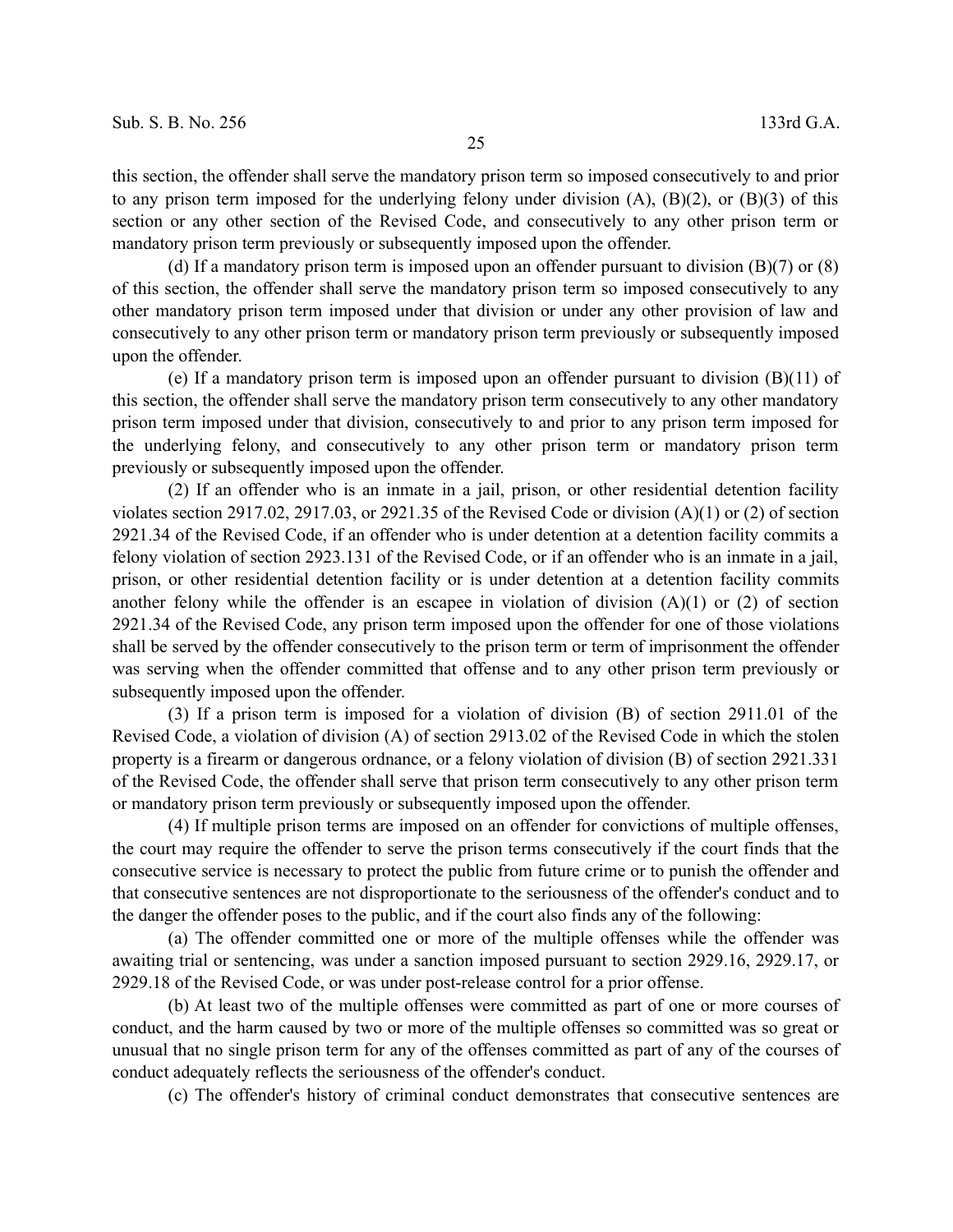necessary to protect the public from future crime by the offender.

(5) If a mandatory prison term is imposed upon an offender pursuant to division  $(B)(5)$  or  $(6)$ of this section, the offender shall serve the mandatory prison term consecutively to and prior to any prison term imposed for the underlying violation of division  $(A)(1)$  or (2) of section 2903.06 of the Revised Code pursuant to division (A) of this section or section 2929.142 of the Revised Code. If a mandatory prison term is imposed upon an offender pursuant to division (B)(5) of this section, and if a mandatory prison term also is imposed upon the offender pursuant to division (B)(6) of this section in relation to the same violation, the offender shall serve the mandatory prison term imposed pursuant to division (B)(5) of this section consecutively to and prior to the mandatory prison term imposed pursuant to division (B)(6) of this section and consecutively to and prior to any prison term imposed for the underlying violation of division (A)(1) or (2) of section 2903.06 of the Revised Code pursuant to division (A) of this section or section 2929.142 of the Revised Code.

(6) If a mandatory prison term is imposed on an offender pursuant to division  $(B)(9)$  of this section, the offender shall serve the mandatory prison term consecutively to and prior to any prison term imposed for the underlying violation of division (A)(1) or (2) of section 2903.11 of the Revised Code and consecutively to and prior to any other prison term or mandatory prison term previously or subsequently imposed on the offender.

(7) If a mandatory prison term is imposed on an offender pursuant to division  $(B)(10)$  of this section, the offender shall serve that mandatory prison term consecutively to and prior to any prison term imposed for the underlying felonious assault. Except as otherwise provided in division (C) of this section, any other prison term or mandatory prison term previously or subsequently imposed upon the offender may be served concurrently with, or consecutively to, the prison term imposed pursuant to division (B)(10) of this section.

(8) Any prison term imposed for a violation of section 2903.04 of the Revised Code that is based on a violation of section 2925.03 or 2925.11 of the Revised Code or on a violation of section 2925.05 of the Revised Code that is not funding of marihuana trafficking shall run consecutively to any prison term imposed for the violation of section 2925.03 or 2925.11 of the Revised Code or for the violation of section 2925.05 of the Revised Code that is not funding of marihuana trafficking.

(9) When consecutive prison terms are imposed pursuant to division  $(C)(1)$ ,  $(2)$ ,  $(3)$ ,  $(4)$ ,  $(5)$ ,  $(6)$ ,  $(7)$ , or  $(8)$  or division  $(H)(1)$  or  $(2)$  of this section, subject to division  $(C)(10)$  of this section, the term to be served is the aggregate of all of the terms so imposed.

(10) When a court sentences an offender to a non-life felony indefinite prison term, any definite prison term or mandatory definite prison term previously or subsequently imposed on the offender in addition to that indefinite sentence that is required to be served consecutively to that indefinite sentence shall be served prior to the indefinite sentence.

(11) If a court is sentencing an offender for a felony of the first or second degree, if division  $(A)(1)(a)$  or  $(2)(a)$  of this section applies with respect to the sentencing for the offense, and if the court is required under the Revised Code section that sets forth the offense or any other Revised Code provision to impose a mandatory prison term for the offense, the court shall impose the required mandatory prison term as the minimum term imposed under division  $(A)(1)(a)$  or  $(2)(a)$  of this section, whichever is applicable.

(D)(1) If a court imposes a prison term, other than a term of life imprisonment, for a felony of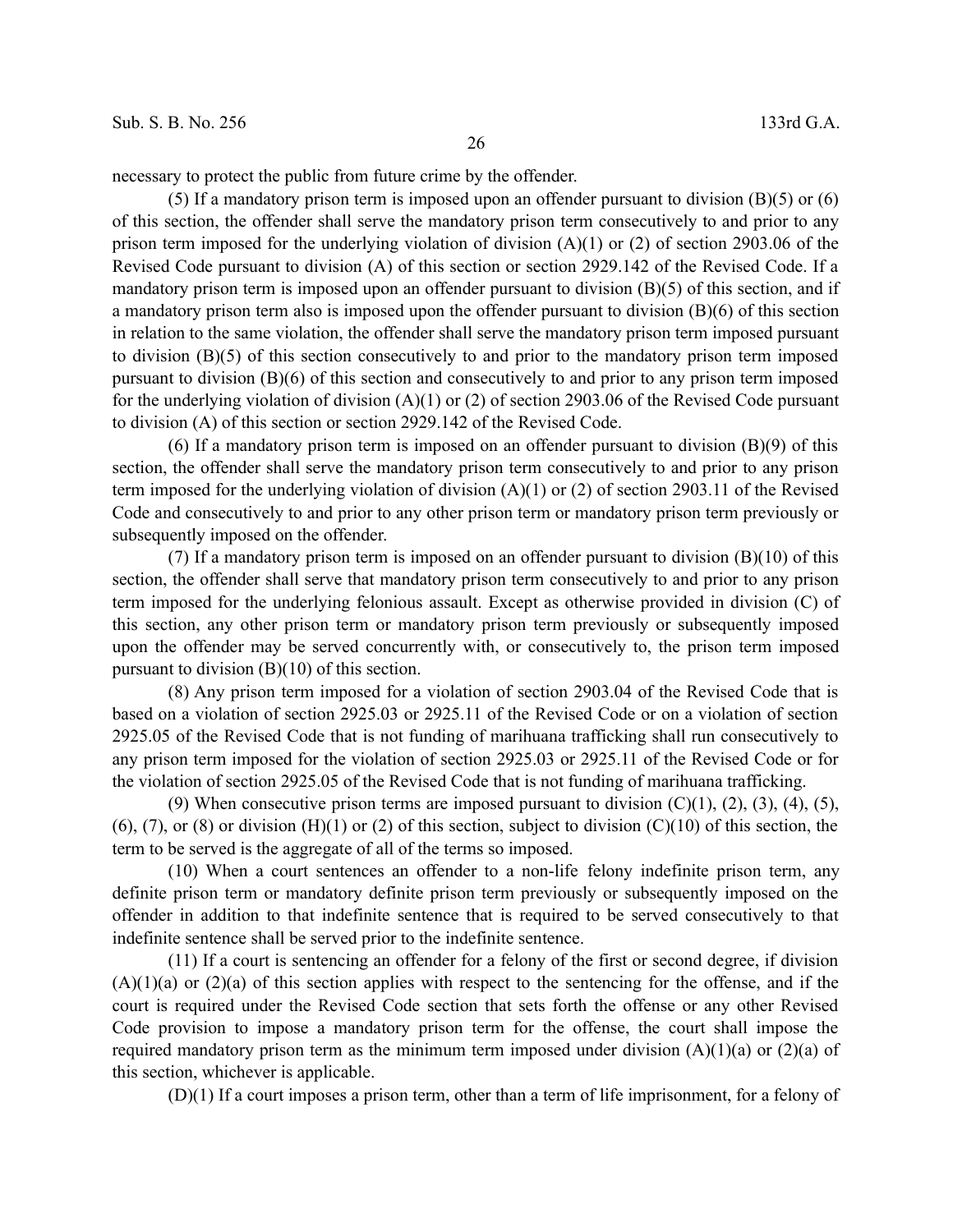the first degree, for a felony of the second degree, for a felony sex offense, or for a felony of the third degree that is an offense of violence and that is not a felony sex offense, it shall include in the sentence a requirement that the offender be subject to a period of post-release control after the offender's release from imprisonment, in accordance with section 2967.28 of the Revised Code. If a court imposes a sentence including a prison term of a type described in this division on or after July 11, 2006, the failure of a court to include a post-release control requirement in the sentence pursuant to this division does not negate, limit, or otherwise affect the mandatory period of post-release control that is required for the offender under division (B) of section 2967.28 of the Revised Code. Section 2929.191 of the Revised Code applies if, prior to July 11, 2006, a court imposed a sentence including a prison term of a type described in this division and failed to include in the sentence pursuant to this division a statement regarding post-release control.

(2) If a court imposes a prison term for a felony of the third, fourth, or fifth degree that is not subject to division (D)(1) of this section, it shall include in the sentence a requirement that the offender be subject to a period of post-release control after the offender's release from imprisonment, in accordance with that division, if the parole board determines that a period of post-release control is necessary. Section 2929.191 of the Revised Code applies if, prior to July 11, 2006, a court imposed a sentence including a prison term of a type described in this division and failed to include in the sentence pursuant to this division a statement regarding post-release control.

(E) The court shall impose sentence upon the offender in accordance with section 2971.03 of the Revised Code, and Chapter 2971. of the Revised Code applies regarding the prison term or term of life imprisonment without parole imposed upon the offender and the service of that term of imprisonment if any of the following apply:

(1) A person is convicted of or pleads guilty to a violent sex offense or a designated homicide, assault, or kidnapping offense, and, in relation to that offense, the offender is adjudicated a sexually violent predator.

(2) A person is convicted of or pleads guilty to a violation of division  $(A)(1)(b)$  of section 2907.02 of the Revised Code committed on or after January 2, 2007, and either the court does not impose a sentence of life without parole when authorized pursuant to division (B) of section 2907.02 of the Revised Code, or division (B) of section 2907.02 of the Revised Code provides that the court shall not sentence the offender pursuant to section 2971.03 of the Revised Code.

(3) A person is convicted of or pleads guilty to attempted rape committed on or after January 2, 2007, and a specification of the type described in section 2941.1418, 2941.1419, or 2941.1420 of the Revised Code.

(4) A person is convicted of or pleads guilty to a violation of section 2905.01 of the Revised Code committed on or after January 1, 2008, and that section requires the court to sentence the offender pursuant to section 2971.03 of the Revised Code.

(5) A person is convicted of or pleads guilty to aggravated murder committed on or after January 1, 2008, and division  $(A)(2)(b)(ii)$  of section 2929.022, division  $(A)(1)(e)$ ,  $(C)(1)(a)(v)$ ,  $(C)$  $(2)(a)(ii)$ ,  $(D)(2)(b)$ ,  $(D)(3)(a)(iv)$ , or  $(E)(1)(d)$  of section 2929.03, or division (A) or (B) of section 2929.06 of the Revised Code requires the court to sentence the offender pursuant to division (B)(3) of section 2971.03 of the Revised Code.

(6) A person is convicted of or pleads guilty to murder committed on or after January 1, 2008,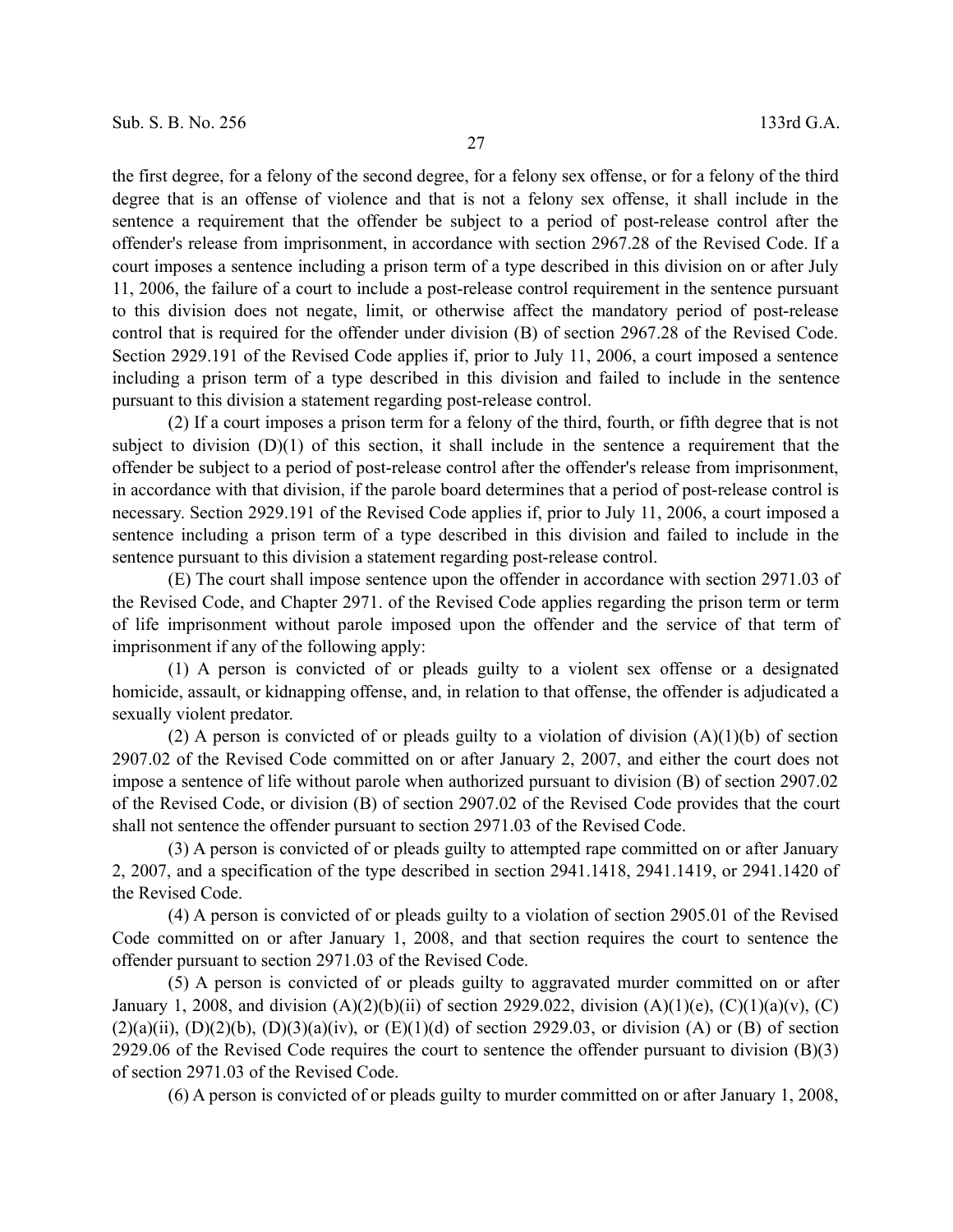and division (B)(2) of section 2929.02 of the Revised Code requires the court to sentence the offender pursuant to section 2971.03 of the Revised Code.

(F) If a person who has been convicted of or pleaded guilty to a felony is sentenced to a prison term or term of imprisonment under this section, sections 2929.02 to 2929.06 of the Revised Code, section 2929.142 of the Revised Code, section 2971.03 of the Revised Code, or any other provision of law, section 5120.163 of the Revised Code applies regarding the person while the person is confined in a state correctional institution.

(G) If an offender who is convicted of or pleads guilty to a felony that is an offense of violence also is convicted of or pleads guilty to a specification of the type described in section 2941.142 of the Revised Code that charges the offender with having committed the felony while participating in a criminal gang, the court shall impose upon the offender an additional prison term of one, two, or three years.

(H)(1) If an offender who is convicted of or pleads guilty to aggravated murder, murder, or a felony of the first, second, or third degree that is an offense of violence also is convicted of or pleads guilty to a specification of the type described in section 2941.143 of the Revised Code that charges the offender with having committed the offense in a school safety zone or towards a person in a school safety zone, the court shall impose upon the offender an additional prison term of two years. The offender shall serve the additional two years consecutively to and prior to the prison term imposed for the underlying offense.

(2)(a) If an offender is convicted of or pleads guilty to a felony violation of section 2907.22, 2907.24, 2907.241, or 2907.25 of the Revised Code and to a specification of the type described in section 2941.1421 of the Revised Code and if the court imposes a prison term on the offender for the felony violation, the court may impose upon the offender an additional prison term as follows:

(i) Subject to division  $(H)(2)(a)(ii)$  of this section, an additional prison term of one, two, three, four, five, or six months;

(ii) If the offender previously has been convicted of or pleaded guilty to one or more felony or misdemeanor violations of section 2907.22, 2907.23, 2907.24, 2907.241, or 2907.25 of the Revised Code and also was convicted of or pleaded guilty to a specification of the type described in section 2941.1421 of the Revised Code regarding one or more of those violations, an additional prison term of one, two, three, four, five, six, seven, eight, nine, ten, eleven, or twelve months.

(b) In lieu of imposing an additional prison term under division  $(H)(2)(a)$  of this section, the court may directly impose on the offender a sanction that requires the offender to wear a real-time processing, continual tracking electronic monitoring device during the period of time specified by the court. The period of time specified by the court shall equal the duration of an additional prison term that the court could have imposed upon the offender under division  $(H)(2)(a)$  of this section. A sanction imposed under this division shall commence on the date specified by the court, provided that the sanction shall not commence until after the offender has served the prison term imposed for the felony violation of section 2907.22, 2907.24, 2907.241, or 2907.25 of the Revised Code and any residential sanction imposed for the violation under section 2929.16 of the Revised Code. A sanction imposed under this division shall be considered to be a community control sanction for purposes of section 2929.15 of the Revised Code, and all provisions of the Revised Code that pertain to community control sanctions shall apply to a sanction imposed under this division, except to the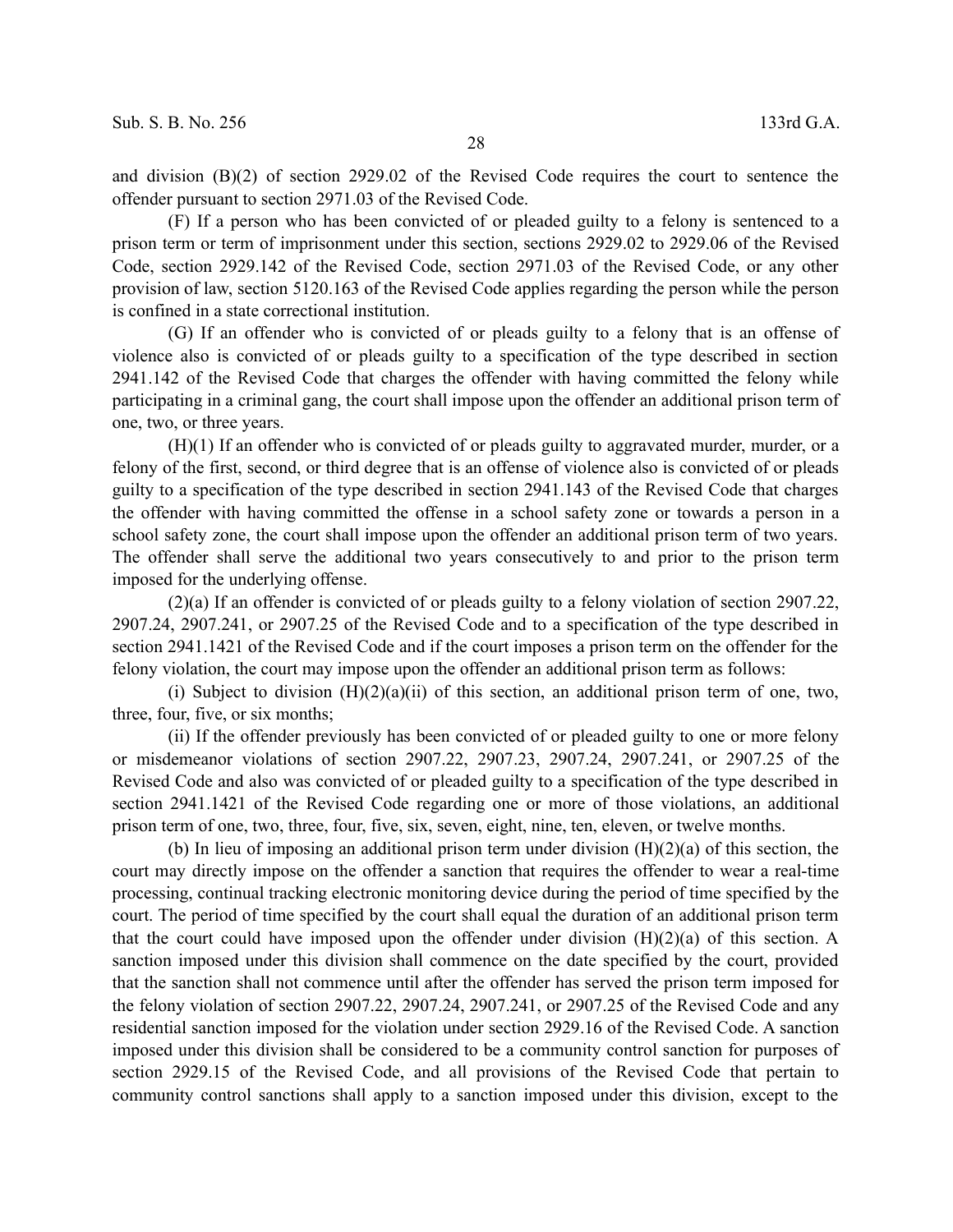extent that they would by their nature be clearly inapplicable. The offender shall pay all costs associated with a sanction imposed under this division, including the cost of the use of the monitoring device.

(I) At the time of sentencing, the court may recommend the offender for placement in a program of shock incarceration under section 5120.031 of the Revised Code or for placement in an intensive program prison under section 5120.032 of the Revised Code, disapprove placement of the offender in a program of shock incarceration or an intensive program prison of that nature, or make no recommendation on placement of the offender. In no case shall the department of rehabilitation and correction place the offender in a program or prison of that nature unless the department determines as specified in section 5120.031 or 5120.032 of the Revised Code, whichever is applicable, that the offender is eligible for the placement.

If the court disapproves placement of the offender in a program or prison of that nature, the department of rehabilitation and correction shall not place the offender in any program of shock incarceration or intensive program prison.

If the court recommends placement of the offender in a program of shock incarceration or in an intensive program prison, and if the offender is subsequently placed in the recommended program or prison, the department shall notify the court of the placement and shall include with the notice a brief description of the placement.

If the court recommends placement of the offender in a program of shock incarceration or in an intensive program prison and the department does not subsequently place the offender in the recommended program or prison, the department shall send a notice to the court indicating why the offender was not placed in the recommended program or prison.

If the court does not make a recommendation under this division with respect to an offender and if the department determines as specified in section 5120.031 or 5120.032 of the Revised Code, whichever is applicable, that the offender is eligible for placement in a program or prison of that nature, the department shall screen the offender and determine if there is an available program of shock incarceration or an intensive program prison for which the offender is suited. If there is an available program of shock incarceration or an intensive program prison for which the offender is suited, the department shall notify the court of the proposed placement of the offender as specified in section 5120.031 or 5120.032 of the Revised Code and shall include with the notice a brief description of the placement. The court shall have ten days from receipt of the notice to disapprove the placement.

(J) If a person is convicted of or pleads guilty to aggravated vehicular homicide in violation of division  $(A)(1)$  of section 2903.06 of the Revised Code and division  $(B)(2)(c)$  of that section applies, the person shall be sentenced pursuant to section 2929.142 of the Revised Code.

(K)(1) The court shall impose an additional mandatory prison term of two, three, four, five, six, seven, eight, nine, ten, or eleven years on an offender who is convicted of or pleads guilty to a violent felony offense if the offender also is convicted of or pleads guilty to a specification of the type described in section 2941.1424 of the Revised Code that charges that the offender is a violent career criminal and had a firearm on or about the offender's person or under the offender's control while committing the presently charged violent felony offense and displayed or brandished the firearm, indicated that the offender possessed a firearm, or used the firearm to facilitate the offense.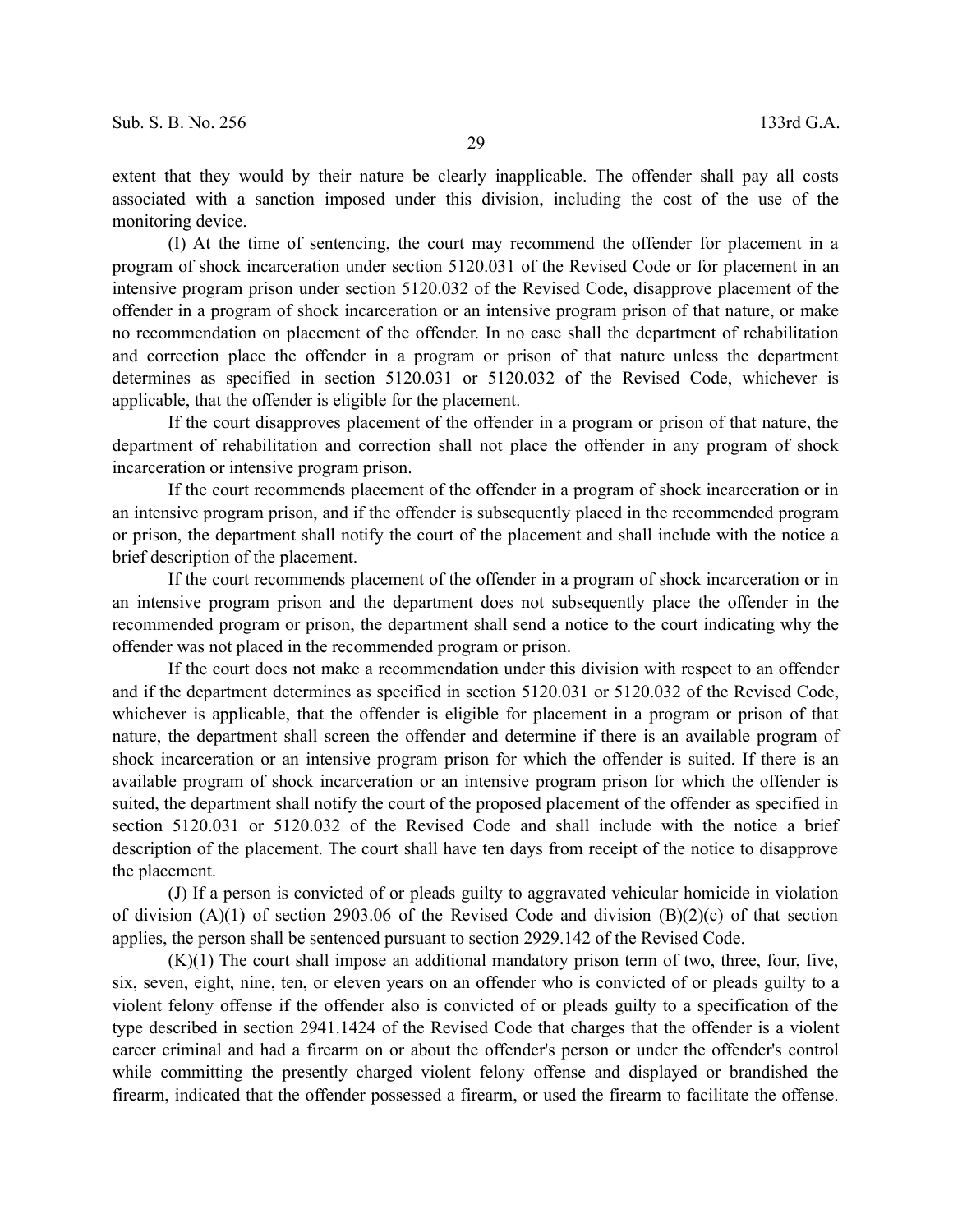The offender shall serve the prison term imposed under this division consecutively to and prior to the prison term imposed for the underlying offense. The prison term shall not be reduced pursuant to section 2929.20 or 2967.19 or any other provision of Chapter 2967. or 5120. of the Revised Code. A court may not impose more than one sentence under division  $(B)(2)(a)$  of this section and this division for acts committed as part of the same act or transaction.

(2) As used in division  $(K)(1)$  of this section, "violent career criminal" and "violent felony offense" have the same meanings as in section 2923.132 of the Revised Code.

(L) If an offender receives or received a sentence of life imprisonment without parole, a sentence of life imprisonment, a definite sentence, or a sentence to an indefinite prison term under this chapter for a felony offense that was committed when the offender was under eighteen years of age, the offender's parole eligibility shall be determined under section 2967.132 of the Revised Code.

Sec. 2929.19. (A) The court shall hold a sentencing hearing before imposing a sentence under this chapter upon an offender who was convicted of or pleaded guilty to a felony and before resentencing an offender who was convicted of or pleaded guilty to a felony and whose case was remanded pursuant to section 2953.07 or 2953.08 of the Revised Code. At the hearing, the offender, the prosecuting attorney, the victim or the victim's representative in accordance with section 2930.14 of the Revised Code, and, with the approval of the court, any other person may present information relevant to the imposition of sentence in the case. The court shall inform the offender of the verdict of the jury or finding of the court and ask the offender whether the offender has anything to say as to why sentence should not be imposed upon the offender.

 $(B)(1)$  At the sentencing hearing, the court, before imposing sentence, shall consider do all of the following:

(a) Consider the record, any information presented at the hearing by any person pursuant to division (A) of this section, and, if one was prepared, the presentence investigation report made pursuant to section 2951.03 of the Revised Code or Criminal Rule 32.2, and any victim impact statement made pursuant to section 2947.051 of the Revised Code;

(b) If the offense was committed when the offender was under eighteen years of age, in addition to other factors considered, consider youth and its characteristics as mitigating factors, including:

(i) The chronological age of the offender at the time of the offense and that age's hallmark features, including intellectual capacity, immaturity, impetuosity, and a failure to appreciate risks and consequences;

(ii) The family and home environment of the offender at the time of the offense, the offender's inability to control the offender's surroundings, a history of trauma regarding the offender, and the offender's school and special education history;

(iii) The circumstances of the offense, including the extent of the offender's participation in the conduct and the way familial and peer pressures may have impacted the offender's conduct;

(iv) Whether the offender might have been charged and convicted of a lesser offense if not for the incompetencies associated with youth, such as the offender's inability to deal with police officers and prosecutors during the offender's interrogation or possible plea agreement or the offender's inability to assist the offender's own attorney;

(v) Examples of the offender's rehabilitation, including any subsequent growth or increase in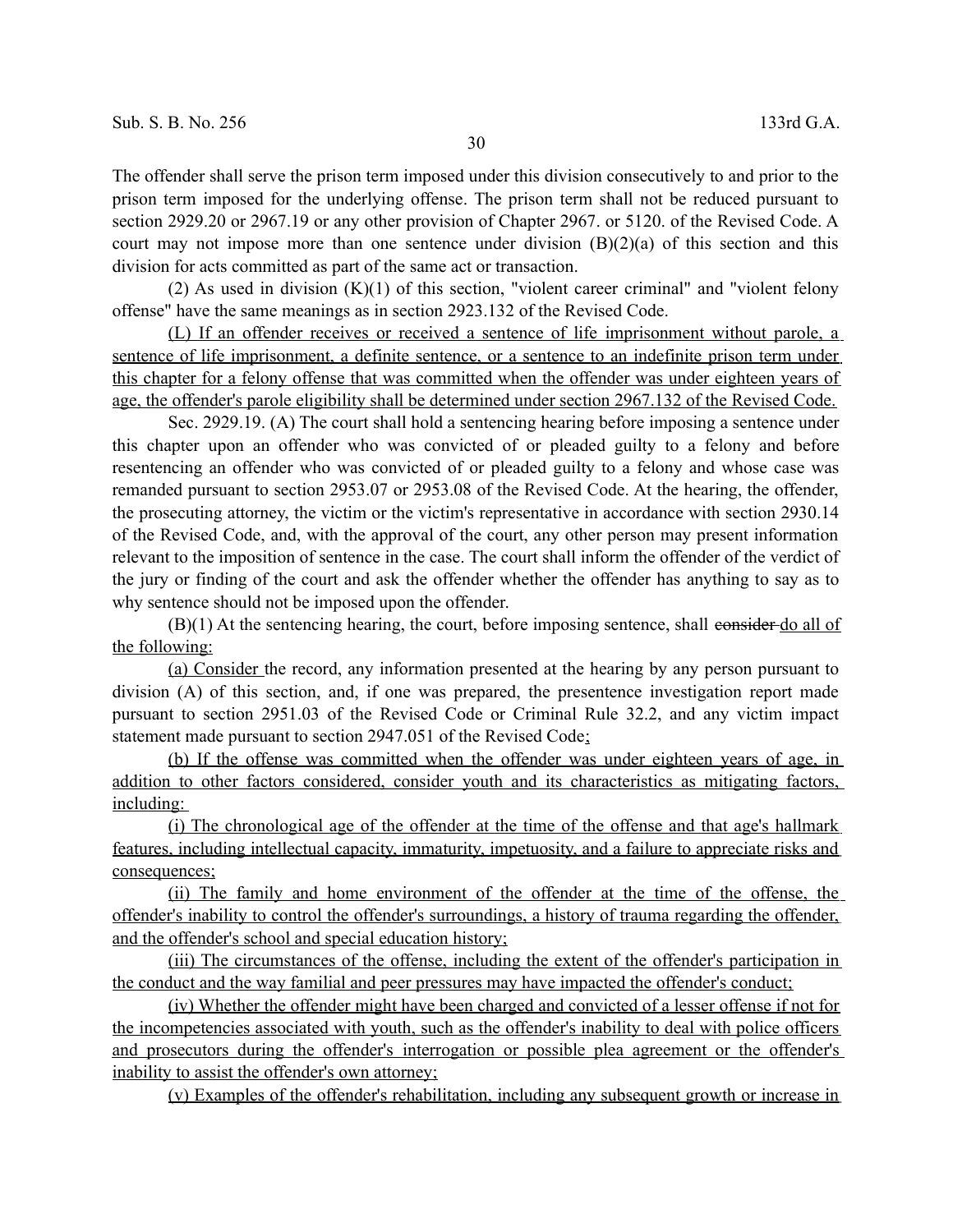## Sub. S. B. No. 256 133rd G.A.

## maturity during confinement.

(2) Subject to division (B)(3) of this section, if the sentencing court determines at the sentencing hearing that a prison term is necessary or required, the court shall do all of the following:

(a) Impose a stated prison term and, if the court imposes a mandatory prison term, notify the offender that the prison term is a mandatory prison term;

(b) In addition to any other information, include in the sentencing entry the name and section reference to the offense or offenses, the sentence or sentences imposed and whether the sentence or sentences contain mandatory prison terms, if sentences are imposed for multiple counts whether the sentences are to be served concurrently or consecutively, and the name and section reference of any specification or specifications for which sentence is imposed and the sentence or sentences imposed for the specification or specifications;

(c) If the prison term is a non-life felony indefinite prison term, notify the offender of all of the following:

(i) That it is rebuttably presumed that the offender will be released from service of the sentence on the expiration of the minimum prison term imposed as part of the sentence or on the offender's presumptive earned early release date, as defined in section 2967.271 of the Revised Code, whichever is earlier;

(ii) That the department of rehabilitation and correction may rebut the presumption described in division  $(B)(2)(c)(i)$  of this section if, at a hearing held under section 2967.271 of the Revised Code, the department makes specified determinations regarding the offender's conduct while confined, the offender's rehabilitation, the offender's threat to society, the offender's restrictive housing, if any, while confined, and the offender's security classification;

(iii) That if, as described in division  $(B)(2)(c)(ii)$  of this section, the department at the hearing makes the specified determinations and rebuts the presumption, the department may maintain the offender's incarceration after the expiration of that minimum term or after that presumptive earned early release date for the length of time the department determines to be reasonable, subject to the limitation specified in section 2967.271 of the Revised Code;

(iv) That the department may make the specified determinations and maintain the offender's incarceration under the provisions described in divisions  $(B)(2)(c)(i)$  and (ii) of this section more than one time, subject to the limitation specified in section 2967.271 of the Revised Code;

(v) That if the offender has not been released prior to the expiration of the offender's maximum prison term imposed as part of the sentence, the offender must be released upon the expiration of that term.

(d) Notify the offender that the offender will be supervised under section 2967.28 of the Revised Code after the offender leaves prison if the offender is being sentenced, other than to a sentence of life imprisonment, for a felony of the first degree or second degree, for a felony sex offense, or for a felony of the third degree that is an offense of violence and is not a felony sex offense. This division applies with respect to all prison terms imposed for an offense of a type described in this division, including a non-life felony indefinite prison term and including a term imposed for any offense of a type described in this division that is a risk reduction sentence, as defined in section 2967.28 of the Revised Code. If a court imposes a sentence including a prison term of a type described in division (B)(2)(d) of this section on or after July 11, 2006, the failure of a court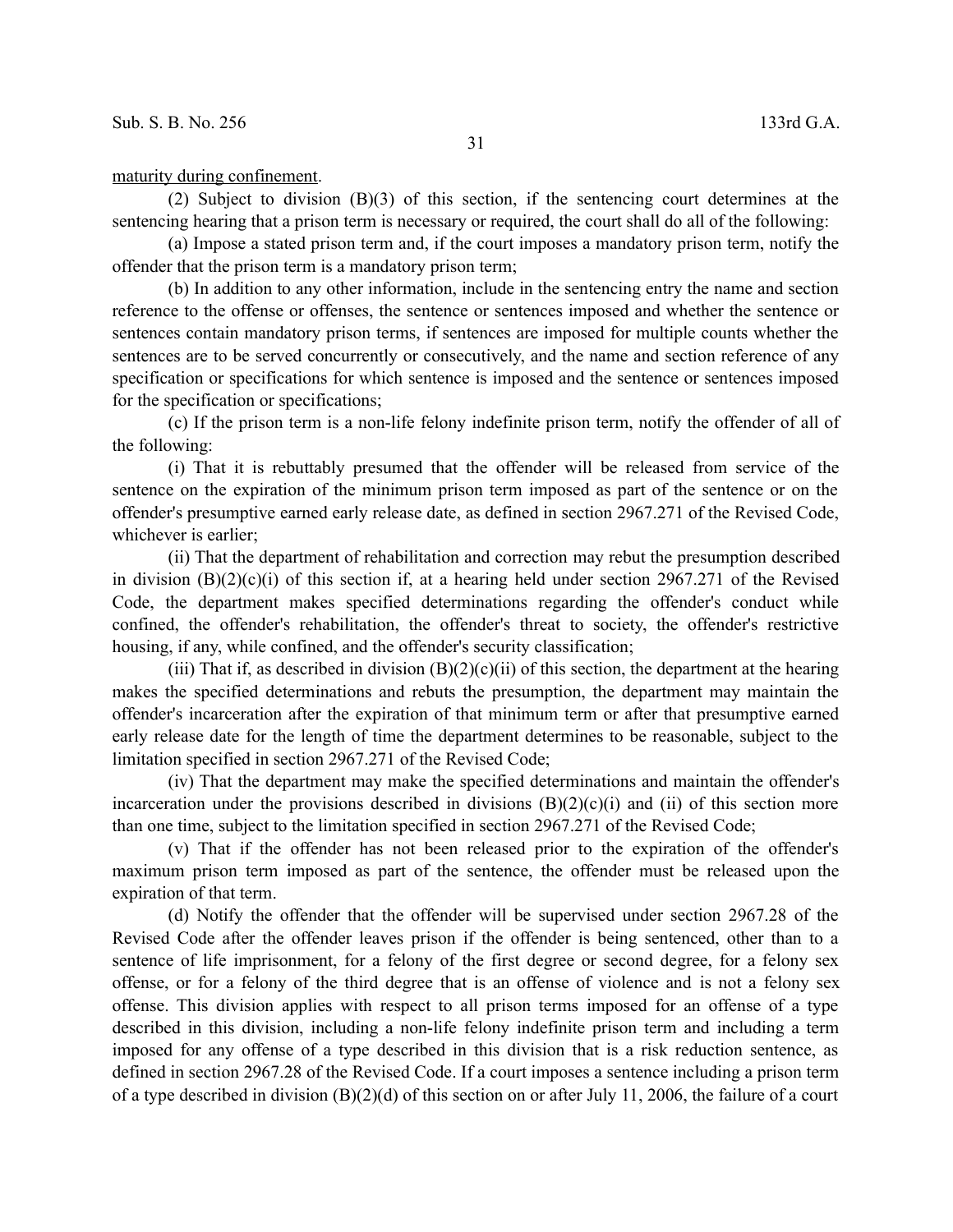to notify the offender pursuant to division  $(B)(2)(d)$  of this section that the offender will be supervised under section 2967.28 of the Revised Code after the offender leaves prison or to include in the judgment of conviction entered on the journal a statement to that effect does not negate, limit, or otherwise affect the mandatory period of supervision that is required for the offender under division (B) of section 2967.28 of the Revised Code. Section 2929.191 of the Revised Code applies if, prior to July 11, 2006, a court imposed a sentence including a prison term of a type described in division  $(B)(2)(d)$  of this section and failed to notify the offender pursuant to division  $(B)(2)(d)$  of this section regarding post-release control or to include in the judgment of conviction entered on the journal or in the sentence a statement regarding post-release control.

(e) Notify the offender that the offender may be supervised under section 2967.28 of the Revised Code after the offender leaves prison if the offender is being sentenced for a felony of the third, fourth, or fifth degree that is not subject to division (B)(2)(d) of this section. This division applies with respect to all prison terms imposed for an offense of a type described in this division, including a term imposed for any such offense that is a risk reduction sentence, as defined in section 2967.28 of the Revised Code. Section 2929.191 of the Revised Code applies if, prior to July 11, 2006, a court imposed a sentence including a prison term of a type described in division (B)(2)(e) of this section and failed to notify the offender pursuant to division (B)(2)(e) of this section regarding post-release control or to include in the judgment of conviction entered on the journal or in the sentence a statement regarding post-release control.

(f) Notify the offender that, if a period of supervision is imposed following the offender's release from prison, as described in division (B)(2)(d) or (e) of this section, and if the offender violates that supervision or a condition of post-release control imposed under division (B) of section 2967.131 of the Revised Code, the parole board may impose a prison term, as part of the sentence, of up to one-half of the definite prison term originally imposed upon the offender as the offender's stated prison term or up to one-half of the minimum prison term originally imposed upon the offender as part of the offender's stated non-life felony indefinite prison term. If a court imposes a sentence including a prison term on or after July 11, 2006, the failure of a court to notify the offender pursuant to division  $(B)(2)(f)$  of this section that the parole board may impose a prison term as described in division (B)(2)(f) of this section for a violation of that supervision or a condition of postrelease control imposed under division (B) of section 2967.131 of the Revised Code or to include in the judgment of conviction entered on the journal a statement to that effect does not negate, limit, or otherwise affect the authority of the parole board to so impose a prison term for a violation of that nature if, pursuant to division  $(D)(1)$  of section 2967.28 of the Revised Code, the parole board notifies the offender prior to the offender's release of the board's authority to so impose a prison term. Section 2929.191 of the Revised Code applies if, prior to July 11, 2006, a court imposed a sentence including a prison term and failed to notify the offender pursuant to division  $(B)(2)(f)$  of this section regarding the possibility of the parole board imposing a prison term for a violation of supervision or a condition of post-release control.

 $(g)(i)$  Determine, notify the offender of, and include in the sentencing entry the total number of days, including the sentencing date but excluding conveyance time, that the offender has been confined for any reason arising out of the offense for which the offender is being sentenced and by which the department of rehabilitation and correction must reduce the definite prison term imposed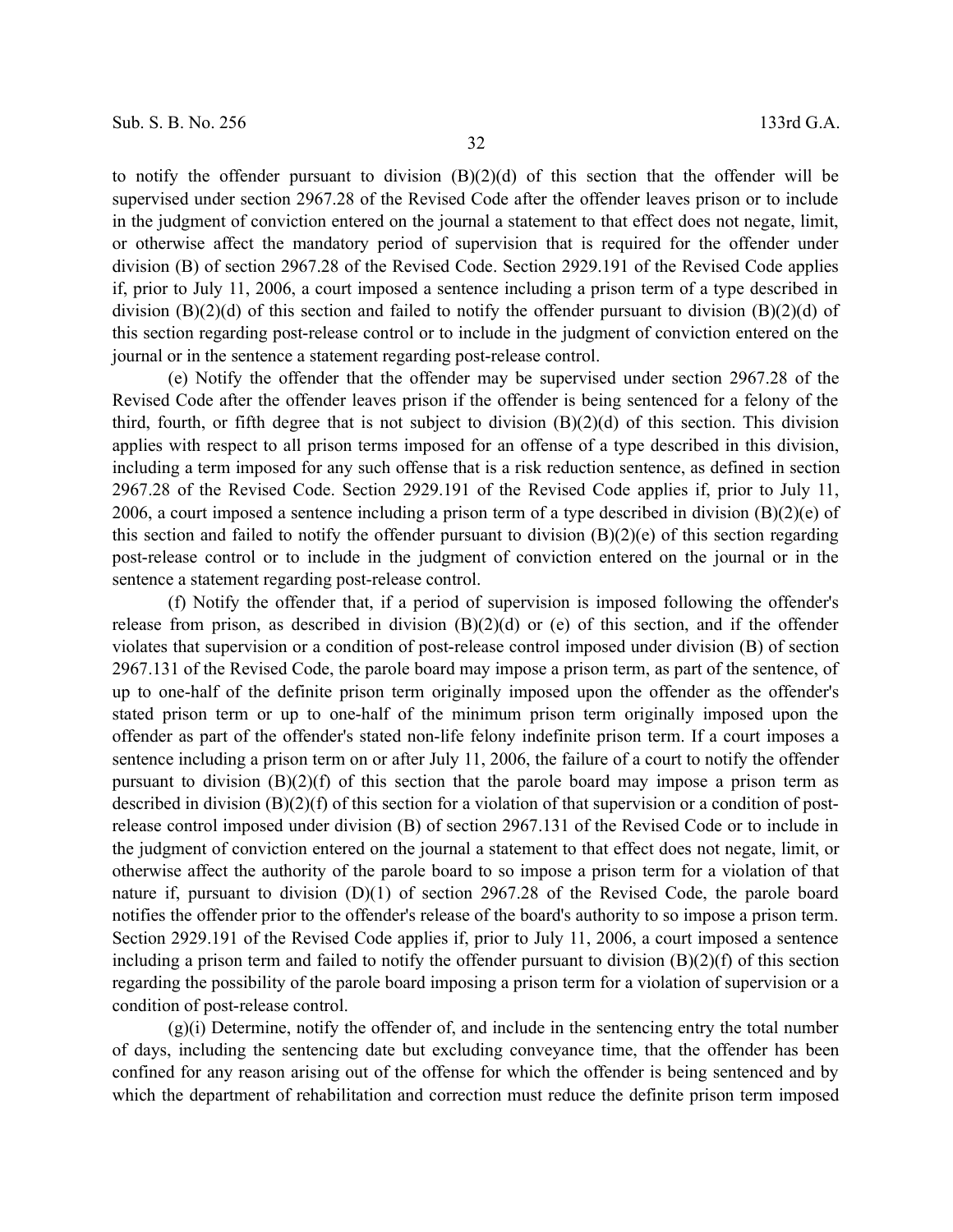on the offender as the offender's stated prison term or, if the offense is an offense for which a non-life felony indefinite prison term is imposed under division  $(A)(1)(a)$  or  $(2)(a)$  of section 2929.14 of the Revised Code, the minimum and maximum prison terms imposed on the offender as part of that nonlife felony indefinite prison term, under section 2967.191 of the Revised Code. The court's calculation shall not include the number of days, if any, that the offender served in the custody of the department of rehabilitation and correction arising out of any prior offense for which the prisoner was convicted and sentenced.

(ii) In making a determination under division  $(B)(2)(g)(i)$  of this section, the court shall consider the arguments of the parties and conduct a hearing if one is requested.

(iii) The sentencing court retains continuing jurisdiction to correct any error not previously raised at sentencing in making a determination under division  $(B)(2)(g)(i)$  of this section. The offender may, at any time after sentencing, file a motion in the sentencing court to correct any error made in making a determination under division  $(B)(2)(g)(i)$  of this section, and the court may in its discretion grant or deny that motion. If the court changes the number of days in its determination or redetermination, the court shall cause the entry granting that change to be delivered to the department of rehabilitation and correction without delay. Sections 2931.15 and 2953.21 of the Revised Code do not apply to a motion made under this section.

(iv) An inaccurate determination under division  $(B)(2)(g)(i)$  of this section is not grounds for setting aside the offender's conviction or sentence and does not otherwise render the sentence void or voidable.

(v) The department of rehabilitation and correction shall rely upon the latest journal entry of the court in determining the total days of local confinement for purposes of division  $(B)(2)(f)(i)$  to (iii) of this section and section 2967.191 of the Revised Code.

(3)(a) The court shall include in the offender's sentence a statement that the offender is a tier III sex offender/child-victim offender, and the court shall comply with the requirements of section 2950.03 of the Revised Code if any of the following apply:

(i) The offender is being sentenced for a violent sex offense or designated homicide, assault, or kidnapping offense that the offender committed on or after January 1, 1997, and the offender is adjudicated a sexually violent predator in relation to that offense.

(ii) The offender is being sentenced for a sexually oriented offense that the offender committed on or after January 1, 1997, and the offender is a tier III sex offender/child-victim offender relative to that offense.

(iii) The offender is being sentenced on or after July 31, 2003, for a child-victim oriented offense, and the offender is a tier III sex offender/child-victim offender relative to that offense.

(iv) The offender is being sentenced under section 2971.03 of the Revised Code for a violation of division (A)(1)(b) of section 2907.02 of the Revised Code committed on or after January 2, 2007.

(v) The offender is sentenced to a term of life without parole under division (B) of section 2907.02 of the Revised Code.

(vi) The offender is being sentenced for attempted rape committed on or after January 2, 2007, and a specification of the type described in section 2941.1418, 2941.1419, or 2941.1420 of the Revised Code.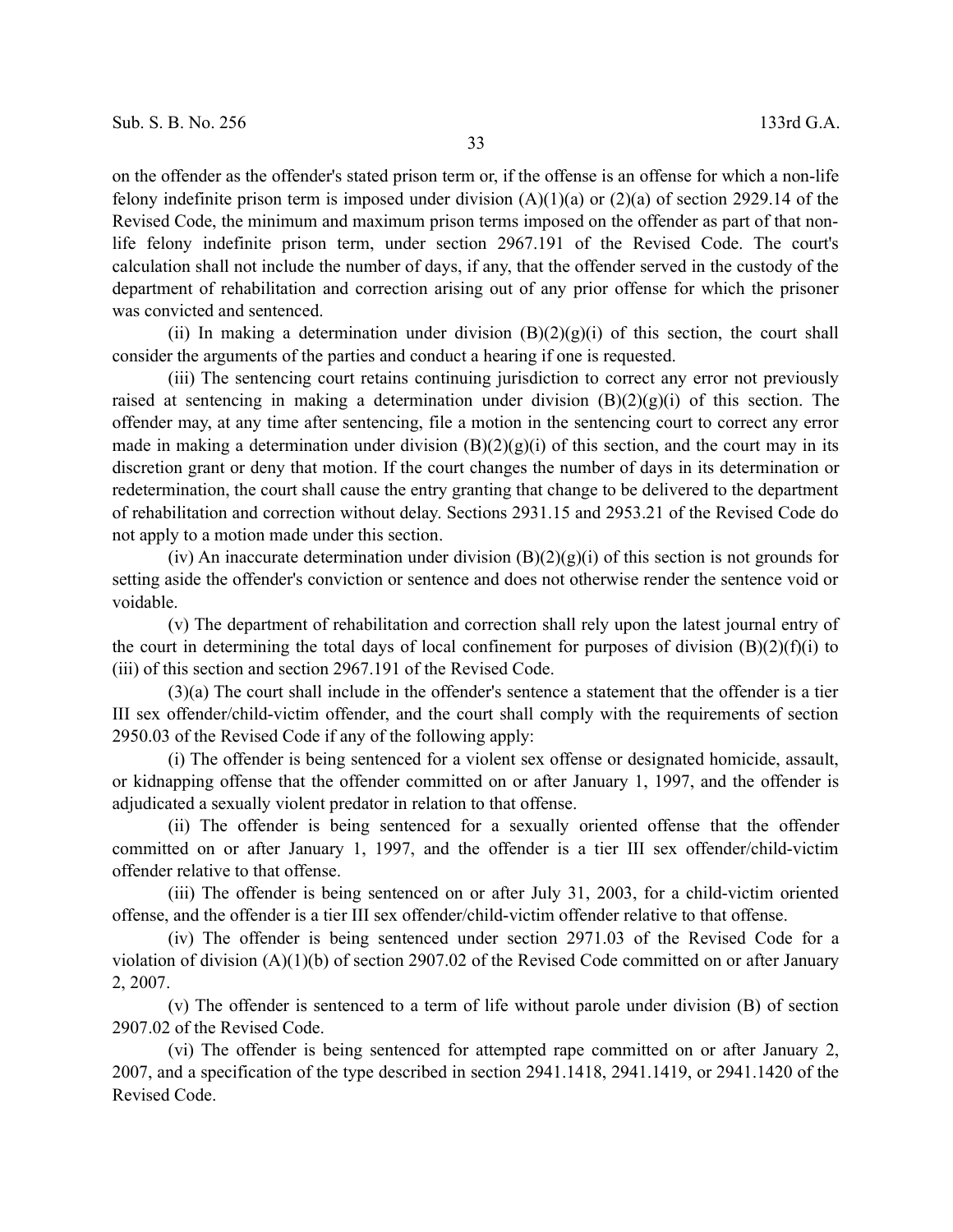(vii) The offender is being sentenced under division (B)(3)(a), (b), (c), or (d) of section 2971.03 of the Revised Code for an offense described in those divisions committed on or after January 1, 2008.

(b) Additionally, if any criterion set forth in divisions  $(B)(3)(a)(i)$  to (vii) of this section is satisfied, in the circumstances described in division (E) of section 2929.14 of the Revised Code, the court shall impose sentence on the offender as described in that division.

(4) If the sentencing court determines at the sentencing hearing that a community control sanction should be imposed and the court is not prohibited from imposing a community control sanction, the court shall impose a community control sanction. The court shall notify the offender that, if the conditions of the sanction are violated, if the offender commits a violation of any law, or if the offender leaves this state without the permission of the court or the offender's probation officer, the court may impose a longer time under the same sanction, may impose a more restrictive sanction, or may impose a prison term on the offender and shall indicate the specific prison term that may be imposed as a sanction for the violation, as selected by the court from the range of prison terms for the offense pursuant to section 2929.14 of the Revised Code and as described in section 2929.15 of the Revised Code.

(5) Before imposing a financial sanction under section 2929.18 of the Revised Code or a fine under section 2929.32 of the Revised Code, the court shall consider the offender's present and future ability to pay the amount of the sanction or fine.

(6) If the sentencing court sentences the offender to a sanction of confinement pursuant to section 2929.14 or 2929.16 of the Revised Code that is to be served in a local detention facility, as defined in section 2929.36 of the Revised Code, and if the local detention facility is covered by a policy adopted pursuant to section 307.93, 341.14, 341.19, 341.21, 341.23, 753.02, 753.04, 753.16, 2301.56, or 2947.19 of the Revised Code and section 2929.37 of the Revised Code, both of the following apply:

(a) The court shall specify both of the following as part of the sentence:

(i) If the offender is presented with an itemized bill pursuant to section 2929.37 of the Revised Code for payment of the costs of confinement, the offender is required to pay the bill in accordance with that section.

(ii) If the offender does not dispute the bill described in division  $(B)(6)(a)(i)$  of this section and does not pay the bill by the times specified in section 2929.37 of the Revised Code, the clerk of the court may issue a certificate of judgment against the offender as described in that section.

(b) The sentence automatically includes any certificate of judgment issued as described in division  $(B)(6)(a)(ii)$  of this section.

(7) The failure of the court to notify the offender that a prison term is a mandatory prison term pursuant to division  $(B)(2)(a)$  of this section or to include in the sentencing entry any information required by division (B)(2)(b) of this section does not affect the validity of the imposed sentence or sentences. If the sentencing court notifies the offender at the sentencing hearing that a prison term is mandatory but the sentencing entry does not specify that the prison term is mandatory, the court may complete a corrected journal entry and send copies of the corrected entry to the offender and the department of rehabilitation and correction, or, at the request of the state, the court shall complete a corrected journal entry and send copies of the corrected entry to the offender and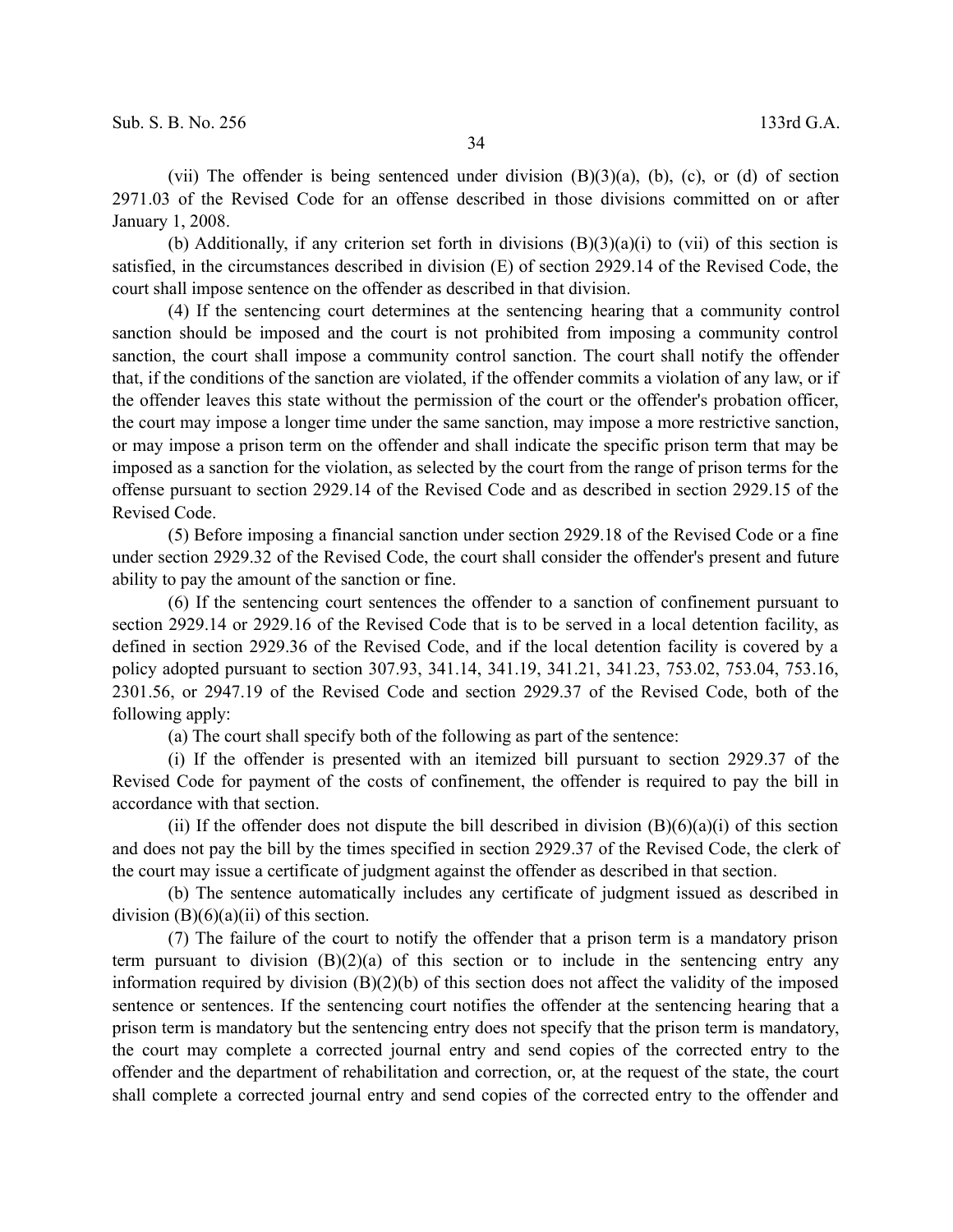department of rehabilitation and correction.

(C)(1) If the offender is being sentenced for a fourth degree felony OVI offense under division (G)(1) of section 2929.13 of the Revised Code, the court shall impose the mandatory term of local incarceration in accordance with that division, shall impose a mandatory fine in accordance with division (B)(3) of section 2929.18 of the Revised Code, and, in addition, may impose additional sanctions as specified in sections 2929.15, 2929.16, 2929.17, and 2929.18 of the Revised Code. The court shall not impose a prison term on the offender except that the court may impose a prison term upon the offender as provided in division (A)(1) of section 2929.13 of the Revised Code.

(2) If the offender is being sentenced for a third or fourth degree felony OVI offense under division (G)(2) of section 2929.13 of the Revised Code, the court shall impose the mandatory prison term in accordance with that division, shall impose a mandatory fine in accordance with division (B) (3) of section 2929.18 of the Revised Code, and, in addition, may impose an additional prison term as specified in section 2929.14 of the Revised Code. In addition to the mandatory prison term or mandatory prison term and additional prison term the court imposes, the court also may impose a community control sanction on the offender, but the offender shall serve all of the prison terms so imposed prior to serving the community control sanction.

(D) The sentencing court, pursuant to division (I)(1) of section 2929.14 of the Revised Code, may recommend placement of the offender in a program of shock incarceration under section 5120.031 of the Revised Code or an intensive program prison under section 5120.032 of the Revised Code, disapprove placement of the offender in a program or prison of that nature, or make no recommendation. If the court recommends or disapproves placement, it shall make a finding that gives its reasons for its recommendation or disapproval.

Sec. 2967.13. (A) Except as provided in division (G) of this section or section 2967.132 of the Revised Code, a prisoner serving a sentence of imprisonment for life for an offense committed on or after July 1, 1996, is not entitled to any earned credit under section 2967.193 of the Revised Code and becomes eligible for parole as follows:

(1) If a sentence of imprisonment for life was imposed for the offense of murder, at the expiration of the prisoner's minimum term;

(2) If a sentence of imprisonment for life with parole eligibility after serving twenty years of imprisonment was imposed pursuant to section 2929.022 or 2929.03 of the Revised Code, after serving a term of twenty years;

(3) If a sentence of imprisonment for life with parole eligibility after serving twenty-five full years of imprisonment was imposed pursuant to section 2929.022 or 2929.03 of the Revised Code, after serving a term of twenty-five full years;

(4) If a sentence of imprisonment for life with parole eligibility after serving thirty full years of imprisonment was imposed pursuant to section 2929.022 or 2929.03 of the Revised Code, after serving a term of thirty full years;

(5) If a sentence of imprisonment for life was imposed for rape, after serving a term of ten full years' imprisonment;

(6) If a sentence of imprisonment for life with parole eligibility after serving fifteen years of imprisonment was imposed for a violation of section 2927.24 of the Revised Code, after serving a term of fifteen years.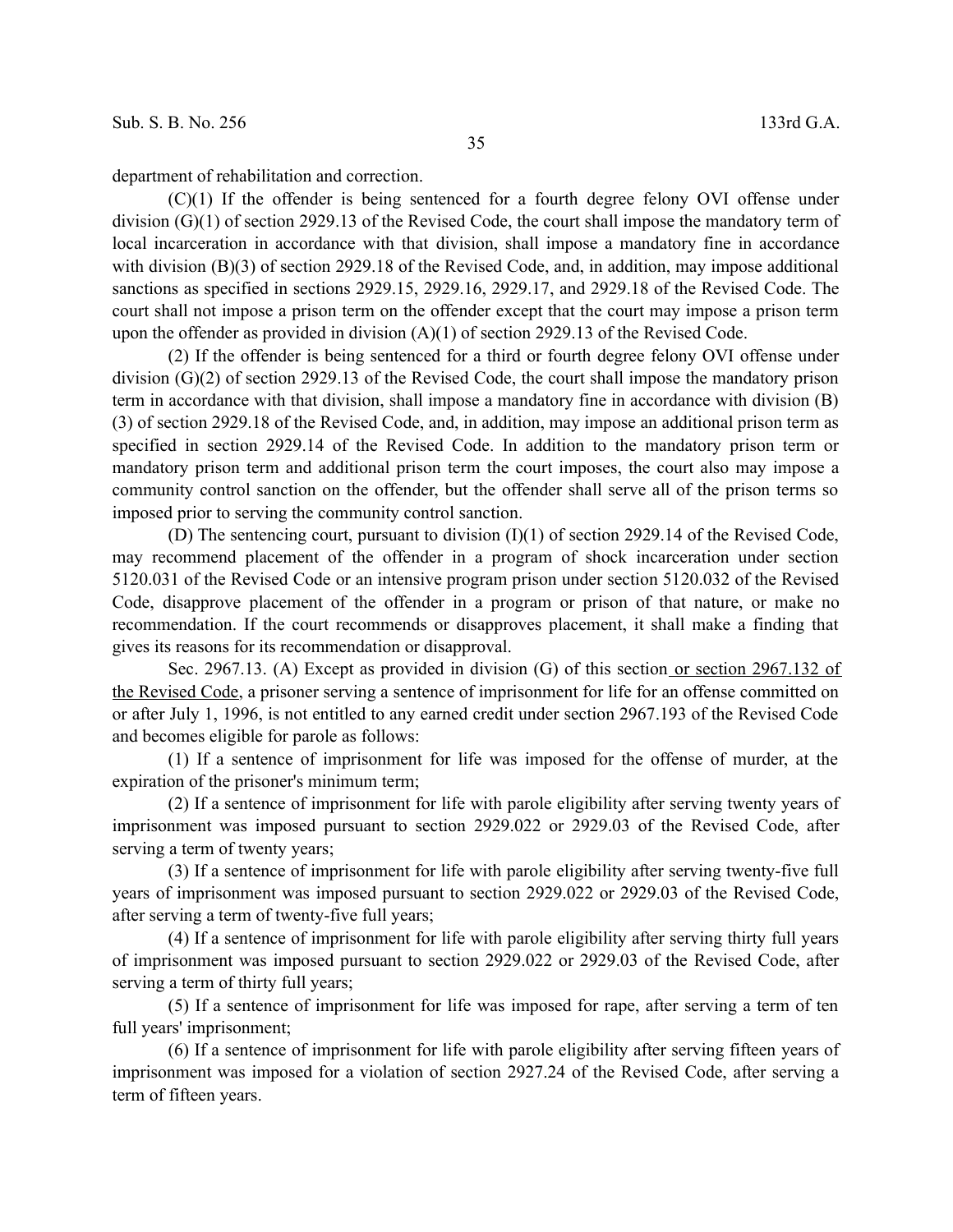(B) Except as provided in division (G) of this section or section 2967.132 of the Revised Code, a prisoner serving a sentence of imprisonment for life with parole eligibility after serving twenty years of imprisonment or a sentence of imprisonment for life with parole eligibility after serving twenty-five full years or thirty full years of imprisonment imposed pursuant to section 2929.022 or 2929.03 of the Revised Code for an offense committed on or after July 1, 1996, consecutively to any other term of imprisonment, becomes eligible for parole after serving twenty years, twenty full years, or thirty full years, as applicable, as to each such sentence of life imprisonment, which shall not be reduced for earned credits under section 2967.193 of the Revised Code, plus the term or terms of the other sentences consecutively imposed or, if one of the other sentences is another type of life sentence with parole eligibility, the number of years before parole eligibility for that sentence.

(C) Except as provided in division (G) of this section or section 2967.132 of the Revised Code, a prisoner serving consecutively two or more sentences in which an indefinite term of imprisonment is imposed becomes eligible for parole upon the expiration of the aggregate of the minimum terms of the sentences.

(D) Except as provided in division (G) of this section or section 2967.132 of the Revised Code, a prisoner serving a term of imprisonment who is described in division (A) of section 2967.021 of the Revised Code becomes eligible for parole as described in that division or, if the prisoner is serving a definite term of imprisonment, shall be released as described in that division.

(E) A Except as provided in section 2967.132 of the Revised Code, a prisoner serving a sentence of life imprisonment without parole imposed pursuant to section 2907.02 or section 2929.03 or 2929.06 of the Revised Code is not eligible for parole and shall be imprisoned until death.

(F) A prisoner serving a stated prison term that is a non-life felony indefinite prison term shall be released in accordance with sections 2967.271 and 2967.28 of the Revised Code. A prisoner serving a stated prison term of any other nature shall be released in accordance with section 2967.28 of the Revised Code.

(G) A Except as provided in section 2967.132 of the Revised Code, a prisoner serving a prison term or term of life imprisonment without parole imposed pursuant to section 2971.03 of the Revised Code never becomes eligible for parole during that term of imprisonment.

Sec. 2967.132. (A) As used in this section:

(1) "Aggravated homicide offense" means any of the following that involved the purposeful killing of three or more persons, when the offender is the principal offender in each offense:

(a) Aggravated murder;

(b) Any other offense or combination of offenses that involved the purposeful killing of three or more persons.

(2) "Homicide offense" means a violation of section 2903.02, 2903.03, 2903.04, or 2903.041 of the Revised Code or a violation of section 2903.01 of the Revised Code that is not an aggravated homicide offense.

(B) This section applies to any prisoner serving a prison sentence for one or more offenses committed when the prisoner was under eighteen years of age. Regardless of whether the prisoner's stated prison term includes mandatory time, this section shall apply automatically and cannot be limited by the sentencing court.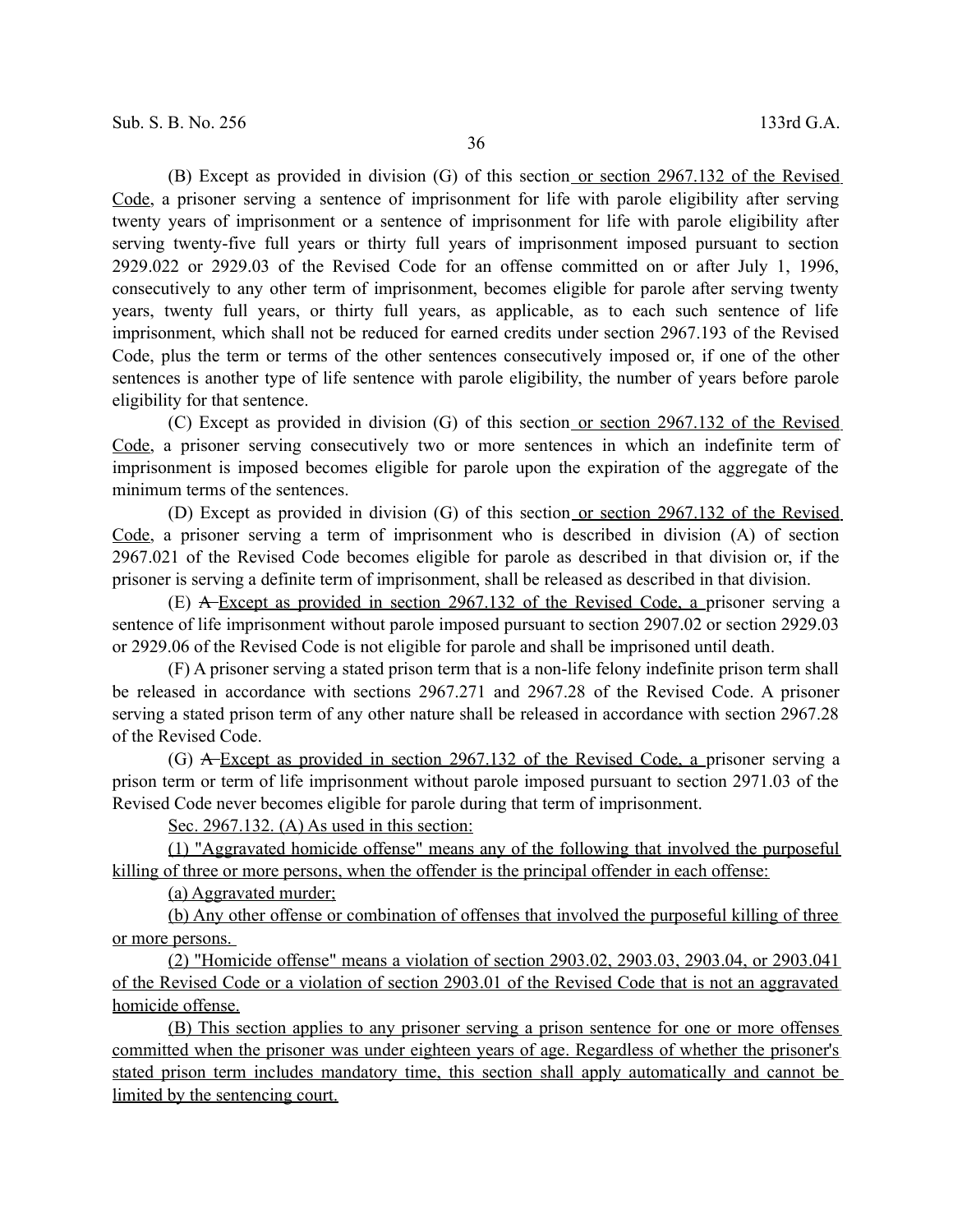(C) Notwithstanding any provision of the Revised Code to the contrary, and regardless of when the offense or offenses were committed and when the sentence was imposed, a prisoner who is serving a prison sentence for an offense other than an aggravated homicide offense and who was under eighteen years of age at the time of the offense, or who is serving consecutive prison sentences for multiple offenses none of which is an aggravated homicide offense and who was under eighteen years of age at the time of the offenses, is eligible for parole as follows:

(1) Except as provided in division (C)(2) or (3) of this section, the prisoner is eligible for parole after serving eighteen years in prison.

(2) Except as provided in division  $(C)(3)$  or (4) of this section, if the prisoner is serving a sentence for one or more homicide offenses, none of which are an aggravated homicide offense, the prisoner is eligible for parole after serving twenty-five years in prison.

(3) Except as provided in division  $(C)(4)$  of this section, if the prisoner is serving a sentence for two or more homicide offenses, none of which are an aggravated homicide offense, and the offender was the principal offender in two or more of those offenses, the prisoner is eligible for parole after serving thirty years in prison.

 (4) If the prisoner is serving a sentence for one or more offenses and the sentence permits parole earlier than the parole eligibility date specified in division  $(C)(1)$ ,  $(2)$ , or  $(3)$  of this section, the prisoner is eligible for parole after serving the period of time in prison that is specified in the sentence.

(D) If the prisoner is serving a sentence for an aggravated homicide offense, or for a violation of section 2909.24 of the Revised Code when the most serious underlying specified offense the defendant committed in the violation was aggravated murder or murder, the prisoner is not eligible for parole review other than in accordance with the sentence imposed for the offense.

 $(E)(1)$  Once a prisoner is eligible for parole pursuant to division  $(C)$  or  $(D)$  of this section, the parole board, within a reasonable time after the prisoner becomes eligible, shall conduct a hearing to consider the prisoner's release on parole under parole supervision. The board shall conduct the hearing in accordance with Chapters 2930., 2967., and 5149. of the Revised Code and in accordance with the board's policies and procedures. Those policies and procedures must permit the prisoner's privately retained counsel or the state public defender to appear at the prisoner's hearing to make a statement in support of the prisoner's release.

(2) The parole board shall ensure that the review process provides the prisoner a meaningful opportunity to obtain release. In addition to any other factors the board is required or authorized to consider by rule or statute, the board shall consider the following factors as mitigating factors:

(a) The chronological age of the prisoner at the time of the offense and that age's hallmark features, including intellectual capacity, immaturity, impetuosity, and a failure to appreciate risks and consequences;

(b) The family and home environment of the prisoner at the time of the offense, the prisoner's inability to control the prisoner's surroundings, a history of trauma regarding the prisoner, and the prisoner's school and special education history;

(c) The circumstances of the offense, including the extent of the prisoner's participation in the conduct and the way familial and peer pressures may have impacted the prisoner's conduct;

(d) Whether the prisoner might have been charged and convicted of a lesser offense if not for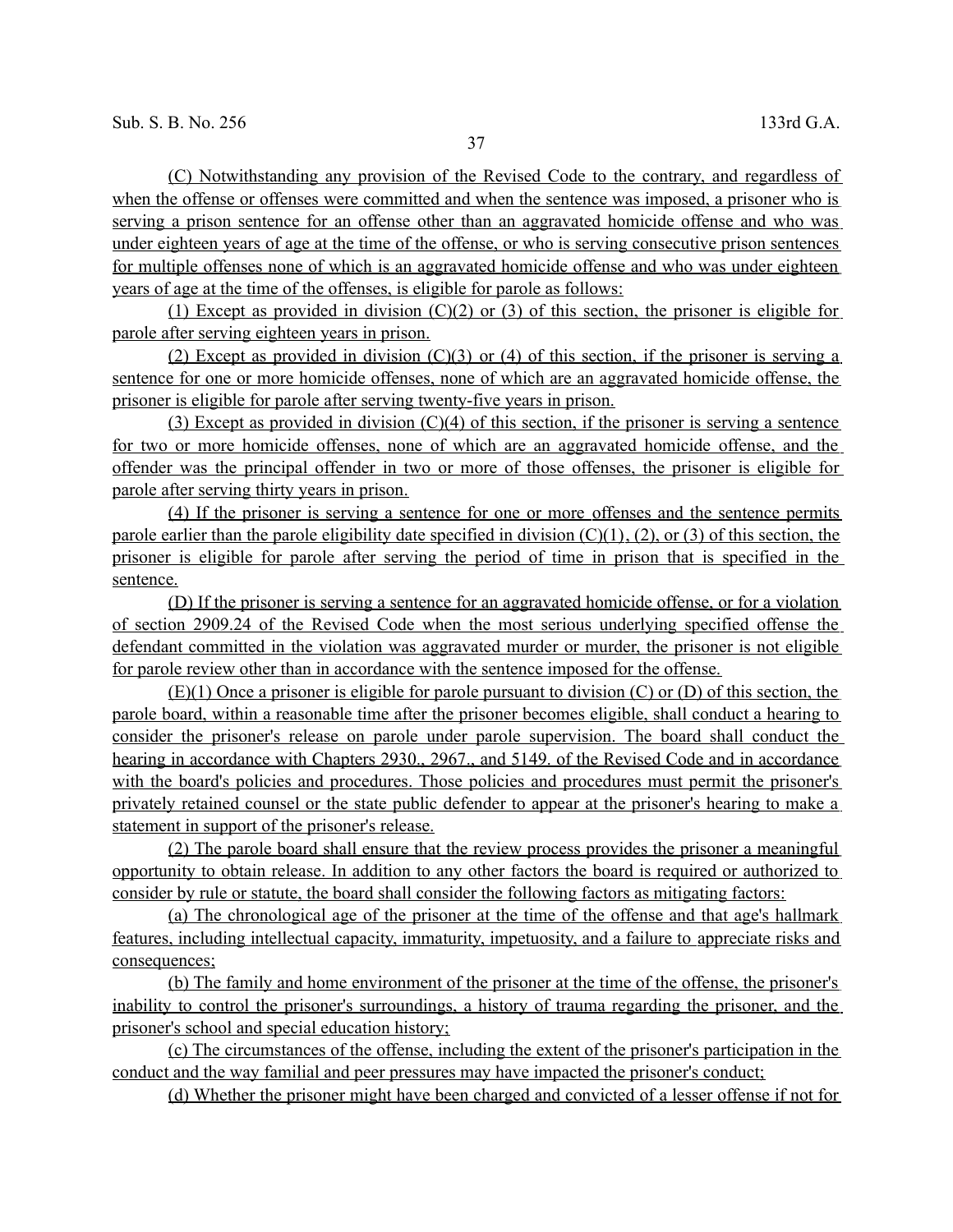the incompetencies associated with youth such as the prisoner's inability to deal with police officers and prosecutors during the prisoner's interrogation or possible plea agreement, or the prisoner's inability to assist the prisoner's own attorney;

(e) Examples of the prisoner's rehabilitation, including any subsequent growth or increase in maturity during imprisonment.

(F) In accordance with section 2967.131 of the Revised Code, the parole board shall impose appropriate terms and conditions of release upon each prisoner granted a parole under this section.

(G) If the parole board denies release on parole pursuant to this section, the board shall conduct a subsequent release review not later than five years after release was denied.

(H) In addition to any notice required by rule or statute, the parole board shall notify the state public defender, the victim, and the appropriate prosecuting attorney of a prisoner's eligibility for review under this section at least sixty days before the board begins any review or proceedings involving that prisoner under this section.

(I) This section shall apply to determine the parole eligibility of all prisoners described in this section who committed an offense prior to, on, or after the effective date of this section, regardless of when the prisoner committed or was sentenced for the offense and, for purposes of this section, a prisoner is "serving" a prison sentence for an offense if on or after the effective date of this section, the prisoner is serving a prison sentence for that offense, regardless of when the sentence was imposed or the offense was committed.

Sec. 2971.03. (A) Notwithstanding divisions (A) and (D) of section 2929.14, section 2929.02, 2929.03, 2929.06, 2929.13, or another section of the Revised Code, other than divisions (B) and (C) of section 2929.14 of the Revised Code, that authorizes or requires a specified prison term or a mandatory prison term for a person who is convicted of or pleads guilty to a felony or that specifies the manner and place of service of a prison term or term of imprisonment, the court shall impose a sentence upon a person who is convicted of or pleads guilty to a violent sex offense and who also is convicted of or pleads guilty to a sexually violent predator specification that was included in the indictment, count in the indictment, or information charging that offense, and upon a person who is convicted of or pleads guilty to a designated homicide, assault, or kidnapping offense and also is convicted of or pleads guilty to both a sexual motivation specification and a sexually violent predator specification that were included in the indictment, count in the indictment, or information charging that offense, as follows:

(1) If Except as provided in division  $(A)(5)$  of this section, if the offense for which the sentence is being imposed is aggravated murder and if the court does not impose upon the offender a sentence of death, it shall impose upon the offender a term of life imprisonment without parole. If the court sentences the offender to death and the sentence of death is vacated, overturned, or otherwise set aside, the court shall impose upon the offender a term of life imprisonment without parole.

(2) If Except as provided in division  $(A)(5)$  of this section, if the offense for which the sentence is being imposed is murder; or if the offense is rape committed in violation of division (A) (1)(b) of section 2907.02 of the Revised Code when the offender purposely compelled the victim to submit by force or threat of force, when the victim was less than ten years of age, when the offender previously has been convicted of or pleaded guilty to either rape committed in violation of that division or a violation of an existing or former law of this state, another state, or the United States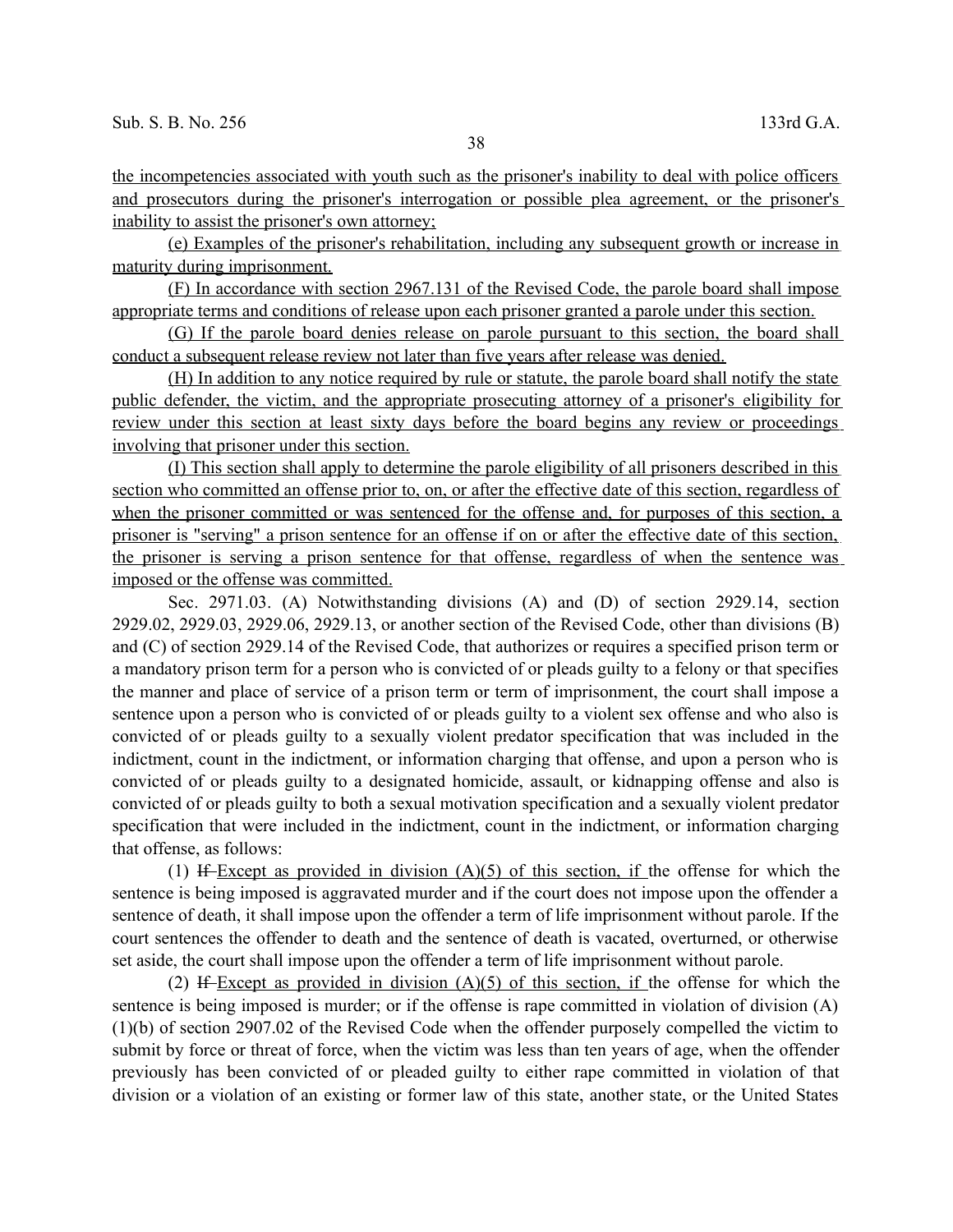that is substantially similar to division  $(A)(1)(b)$  of section 2907.02 of the Revised Code, or when the offender during or immediately after the commission of the rape caused serious physical harm to the victim; or if the offense is an offense other than aggravated murder or murder for which a term of life imprisonment may be imposed, it shall impose upon the offender a term of life imprisonment without parole.

 $(3)(a)$  Except as otherwise provided in division  $(A)(3)(b)$ ,  $(c)$ ,  $(d)$ , or  $(e)$  or  $(A)(4)$  of this section, if the offense for which the sentence is being imposed is an offense other than aggravated murder, murder, or rape and other than an offense for which a term of life imprisonment may be imposed, it shall impose an indefinite prison term consisting of a minimum term fixed by the court as described in this division, but not less than two years, and a maximum term of life imprisonment. Except as otherwise specified in this division, the minimum term shall be fixed by the court from among the range of terms available as a definite term for the offense. If the offense is a felony of the first or second degree committed on or after the effective date of this amendment March 22, 2019, the minimum term shall be fixed by the court from among the range of terms available as a minimum term for the offense under division  $(A)(1)(a)$  or  $(2)(a)$  of that section.

(b) Except as otherwise provided in division (A)(4) of this section, if the offense for which the sentence is being imposed is kidnapping that is a felony of the first degree, it shall impose an indefinite prison term as follows:

(i) If the kidnapping is committed on or after January 1, 2008, and the victim of the offense is less than thirteen years of age, except as otherwise provided in this division, it shall impose an indefinite prison term consisting of a minimum term of fifteen years and a maximum term of life imprisonment. If the kidnapping is committed on or after January 1, 2008, the victim of the offense is less than thirteen years of age, and the offender released the victim in a safe place unharmed, it shall impose an indefinite prison term consisting of a minimum term of ten years and a maximum term of life imprisonment.

(ii) If the kidnapping is committed prior to January 1, 2008, or division  $(A)(3)(b)(i)$  of this section does not apply, it shall impose an indefinite term consisting of a minimum term fixed by the court that is not less than ten years and a maximum term of life imprisonment.

(c) Except as otherwise provided in division (A)(4) of this section, if the offense for which the sentence is being imposed is kidnapping that is a felony of the second degree, it shall impose an indefinite prison term consisting of a minimum term fixed by the court that is not less than eight years, and a maximum term of life imprisonment.

(d) Except as otherwise provided in division (A)(4) of this section, if the offense for which the sentence is being imposed is rape for which a term of life imprisonment is not imposed under division (A)(2) of this section or division (B) of section 2907.02 of the Revised Code, it shall impose an indefinite prison term as follows:

(i) If the rape is committed on or after January 2, 2007, in violation of division  $(A)(1)(b)$  of section 2907.02 of the Revised Code, it shall impose an indefinite prison term consisting of a minimum term of twenty-five years and a maximum term of life imprisonment.

(ii) If the rape is committed prior to January 2, 2007, or the rape is committed on or after January 2, 2007, other than in violation of division (A)(1)(b) of section 2907.02 of the Revised Code, it shall impose an indefinite prison term consisting of a minimum term fixed by the court that is not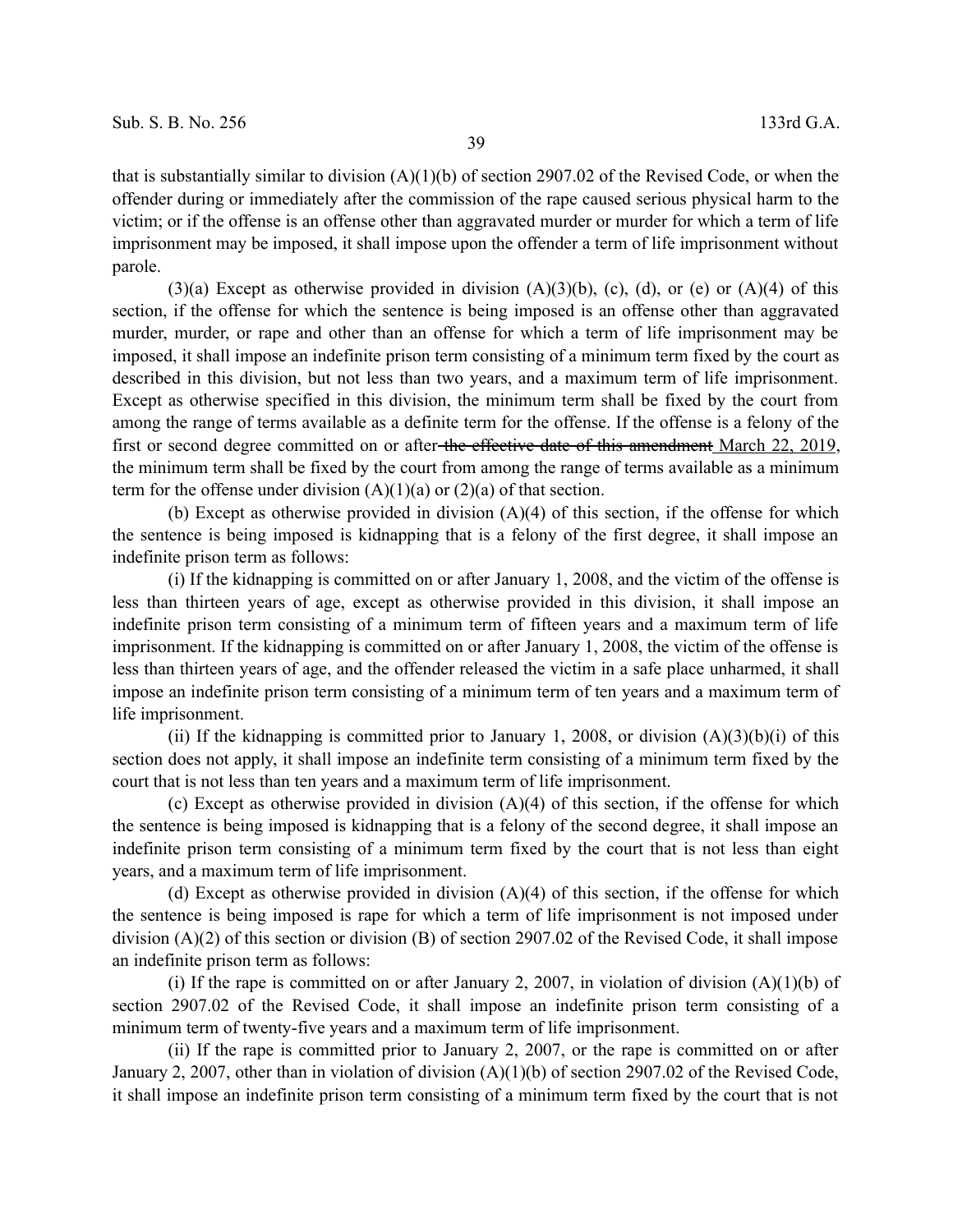less than ten years, and a maximum term of life imprisonment.

(e) Except as otherwise provided in division (A)(4) of this section, if the offense for which sentence is being imposed is attempted rape, it shall impose an indefinite prison term as follows:

(i) Except as otherwise provided in division  $(A)(3)(e)(ii)$ , (iii), or (iv) of this section, it shall impose an indefinite prison term pursuant to division (A)(3)(a) of this section.

(ii) If the attempted rape for which sentence is being imposed was committed on or after January 2, 2007, and if the offender also is convicted of or pleads guilty to a specification of the type described in section 2941.1418 of the Revised Code, it shall impose an indefinite prison term consisting of a minimum term of five years and a maximum term of twenty-five years.

(iii) If the attempted rape for which sentence is being imposed was committed on or after January 2, 2007, and if the offender also is convicted of or pleads guilty to a specification of the type described in section 2941.1419 of the Revised Code, it shall impose an indefinite prison term consisting of a minimum term of ten years and a maximum of life imprisonment.

(iv) If the attempted rape for which sentence is being imposed was committed on or after January 2, 2007, and if the offender also is convicted of or pleads guilty to a specification of the type described in section 2941.1420 of the Revised Code, it shall impose an indefinite prison term consisting of a minimum term of fifteen years and a maximum of life imprisonment.

(4) For-Except as provided in division  $(A)(5)$  of this section, for any offense for which the sentence is being imposed, if the offender previously has been convicted of or pleaded guilty to a violent sex offense and also to a sexually violent predator specification that was included in the indictment, count in the indictment, or information charging that offense, or previously has been convicted of or pleaded guilty to a designated homicide, assault, or kidnapping offense and also to both a sexual motivation specification and a sexually violent predator specification that were included in the indictment, count in the indictment, or information charging that offense, it shall impose upon the offender a term of life imprisonment without parole.

(5) Notwithstanding divisions  $(A)(1)$ ,  $(2)$ , and  $(4)$  of this section, the court shall not impose a sentence of life imprisonment without parole upon any person for an offense that was committed when the person was under eighteen years of age. In any case described in division  $(A)(1)$ ,  $(2)$ , or  $(4)$ of this section, if the offense was committed when the person was under eighteen years of age, the court shall impose an indefinite prison term consisting of a minimum term of thirty years and a maximum term of life imprisonment.

(B)(1) Notwithstanding section 2929.13, division (A) or (D) of section 2929.14, or another section of the Revised Code other than division (B) of section 2907.02 or divisions (B) and (C) of section 2929.14 of the Revised Code that authorizes or requires a specified prison term or a mandatory prison term for a person who is convicted of or pleads guilty to a felony or that specifies the manner and place of service of a prison term or term of imprisonment, if a person is convicted of or pleads guilty to a violation of division (A)(1)(b) of section 2907.02 of the Revised Code committed on or after January 2, 2007, if division (A) of this section does not apply regarding the person, and if the court does not impose a sentence of life without parole when authorized pursuant to division (B) of section 2907.02 of the Revised Code, the court shall impose upon the person an indefinite prison term consisting of one of the following:

(a) Except as otherwise required in division  $(B)(1)(b)$  or (c) of this section, a minimum term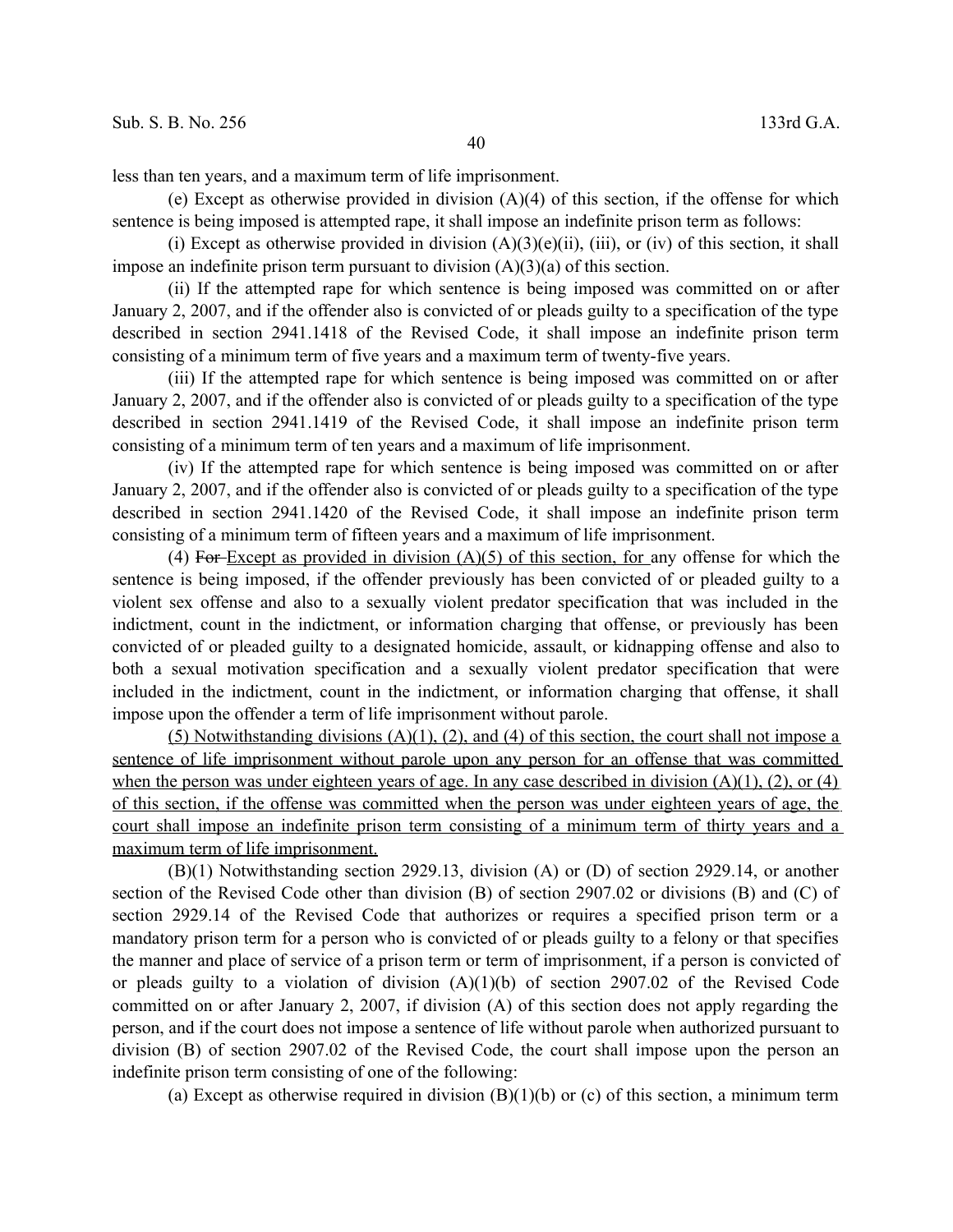of ten years and a maximum term of life imprisonment.

(b) If the victim was less than ten years of age, a minimum term of fifteen years and a maximum of life imprisonment.

(c) If the offender purposely compels the victim to submit by force or threat of force, or if the offender previously has been convicted of or pleaded guilty to violating division (A)(1)(b) of section 2907.02 of the Revised Code or to violating an existing or former law of this state, another state, or the United States that is substantially similar to division  $(A)(1)(b)$  of that section, or if the offender during or immediately after the commission of the offense caused serious physical harm to the victim, a minimum term of twenty-five years and a maximum of life imprisonment.

(2) Notwithstanding section 2929.13, division (A) or (D) of section 2929.14, or another section of the Revised Code other than divisions (B) and (C) of section 2929.14 of the Revised Code that authorizes or requires a specified prison term or a mandatory prison term for a person who is convicted of or pleads guilty to a felony or that specifies the manner and place of service of a prison term or term of imprisonment and except as otherwise provided in division (B) of section 2907.02 of the Revised Code, if a person is convicted of or pleads guilty to attempted rape committed on or after January 2, 2007, and if division (A) of this section does not apply regarding the person, the court shall impose upon the person an indefinite prison term consisting of one of the following:

(a) If the person also is convicted of or pleads guilty to a specification of the type described in section 2941.1418 of the Revised Code, the court shall impose upon the person an indefinite prison term consisting of a minimum term of five years and a maximum term of twenty-five years.

(b) If the person also is convicted of or pleads guilty to a specification of the type described in section 2941.1419 of the Revised Code, the court shall impose upon the person an indefinite prison term consisting of a minimum term of ten years and a maximum term of life imprisonment.

(c) If the person also is convicted of or pleads guilty to a specification of the type described in section 2941.1420 of the Revised Code, the court shall impose upon the person an indefinite prison term consisting of a minimum term of fifteen years and a maximum term of life imprisonment.

(3) Notwithstanding section 2929.13, division (A) or (D) of section 2929.14, or another section of the Revised Code other than divisions (B) and (C) of section 2929.14 of the Revised Code that authorizes or requires a specified prison term or a mandatory prison term for a person who is convicted of or pleads guilty to a felony or that specifies the manner and place of service of a prison term or term of imprisonment, if a person is convicted of or pleads guilty to an offense described in division  $(B)(3)(a)$ ,  $(b)$ ,  $(c)$ , or  $(d)$  of this section committed on or after January 1, 2008, if the person also is convicted of or pleads guilty to a sexual motivation specification that was included in the indictment, count in the indictment, or information charging that offense, and if division (A) of this section does not apply regarding the person, the court shall impose upon the person an indefinite prison term consisting of one of the following:

(a) An indefinite prison term consisting of a minimum of ten years and a maximum term of life imprisonment if the offense for which the sentence is being imposed is kidnapping, the victim of the offense is less than thirteen years of age, and the offender released the victim in a safe place unharmed;

(b) An indefinite prison term consisting of a minimum of fifteen years and a maximum term of life imprisonment if the offense for which the sentence is being imposed is kidnapping when the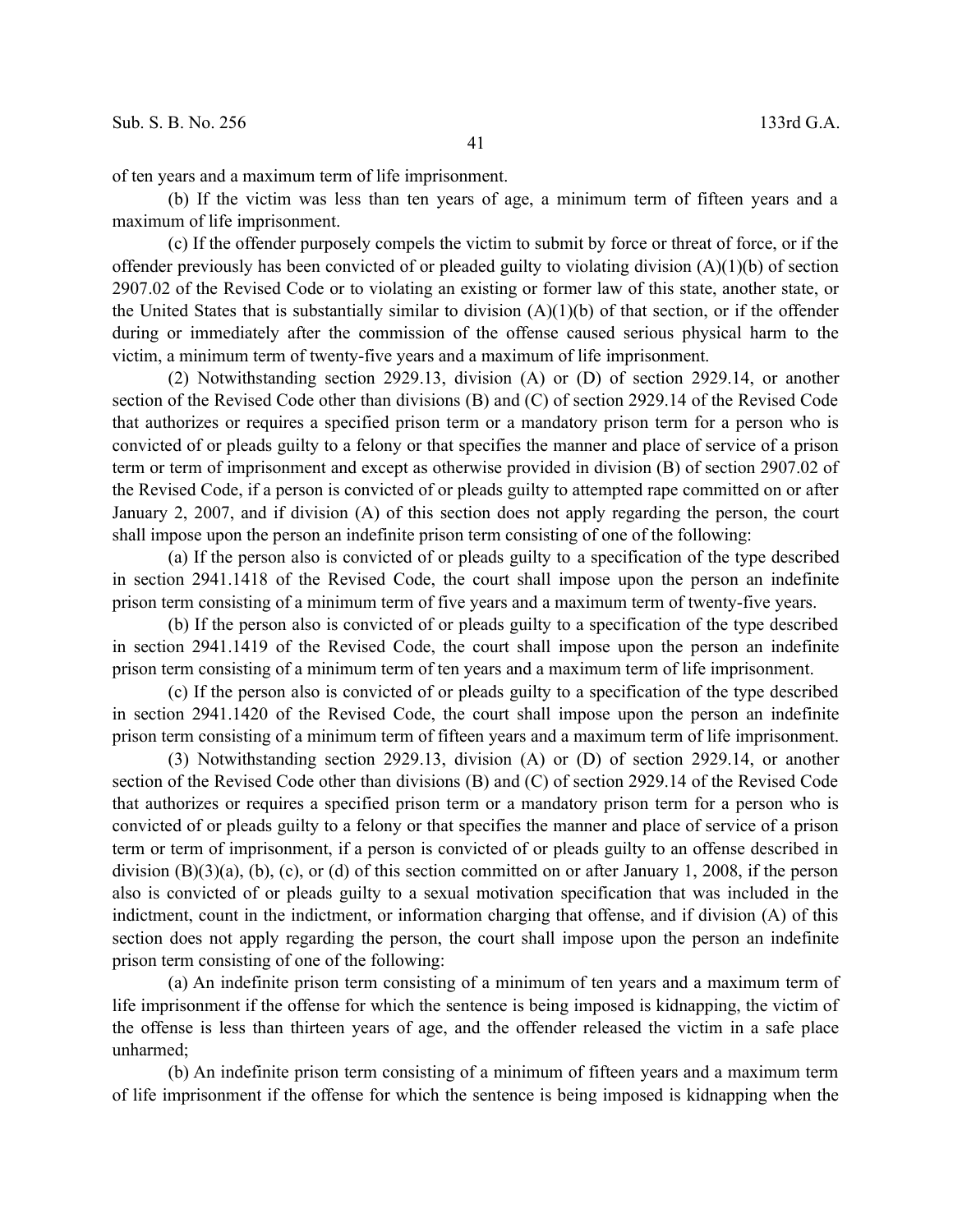victim of the offense is less than thirteen years of age and division (B)(3)(a) of this section does not apply;

(c) An indefinite term consisting of a minimum of thirty years and a maximum term of life imprisonment if the offense for which the sentence is being imposed is aggravated murder, when the victim of the offense is less than thirteen years of age, a sentence of death or life imprisonment without parole is not imposed for the offense, and division  $(A)(2)(b)(ii)$  of section 2929.022, division  $(A)(1)(e)$ ,  $(C)(1)(a)(v)$ ,  $(C)(2)(a)(ii)$ ,  $(D)(2)(b)$ ,  $(D)(3)(a)(iv)$ , or  $(E)(1)(d)$  of section 2929.03, or division (A) or (B) of section 2929.06 of the Revised Code requires that the sentence for the offense be imposed pursuant to this division;

(d) An indefinite prison term consisting of a minimum of thirty years and a maximum term of life imprisonment if the offense for which the sentence is being imposed is murder when the victim of the offense is less than thirteen years of age.

 $(C)(1)$  If the offender is sentenced to a prison term pursuant to division  $(A)(3)$ ,  $(B)(1)(a)$ ,  $(b)$ , or (c),  $(B)(2)(a)$ ,  $(b)$ , or  $(c)$ , or  $(B)(3)(a)$ ,  $(b)$ ,  $(c)$ , or  $(d)$  of this section, the parole board shall have control over the offender's service of the term during the entire term unless the parole board terminates its control in accordance with section 2971.04 of the Revised Code.

(2) Except as provided in division  $(C)(3)$  or  $(G)$  of this section, an offender sentenced to a prison term or term of life imprisonment without parole pursuant to division (A) of this section shall serve the entire prison term or term of life imprisonment in a state correctional institution. The offender is not eligible for judicial release under section 2929.20 of the Revised Code.

(3) For a prison term imposed pursuant to division  $(A)(3)$ ,  $(B)(1)(a)$ ,  $(b)$ , or  $(c)$ ,  $(B)(2)(a)$ ,  $(b)$ , or (c), or  $(B)(3)(a)$ , (b), (c), or (d) of this section, subject to the application of division (G) of this section, the court, in accordance with section 2971.05 of the Revised Code, may terminate the prison term or modify the requirement that the offender serve the entire term in a state correctional institution if all of the following apply:

(a) The offender has served at least the minimum term imposed as part of that prison term.

(b) The parole board, pursuant to section 2971.04 of the Revised Code, has terminated its control over the offender's service of that prison term.

(c) The court has held a hearing and found, by clear and convincing evidence, one of the following:

(i) In the case of termination of the prison term, that the offender is unlikely to commit a sexually violent offense in the future;

(ii) In the case of modification of the requirement, that the offender does not represent a substantial risk of physical harm to others.

(4) An-Except as provided in division  $(G)$  of this section, an offender who has been sentenced to a term of life imprisonment without parole pursuant to division  $(A)(1)$ ,  $(2)$ , or  $(4)$  of this section shall not be released from the term of life imprisonment or be permitted to serve a portion of it in a place other than a state correctional institution.

(D) If a court sentences an offender to a prison term or term of life imprisonment without parole pursuant to division (A) of this section and the court also imposes on the offender one or more additional prison terms pursuant to division (B) of section 2929.14 of the Revised Code, all of the additional prison terms shall be served consecutively with, and prior to, the prison term or term of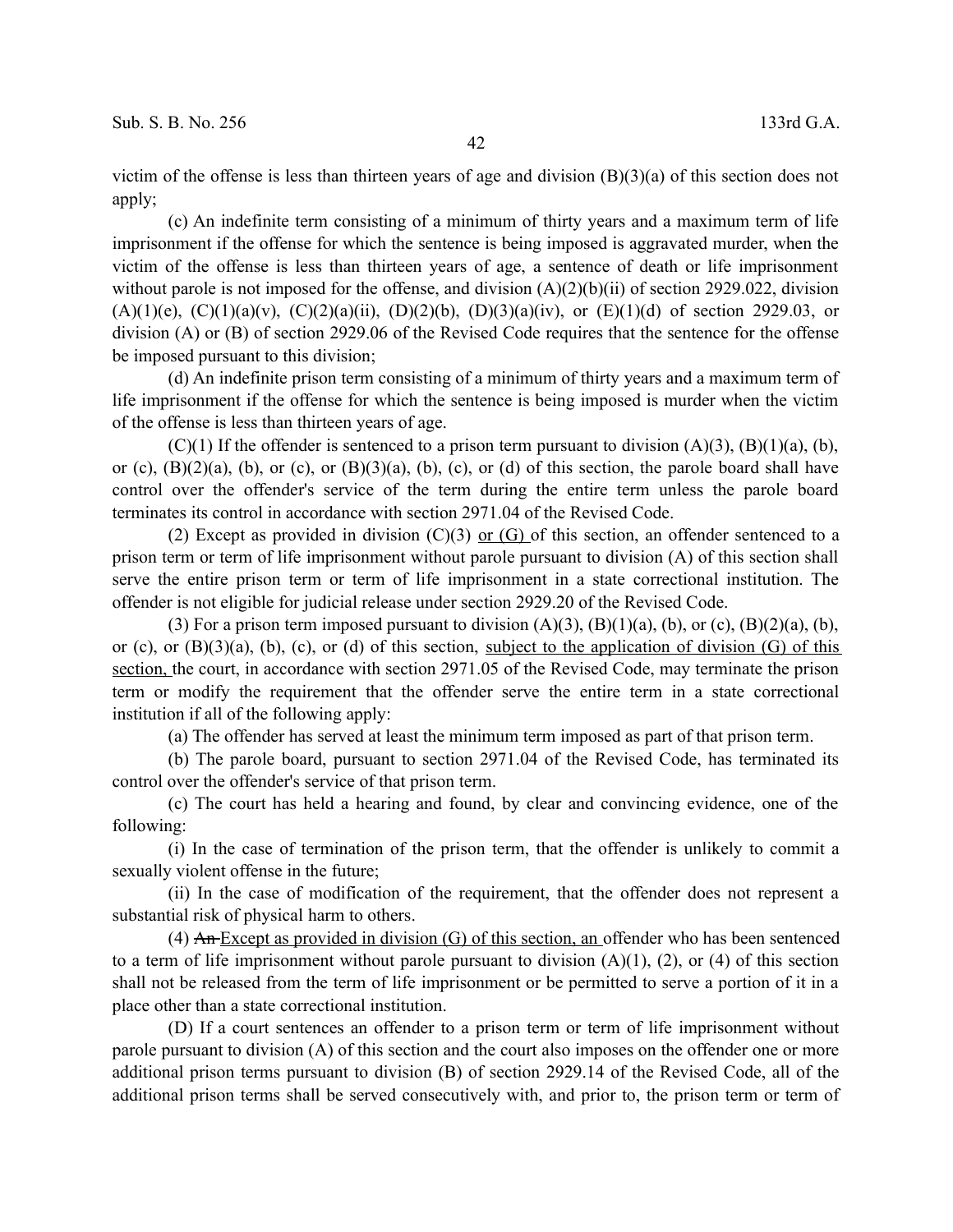life imprisonment without parole imposed upon the offender pursuant to division (A) of this section.

(E) If the offender is convicted of or pleads guilty to two or more offenses for which a prison term or term of life imprisonment without parole is required to be imposed pursuant to division (A) of this section, divisions (A) to (D) of this section shall be applied for each offense. All minimum terms imposed upon the offender pursuant to division (A)(3) or (B) of this section for those offenses shall be aggregated and served consecutively, as if they were a single minimum term imposed under that division.

(F)(1) If an offender is convicted of or pleads guilty to a violent sex offense and also is convicted of or pleads guilty to a sexually violent predator specification that was included in the indictment, count in the indictment, or information charging that offense, or is convicted of or pleads guilty to a designated homicide, assault, or kidnapping offense and also is convicted of or pleads guilty to both a sexual motivation specification and a sexually violent predator specification that were included in the indictment, count in the indictment, or information charging that offense, the conviction of or plea of guilty to the offense and the sexually violent predator specification automatically classifies the offender as a tier III sex offender/child-victim offender for purposes of Chapter 2950. of the Revised Code.

(2) If an offender is convicted of or pleads guilty to committing on or after January 2, 2007, a violation of division (A)(1)(b) of section 2907.02 of the Revised Code and either the offender is sentenced under section 2971.03 of the Revised Code or a sentence of life without parole is imposed under division (B) of section 2907.02 of the Revised Code, the conviction of or plea of guilty to the offense automatically classifies the offender as a tier III sex offender/child-victim offender for purposes of Chapter 2950. of the Revised Code.

(3) If a person is convicted of or pleads guilty to committing on or after January 2, 2007, attempted rape and also is convicted of or pleads guilty to a specification of the type described in section 2941.1418, 2941.1419, or 2941.1420 of the Revised Code, the conviction of or plea of guilty to the offense and the specification automatically classify the offender as a tier III sex offender/childvictim offender for purposes of Chapter 2950. of the Revised Code.

(4) If a person is convicted of or pleads guilty to one of the offenses described in division (B) (3)(a), (b), (c), or (d) of this section and a sexual motivation specification related to the offense and the victim of the offense is less than thirteen years of age, the conviction of or plea of guilty to the offense automatically classifies the offender as a tier III sex offender/child-victim offender for purposes of Chapter 2950. of the Revised Code.

(G) Notwithstanding divisions (A) to (E) of this section, if an offender receives or received a sentence of life imprisonment without parole, a definite sentence, or a sentence to an indefinite prison term under this chapter for an offense committed when the offender was under eighteen years of age, the offender is eligible for parole and the offender's parole eligibility shall be determined under section 2967.132 of the Revised Code.

Sec. 5149.101. (A)(1) A board hearing officer, a board member, or the office of victims' services may petition the board for a full board hearing that relates to the proposed parole or reparole of a prisoner, including any prisoner described in section 2967.132 of the Revised Code. At a meeting of the board at which a majority of board members are present, the majority of those present shall determine whether a full board hearing shall be held.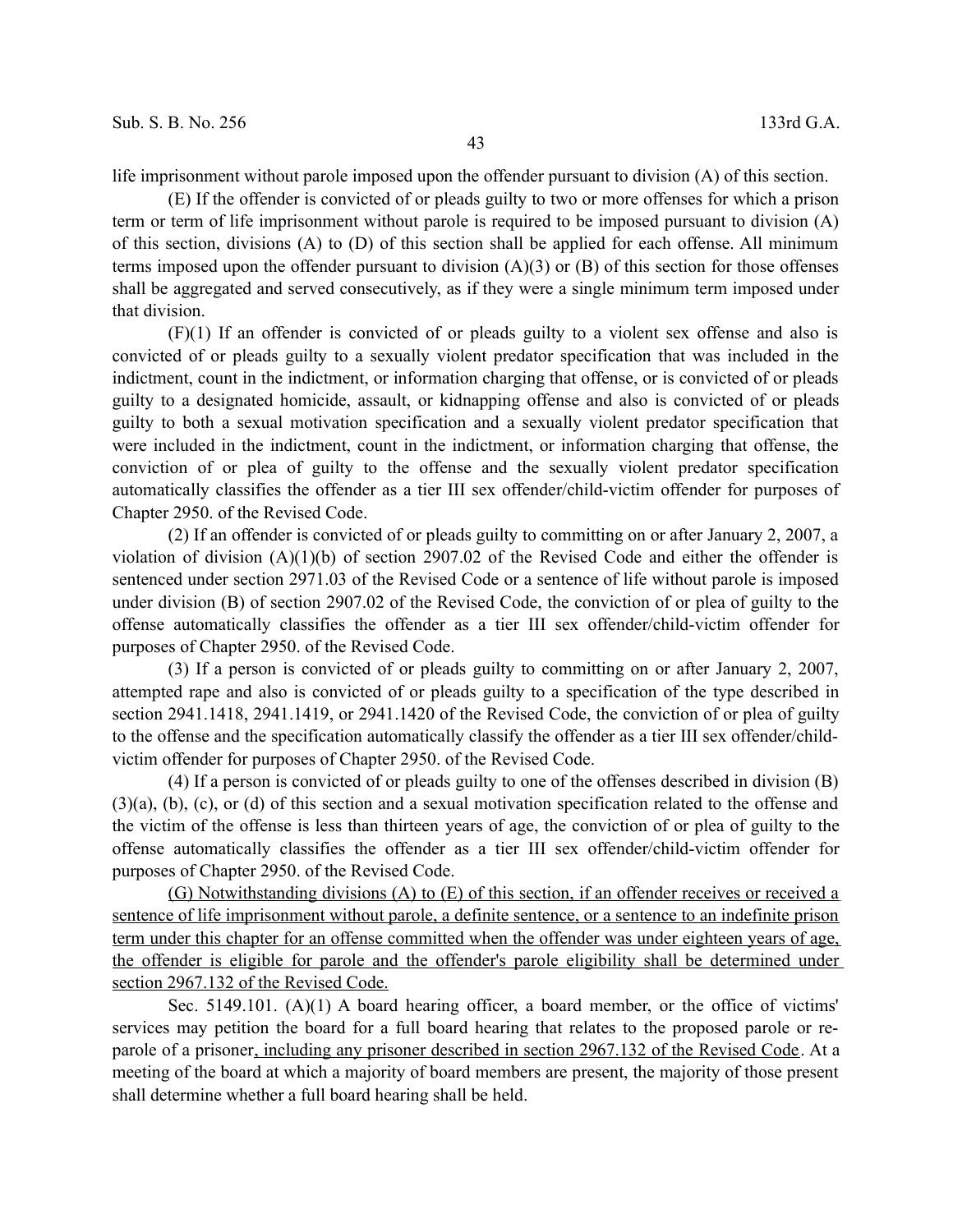(2) A victim of a violation of section 2903.01 or 2903.02 of the Revised Code, an offense of violence that is a felony of the first, second, or third degree, or an offense punished by a sentence of life imprisonment, the victim's representative, or any person described in division (B)(5) of this section may request the board to hold a full board hearing that relates to the proposed parole or reparole of the person that committed the violation. If a victim, victim's representative, or other person requests a full board hearing pursuant to this division, the board shall hold a full board hearing.

At least thirty days before the full hearing, except as otherwise provided in this division, the board shall give notice of the date, time, and place of the hearing to the victim regardless of whether the victim has requested the notification. The notice of the date, time, and place of the hearing shall not be given under this division to a victim if the victim has requested pursuant to division (B)(2) of section 2930.03 of the Revised Code that the notice not be provided to the victim. At least thirty days before the full board hearing and regardless of whether the victim has requested that the notice be provided or not be provided under this division to the victim, the board shall give similar notice to the prosecuting attorney in the case, the law enforcement agency that arrested the prisoner if any officer of that agency was a victim of the offense, and, if different than the victim, the person who requested the full hearing. If the prosecuting attorney has not previously been sent an institutional summary report with respect to the prisoner, upon the request of the prosecuting attorney, the board shall include with the notice sent to the prosecuting attorney an institutional summary report that covers the offender's participation while confined in a state correctional institution in training, work, and other rehabilitative activities and any disciplinary action taken against the offender while so confined. Upon the request of a law enforcement agency that has not previously been sent an institutional summary report with respect to the prisoner, the board also shall send a copy of the institutional summary report to the law enforcement agency. If notice is to be provided as described in this division, the board may give the notice by any reasonable means, including regular mail, telephone, and electronic mail, in accordance with division  $(D)(1)$  of section 2930.16 of the Revised Code. If the notice is based on an offense committed prior to the effective date of this amendment March 22, 2013, the notice also shall include the opt-out information described in division (D)(1) of section 2930.16 of the Revised Code. The board, in accordance with division (D)(2) of section 2930.16 of the Revised Code, shall keep a record of all attempts to provide the notice, and of all notices provided, under this division.

The preceding paragraph, and the notice-related provisions of divisions  $(E)(2)$  and  $(K)$  of section 2929.20, division  $(D)(1)$  of section 2930.16, division  $(H)$  of section 2967.12, division  $(E)(1)$ (b) of section 2967.19, division  $(A)(3)(b)$  of section 2967.26, and division  $(D)(1)$  of section 2967.28 of the Revised Code enacted in the act in which this paragraph was enacted, shall be known as "Roberta's Law."

(B) At a full board hearing that relates to the proposed parole or re-parole of a prisoner and that has been petitioned for or requested in accordance with division (A) of this section, the parole board shall permit the following persons to appear and to give testimony or to submit written statements:

(1) The prosecuting attorney of the county in which the original indictment against the prisoner was found and members of any law enforcement agency that assisted in the prosecution of the original offense;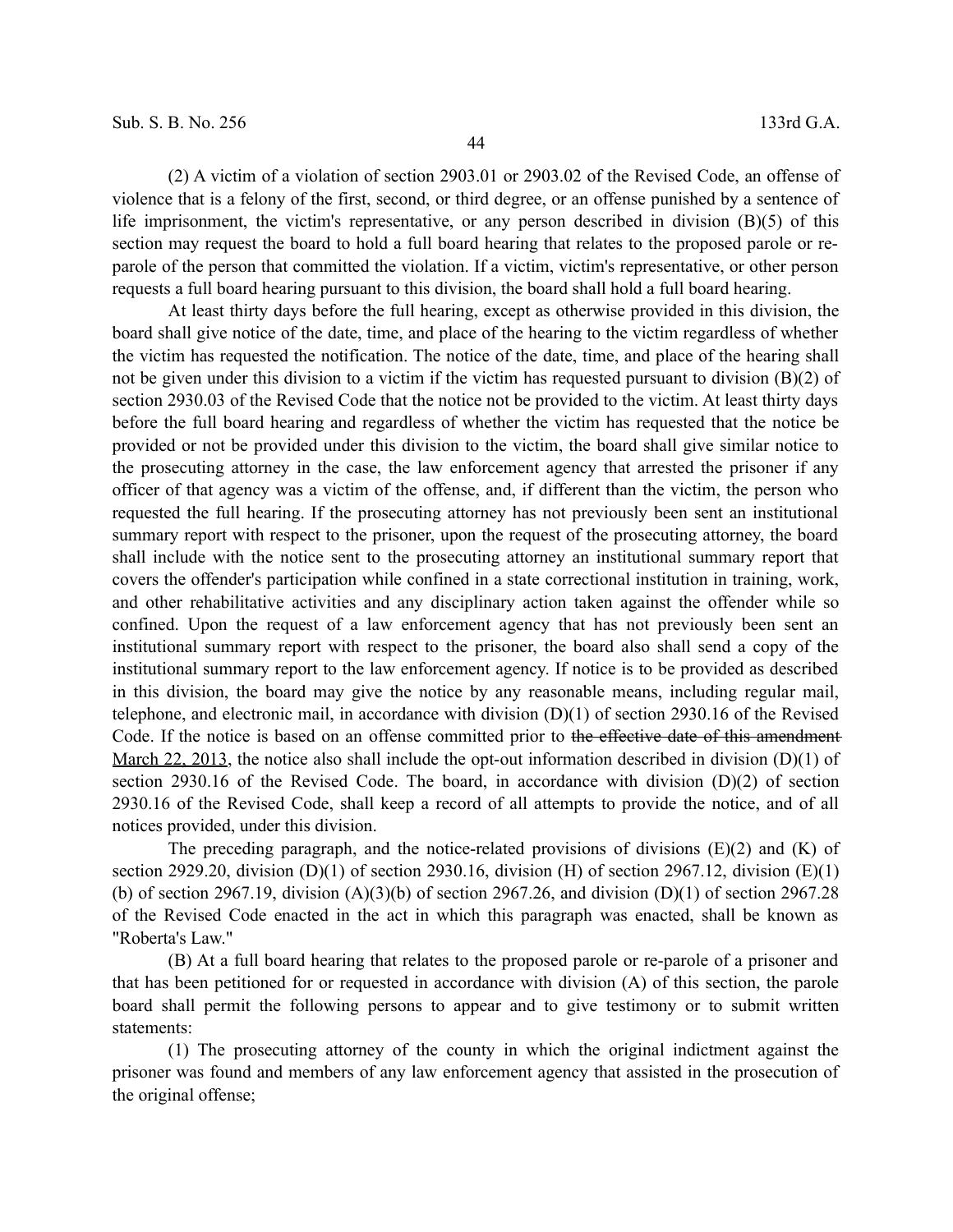(2) The judge of the court of common pleas who imposed the original sentence of incarceration upon the prisoner, or the judge's successor;

(3) The victim of the original offense for which the prisoner is serving the sentence or the victim's representative designated pursuant to section 2930.02 of the Revised Code;

(4) The victim of any behavior that resulted in parole being revoked;

(5) With respect to a full board hearing held pursuant to division (A)(2) of this section, all of the following:

(a) The spouse of the victim of the original offense;

(b) The parent or parents of the victim of the original offense;

(c) The sibling of the victim of the original offense;

(d) The child or children of the victim of the original offense.

(6) Counsel or some other person designated by the prisoner as a representative, as described in division (C) of this section.

(C) Except as otherwise provided in this division, a full board hearing of the parole board is not subject to section 121.22 of the Revised Code. The persons who may attend a full board hearing are the persons described in divisions  $(B)(1)$  to  $(6)$  of this section, and representatives of the press, radio and television stations, and broadcasting networks who are members of a generally recognized professional media organization.

At the request of a person described in division (B)(3) of this section, representatives of the news media described in this division shall be excluded from the hearing while that person is giving testimony at the hearing. The prisoner being considered for parole has no right to be present at the hearing, but may be represented by counsel or some other person designated by the prisoner.

If there is an objection at a full board hearing to a recommendation for the parole of a prisoner, the board may approve or disapprove the recommendation or defer its decision until a subsequent full board hearing. The board may permit interested persons other than those listed in this division and division (B) of this section to attend full board hearings pursuant to rules adopted by the adult parole authority.

(D) If the victim of the original offense died as a result of the offense and the offense was aggravated murder, murder, an offense of violence that is a felony of the first, second, or third degree, or an offense punished by a sentence of life imprisonment, the family of the victim may show at a full board hearing a video recording not exceeding five minutes in length memorializing the victim.

(E) The adult parole authority shall adopt rules for the implementation of this section. The rules shall specify reasonable restrictions on the number of media representatives that may attend a hearing, based on considerations of space, and other procedures designed to accomplish an effective, orderly process for full board hearings.

SECTION 2. That existing sections 2151.35, 2907.02, 2909.24, 2929.02, 2929.03, 2929.06, 2929.14, 2929.19, 2967.13, 2971.03, and 5149.101 of the Revised Code are hereby repealed.

SECTION 3. (A) The amendments to sections 2907.02, 2909.24, 2929.03, 2929.06, 2929.19, divisions (A) and (B) of section 2929.02, and division (A) of section 2971.03 of the Revised Code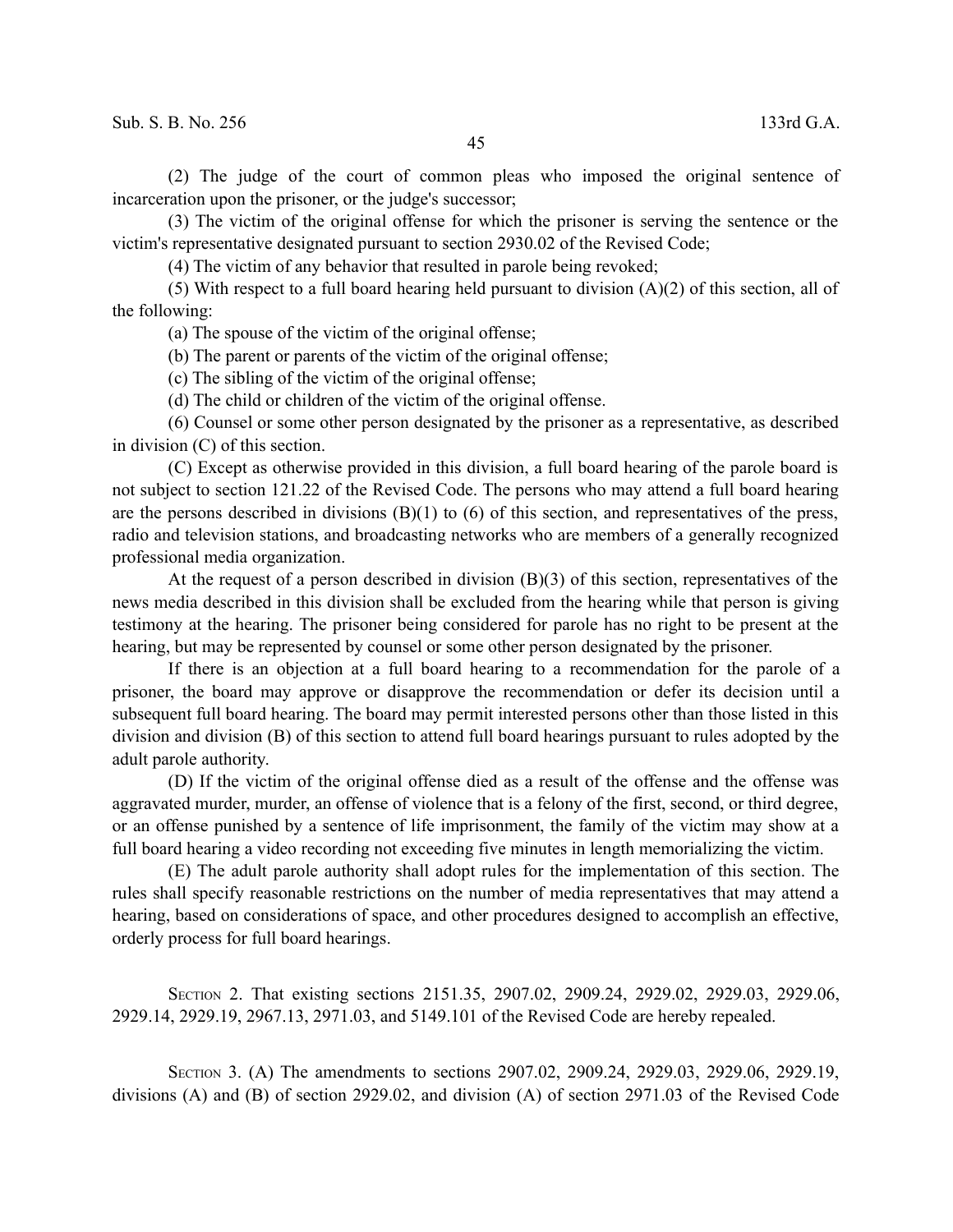made in Sections 1 and 2 of this act and the enactment of division (A) of section 2929.07 of the Revised Code made in Sections 1 and 2 of this act apply to both of the following:

(1) All offenses described in those provisions that are committed on or after the effective date of this section;

(2) All offenses described in those provisions that were committed prior to the effective date of this section if, as of the effective date of this section, the offender has not been sentenced for the particular offense.

(B) The amendments to sections 2967.13, 5149.101, division (C) of section 2929.02, division (L) of section 2929.14, and divisions (C) and (G) of section 2971.03 of the Revised Code and the enactment of section 2967.132 and division (B) of section 2929.07 of the Revised Code made in Sections 1 and 2 of this act apply to all offenses, offenders, and prisoners described in those provisions, regardless of when the offender or prisoner committed, or was sentenced for, the offense.

SECTION 4. The General Assembly, applying the principle stated in division (B) of section 1.52 of the Revised Code that amendments are to be harmonized if reasonably capable of simultaneous operation, finds that the following sections, presented in this act as composites of the sections as amended by the acts indicated, are the resulting versions of the sections in effect prior to the effective date of the sections as presented in this act:

Section 2907.02 of the Revised Code as amended by both S.B. 201 and S.B. 229 of the 132nd General Assembly.

Section 2929.14 of the Revised Code as amended by H.B. 63, S.B. 1, S.B. 20, and S.B. 201, all of the 132nd General Assembly.

Section 2929.19 of the Revised Code as amended by both S.B. 66 and S.B. 201 of the 132nd General Assembly.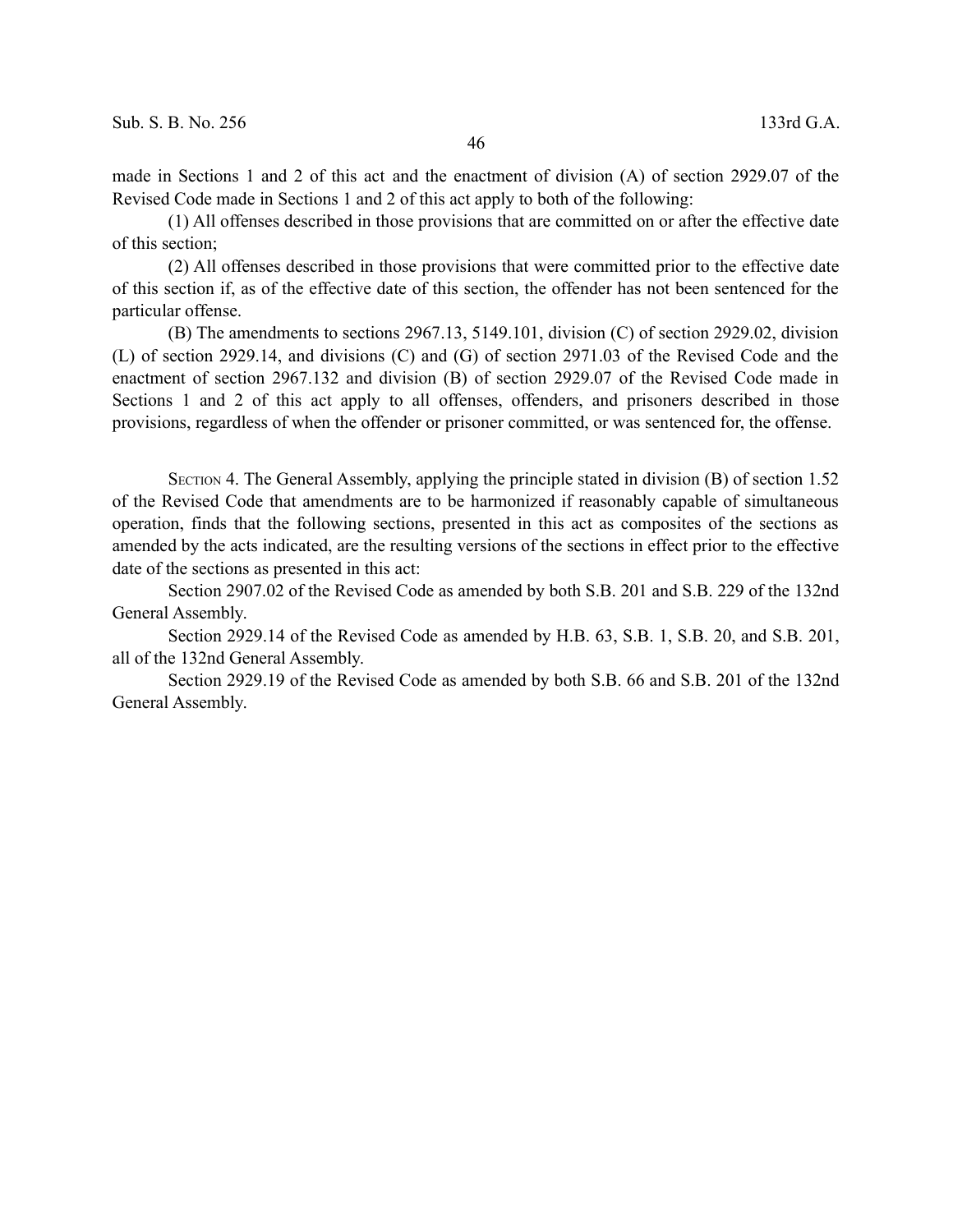*Speaker \_\_\_\_\_\_\_\_\_\_\_\_\_\_\_\_\_\_\_ of the House of Representatives.*

47

*President \_\_\_\_\_\_\_\_\_\_\_\_\_\_\_\_\_\_\_ of the Senate.*

Passed \_\_\_\_\_\_\_\_\_\_\_\_\_\_\_\_\_\_\_\_\_\_\_\_, 20\_\_\_\_

Approved \_\_\_\_\_\_\_\_\_\_\_\_\_\_\_\_\_\_\_\_\_\_\_\_, 20\_\_\_\_

*Governor.*